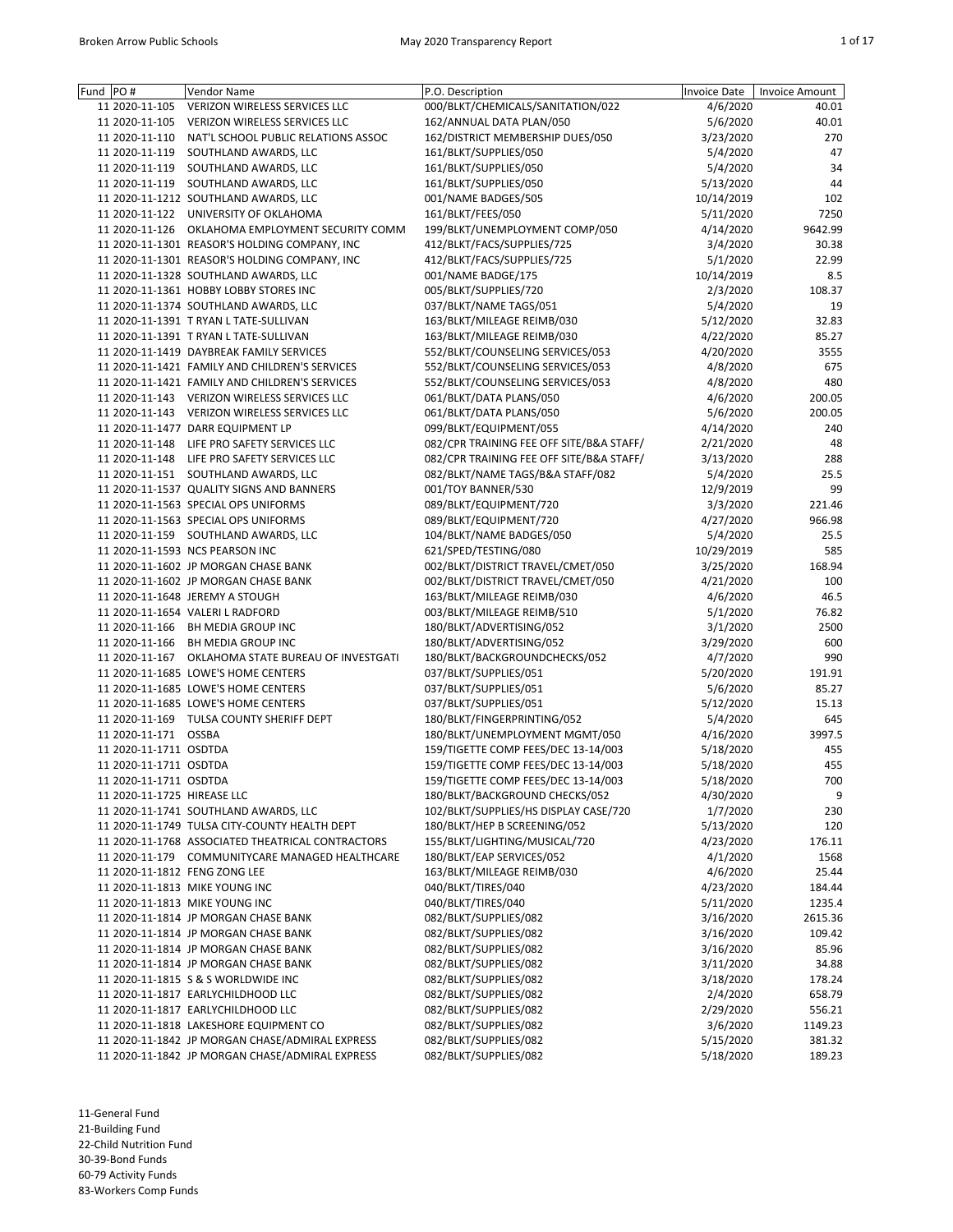| 11 2020-11-1848 TDT KNOX LLC  |                                                                              | 040/BLKT/TRANSPORTATION PHYSICALS/040                                      | 3/31/2020             | 559              |
|-------------------------------|------------------------------------------------------------------------------|----------------------------------------------------------------------------|-----------------------|------------------|
| 11 2020-11-187                | BACKGROUND INVESTIGATION BUREAU LLC                                          | 180/BLKT/BACKGROUND CHECKS/052                                             | 4/1/2020              | 516.15           |
| 11 2020-11-187                | BACKGROUND INVESTIGATION BUREAU LLC                                          | 180/BLKT/BACKGROUND CHECKS/052                                             | 5/1/2020              | 544.05           |
|                               | 11 2020-11-1960 JP MORGAN CHASE/ADMIRAL EXPRESS                              | 191/BLKT/OFFICE SUPPLIES/CMET/052                                          | 5/12/2020             | 56.34            |
|                               | 11 2020-11-1961 JP MORGAN CHASE/ADMIRAL EXPRESS                              | 191/BLKT/OFFICE SUPPLIES/CFO/052                                           | 5/12/2020             | 115.15           |
|                               | 11 2020-11-197 SOUTHLAND AWARDS, LLC                                         | 040/BLKT/NAME BADGES/040                                                   | 7/27/2019             | 8.5              |
|                               | 11 2020-11-197 SOUTHLAND AWARDS, LLC                                         | 040/BLKT/NAME BADGES/040                                                   | 10/14/2019            | 68               |
| 11 2020-11-197                | SOUTHLAND AWARDS, LLC                                                        | 040/BLKT/NAME BADGES/040                                                   | 2/3/2020              | 42.5             |
|                               | 11 2020-11-1986 MORGAN E DILLINGHAM                                          | 621/BLKT/MILEAGE REIMB/205                                                 | 5/18/2020             | 111.79           |
|                               | 11 2020-11-1987 MICHELLE RENEE STOERMER                                      | 621/BLKT/MILEAGE REIMB/720                                                 | 3/16/2020             | 13.8             |
|                               | 11 2020-11-1987 MICHELLE RENEE STOERMER                                      | 621/BLKT/MILEAGE REIMB/720                                                 | 3/16/2020             | 25.3             |
|                               | 11 2020-11-2021 JP MORGAN CHASE BANK                                         | 180/BLKT/IDEMIA BACKGROUND CKS/052                                         | 3/25/2020             | 1140             |
|                               | 11 2020-11-2021 JP MORGAN CHASE BANK                                         | 180/BLKT/IDEMIA BACKGROUND CKS/052                                         | 5/25/2020             | 114.5            |
|                               | 11 2020-11-2038 ALPHA AWARDS & ENGRAVING LLC                                 | 001/NAME/BADGE/510                                                         | 12/17/2019            | 5.5              |
| 11 2020-11-205 U S CELLULAR   |                                                                              | 040/BLKT/EMERGENCY CELL/040                                                | 4/2/2020              | 110.46           |
| 11 2020-11-205 U S CELLULAR   |                                                                              | 040/BLKT/EMERGENCY CELL/040                                                | 5/2/2020              | 110.46           |
| 11 2020-11-206                | DARWIN GLOBAL LLC                                                            | 040/BLKT/TRAINING/040                                                      | 5/4/2020              | 40               |
| 11 2020-11-206                | DARWIN GLOBAL LLC                                                            | 040/BLKT/TRAINING/040                                                      | 5/4/2020              | 160              |
| 11 2020-11-2062 THE UPS STORE |                                                                              | 121/SHIPPING RETURN/052                                                    | 12/18/2019            | 632.76           |
| 11 2020-11-207                | OK ASSOC FOR PUPIL TRANSPORTATION                                            | 040/BLKT/TRAINING/040                                                      | 5/18/2020             | 180              |
| 11 2020-11-208                | VERIZON WIRELESS SERVICES LLC                                                | 040/BLKT/DATA PLAN/040                                                     | 4/6/2020              | 80.02            |
| 11 2020-11-208                | VERIZON WIRELESS SERVICES LLC                                                | 040/BLKT/DATA PLAN/040                                                     | 5/6/2020              | 80.02            |
|                               | 11 2020-11-2090 ABBOTT-IPCO INC                                              | 412/BLKT/SUPPLIES/VOAG/720                                                 | 1/24/2020             | 243.27           |
|                               | 11 2020-11-2090 ABBOTT-IPCO INC                                              | 412/BLKT/SUPPLIES/VOAG/720                                                 | 3/11/2020             | 411.15           |
|                               | 11 2020-11-210 FROST OIL COMPANY                                             | 040/BLKT/FUEL/040                                                          | 3/31/2020             | 552.75           |
|                               | 11 2020-11-2135 COX COMMUNICATIONS                                           | 002/BLKT/PHONE/CABLE/FIBER/CMET/050<br>002/BLKT/PHONE/CABLE/FIBER/CMET/050 | 5/1/2020              | 23.73            |
|                               | 11 2020-11-2135 COX COMMUNICATIONS<br>11 2020-11-2135 COX COMMUNICATIONS     | 002/BLKT/PHONE/CABLE/FIBER/CMET/050                                        | 5/1/2020<br>5/1/2020  | 30.43<br>30.43   |
|                               | 11 2020-11-2135 COX COMMUNICATIONS                                           | 002/BLKT/PHONE/CABLE/FIBER/CMET/050                                        | 5/4/2020              | 277.28           |
|                               | 11 2020-11-2135 COX COMMUNICATIONS                                           | 002/BLKT/PHONE/CABLE/FIBER/CMET/050                                        | 4/4/2020              | 327.28           |
|                               | 11 2020-11-2135 COX COMMUNICATIONS                                           | 002/BLKT/PHONE/CABLE/FIBER/CMET/050                                        | 4/1/2020              | 22.18            |
|                               | 11 2020-11-2135 COX COMMUNICATIONS                                           | 002/BLKT/PHONE/CABLE/FIBER/CMET/050                                        | 4/1/2020              | 61.01            |
|                               | 11 2020-11-2135 COX COMMUNICATIONS                                           | 002/BLKT/PHONE/CABLE/FIBER/CMET/050                                        | 4/1/2020              | 61.01            |
|                               | 11 2020-11-2146 BLICK ART MATERIALS LLC                                      | 001/ART SUPPLIES/107                                                       | 1/13/2020             | 670.84           |
|                               | 11 2020-11-2146 BLICK ART MATERIALS LLC                                      | 001/ART SUPPLIES/107                                                       | 1/16/2020             | 149.25           |
|                               | 11 2020-11-2146 BLICK ART MATERIALS LLC                                      | 001/ART SUPPLIES/107                                                       | 2/6/2020              | 14.49            |
|                               | 11 2020-11-2146 BLICK ART MATERIALS LLC                                      | 001/ART SUPPLIES/107                                                       | 2/13/2020             | 28.98            |
|                               | 11 2020-11-2146 BLICK ART MATERIALS LLC                                      | 001/ART SUPPLIES/107                                                       | 3/11/2020             | 28.98            |
|                               | 11 2020-11-2158 MARY MICHAELIA STAAT                                         | 123/BLKT/TRAVEL/160                                                        | 2/17/2020             | 132.25           |
|                               | 11 2020-11-2182 NCS PEARSON INC                                              | 621/SPED/TESTING/080                                                       | 2/3/2020              | 364.12           |
|                               | 11 2020-11-2183 NCS PEARSON INC                                              | 621/SPED/TESTING/ONLINE/080                                                | 2/3/2020              | 750              |
| 11 2020-11-2216 U.S. GAMES    |                                                                              | 001/PE EQUIPMENT/110                                                       | 1/14/2020             | 99.98            |
|                               | 11 2020-11-2217 REHAB SOURCE FOR KIDS                                        | 621/BLKT/SPED/SLP CSP SERV/080                                             | 5/6/2020              | 8018.25          |
|                               | 11 2020-11-2217 REHAB SOURCE FOR KIDS                                        | 621/BLKT/SPED/SLP CSP SERV/080                                             | 5/6/2020              | 12638.72         |
|                               | 11 2020-11-2219 BLUESTEM INTEGRATED LLC                                      | 201/BAND TARP/720                                                          | 5/14/2020             | 250              |
|                               | 11 2020-11-2229 FROST OIL COMPANY                                            | 040/BLKT/FUEL/040                                                          | 5/14/2020             | 7215.78          |
|                               | 11 2020-11-2231 W W GRAINGER INC                                             | 099/BLKT/SUPPLIES/055                                                      | 5/15/2020             | 1487.76          |
| 11 2020-11-2233 SUSAN J DOYLE |                                                                              | 001/BLKT/MILEAGE REIMB/150                                                 | 4/23/2020             | 82.11            |
|                               | 11 2020-11-2243 JP MORGAN CHASE BANK                                         | 040/BLKT/SUPPLIES/EQUIP/REPAIRS/040                                        | 4/26/2020             | 10753.76         |
|                               | 11 2020-11-2243 JP MORGAN CHASE BANK                                         | 040/BLKT/SUPPLIES/EQUIP/REPAIRS/040                                        | 5/11/2020             | 5656.68          |
|                               | 11 2020-11-2243 JP MORGAN CHASE BANK                                         | 040/BLKT/SUPPLIES/EQUIP/REPAIRS/040                                        | 5/18/2020             | 1206.22          |
|                               | 11 2020-11-2243 JP MORGAN CHASE BANK                                         | 040/BLKT/SUPPLIES/EQUIP/REPAIRS/040                                        | 5/6/2020              | 1199.92          |
|                               | 11 2020-11-2243 JP MORGAN CHASE BANK                                         | 040/BLKT/SUPPLIES/EQUIP/REPAIRS/040                                        | 3/31/2020             | 3149.73          |
|                               | 11 2020-11-2243 JP MORGAN CHASE BANK                                         | 040/BLKT/SUPPLIES/EQUIP/REPAIRS/040                                        | 4/21/2020             | 52.32            |
|                               | 11 2020-11-2243 JP MORGAN CHASE BANK                                         | 040/BLKT/SUPPLIES/EQUIP/REPAIRS/040                                        | 3/13/2020             | $-49.66$         |
|                               | 11 2020-11-2243 JP MORGAN CHASE BANK                                         | 040/BLKT/SUPPLIES/EQUIP/REPAIRS/040                                        | 4/23/2020             | 383.2            |
|                               | 11 2020-11-2243 JP MORGAN CHASE BANK                                         | 040/BLKT/SUPPLIES/EQUIP/REPAIRS/040                                        | 4/20/2020             | 398.48           |
|                               | 11 2020-11-2243 JP MORGAN CHASE BANK                                         | 040/BLKT/SUPPLIES/EQUIP/REPAIRS/040                                        | 5/18/2020             | 408.96           |
|                               | 11 2020-11-2243 JP MORGAN CHASE BANK                                         | 040/BLKT/SUPPLIES/EQUIP/REPAIRS/040                                        | 5/6/2020              | 24.12            |
|                               | 11 2020-11-2243 JP MORGAN CHASE BANK                                         | 040/BLKT/SUPPLIES/EQUIP/REPAIRS/040<br>040/BLKT/SUPPLIES/EQUIP/REPAIRS/040 | 3/10/2020             | 67.48            |
|                               | 11 2020-11-2243 JP MORGAN CHASE BANK<br>11 2020-11-2243 JP MORGAN CHASE BANK | 040/BLKT/SUPPLIES/EQUIP/REPAIRS/040                                        | 3/5/2020<br>3/12/2020 | 974.97<br>153.32 |
|                               | 11 2020-11-2243 JP MORGAN CHASE BANK                                         | 040/BLKT/SUPPLIES/EQUIP/REPAIRS/040                                        | 3/12/2020             | 537.15           |
|                               | 11 2020-11-2243 JP MORGAN CHASE BANK                                         | 040/BLKT/SUPPLIES/EQUIP/REPAIRS/040                                        | 3/6/2020              | 4693.25          |
|                               |                                                                              |                                                                            |                       |                  |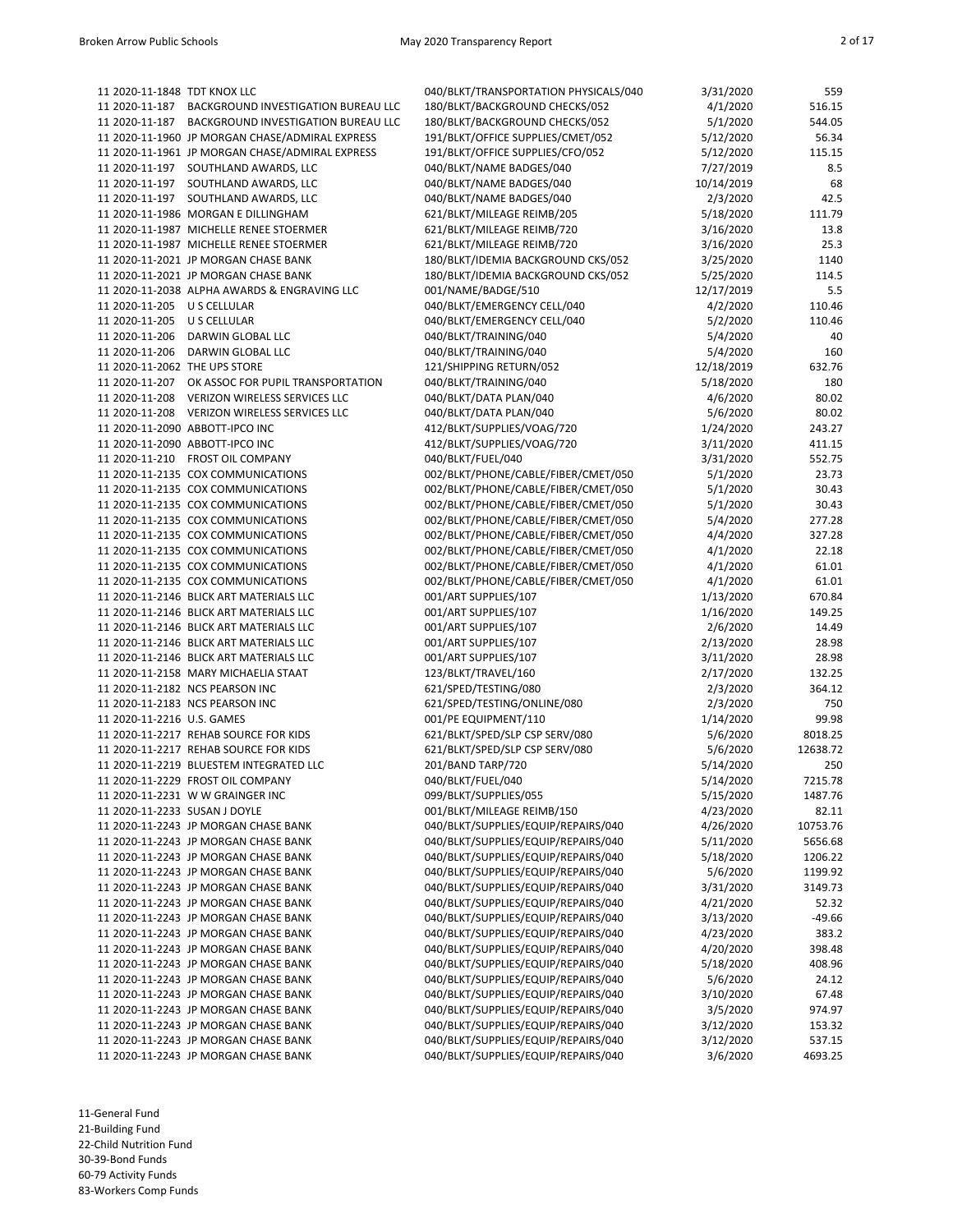|                                 | 11 2020-11-2243 JP MORGAN CHASE BANK               | 040/BLKT/SUPPLIES/EQUIP/REPAIRS/040      | 3/25/2020 | 5907.72  |
|---------------------------------|----------------------------------------------------|------------------------------------------|-----------|----------|
|                                 | 11 2020-11-2243 JP MORGAN CHASE BANK               | 040/BLKT/SUPPLIES/EQUIP/REPAIRS/040      | 3/12/2020 | 456.15   |
|                                 | 11 2020-11-2243 JP MORGAN CHASE BANK               | 040/BLKT/SUPPLIES/EQUIP/REPAIRS/040      | 3/12/2020 | 218.4    |
|                                 |                                                    |                                          |           |          |
|                                 | 11 2020-11-2253 BROKEN ARROW INSURANCE AGENCY INC  | 180/NOTARY RENEWAL/BOND/052              | 5/14/2020 | 30       |
|                                 | 11 2020-11-2265 TULSA PUBLIC SCHOOLS DISTRICT 1    | 152/SPED/TUITION/150                     | 4/27/2020 | 14151.82 |
|                                 | 11 2020-11-2270 JP MORGAN CHASE/ADMIRAL EXPRESS    | 163/BLKT/OFFICE/TECH SUPPLIES/030        | 4/28/2020 | 67.88    |
|                                 | 11 2020-11-2270 JP MORGAN CHASE/ADMIRAL EXPRESS    | 163/BLKT/OFFICE/TECH SUPPLIES/030        | 5/12/2020 | 27.39    |
|                                 |                                                    |                                          |           |          |
|                                 | 11 2020-11-2280 OTC BRANDS INC                     | 001/SUPPLIES/125                         | 1/21/2020 | 20.44    |
| 11 2020-11-230 R. K. BLACK INC  |                                                    | 197/BLKT/COPIER EQUIP/SUPPLIES/050       | 3/13/2020 | 52       |
|                                 | 11 2020-11-2306 JP MORGAN CHASE/ADMIRAL EXPRESS    | 164/BLKT/CHROMEDESK SUPPLIES/050         | 5/13/2020 | 308.58   |
|                                 | 11 2020-11-2306 JP MORGAN CHASE/ADMIRAL EXPRESS    | 164/BLKT/CHROMEDESK SUPPLIES/050         | 5/14/2020 | 18.78    |
|                                 |                                                    |                                          |           |          |
|                                 | 11 2020-11-2315 JP MORGAN CHASE/ADMIRAL EXPRESS    | 040/BLKT/SUPPLIES/040                    | 5/14/2020 | 304.4    |
|                                 | 11 2020-11-2315 JP MORGAN CHASE/ADMIRAL EXPRESS    | 040/BLKT/SUPPLIES/040                    | 5/14/2020 | 75.16    |
|                                 | 11 2020-11-2315 JP MORGAN CHASE/ADMIRAL EXPRESS    | 040/BLKT/SUPPLIES/040                    | 5/19/2020 | 15.08    |
| 11 2020-11-232 R. K. BLACK INC  |                                                    | 197/BLKT/COPIER EQUIPMENT/SUPPLIES/050   | 3/13/2020 | 1696     |
|                                 |                                                    |                                          |           |          |
| 11 2020-11-2320 ASSETGENIE INC  |                                                    | 164/BLKT/CHROMEBOOK PARTS/050            | 4/8/2020  | 898.5    |
| 11 2020-11-2320 ASSETGENIE INC  |                                                    | 164/BLKT/CHROMEBOOK PARTS/050            | 4/21/2020 | 45.95    |
|                                 | 11 2020-11-2324 VERNIER SOFTWARE & TECHNOLOGY      | 001/SUPPLIES/725                         | 1/28/2020 | 747.11   |
| 11 2020-11-2345 R. K. BLACK INC |                                                    | 197/BLKT/COPIER EQUIPMENT/SUPPLIES/050   | 5/13/2020 | 3817.8   |
|                                 |                                                    |                                          |           |          |
| 11 2020-11-2362 U.S. GAMES      |                                                    | 001/CLASSROOM SUPPLIES/200               | 3/10/2020 | 775      |
|                                 | 11 2020-11-2414 BEEN VISUAL COMMUNICATIONS LLC     | 040/LOGOS/040                            | 4/29/2020 | 366      |
|                                 | 11 2020-11-2415 HOOTEN OIL COMPANY INC             | 040/BLKT/OIL/040                         | 5/14/2020 | 968.63   |
|                                 |                                                    | 180/PRINTER/052                          |           | 1204     |
| 11 2020-11-2461 R. K. BLACK INC |                                                    |                                          | 4/6/2020  |          |
|                                 | 11 2020-11-2463 BRANDON J GREEN                    | 163/BLKT/MILEAGE REIMB/030               | 4/7/2020  | 54.14    |
|                                 | 11 2020-11-2524 JP MORGAN CHASE/ADMIRAL EXPRESS    | 041/BLKT/OFFICE SUPPL/MACH/041           | 4/27/2020 | 93.48    |
|                                 | 11 2020-11-2528 TULSA PUBLIC SCHOOLS DISTRICT 1    | 152/SPED/TUITION/520                     | 4/27/2020 | 5661.44  |
|                                 |                                                    |                                          |           |          |
| 11 2020-11-2529 CDW LLC         |                                                    | 090/SURFACE PRO/CASES/DOCKING STN/030    | 4/23/2020 | 6321.98  |
|                                 | 11 2020-11-2532 DELL MARKETING LP                  | 035/TECH EQUIP/520                       | 2/11/2020 | 103.23   |
|                                 | 11 2020-11-2532 DELL MARKETING LP                  | 035/TECH EQUIP/520                       | 2/11/2020 | 1650.99  |
|                                 | 11 2020-11-2544 BUSINESS PROFESSIONALS AMERICA     | 412/REGISTRATION/BPA/720                 | 2/26/2020 | 520      |
|                                 |                                                    |                                          |           |          |
|                                 | 11 2020-11-2558 WILLIAM V MACGILL & CO             | 001/SUPPLIES/HEALTH OFC/135              | 3/19/2020 | 74.9     |
|                                 | 11 2020-11-2592 JP MORGAN CHASE BANK               | 163/BLKT/GODADDY/DOMAIN/030              | 5/6/2020  | 1098.44  |
|                                 | 11 2020-11-2598 EARLYCHILDHOOD LLC                 | 082/MOBILE CARTS/082                     | 3/7/2020  | 7997.81  |
|                                 | 11 2020-11-2600 BEEN VISUAL COMMUNICATIONS LLC     | 090/SIGN FOR BASEBALL/SOFTBALL PANEL/720 | 4/30/2020 | 464      |
|                                 |                                                    |                                          |           |          |
|                                 | 11 2020-11-2602 MIDWEST RACQUETBALL & SPORTING INC | 160/TRACK HURDLES/003                    | 2/25/2020 | 2631.2   |
|                                 | 11 2020-11-2611 LAKESHORE EQUIPMENT CO             | 201/GRANT/SUPPLIES/120                   | 2/26/2020 | 113.96   |
|                                 | 11 2020-11-2623 LINEAR COMMUNICATIONS INC          | 090/DATA DROP/030                        | 3/13/2020 | 350      |
|                                 | 11 2020-11-263 REHAB SOURCE FOR KIDS               | 152/BLKT/SPED/STDNT SERVICES/080         | 5/6/2020  | 25928.14 |
|                                 |                                                    |                                          |           |          |
|                                 | 11 2020-11-2632 OFFICE DEPOT INC                   | 001/SUPPLIES/530                         | 2/28/2020 | 75.53    |
| 11 2020-11-2644 AARON M VOGT    |                                                    | 163/BLKT/MILEAGE REIMB/030               | 4/6/2020  | 91.16    |
| 11 2020-11-2644 AARON M VOGT    |                                                    | 163/BLKT/MILEAGE REIMB/030               | 5/6/2020  | 139.25   |
|                                 | 11 2020-11-2648 AMANDA H SHAFER                    | 152/BLKT/MILEAGE REIMB/125               | 3/10/2020 | 18.17    |
|                                 |                                                    |                                          |           |          |
|                                 | 11 2020-11-2652 SOUTHLAND AWARDS, LLC              | 180/NAME BADGE/052                       | 5/4/2020  | 8.5      |
|                                 | 11 2020-11-2653 LAUREN R EDWARDS                   | 152/BLKT/MILEAGE REIMB/530               | 5/13/2020 | 13.8     |
|                                 | 11 2020-11-266 MOBILIZED VISION, LLC               | 152/BLKT/SPED/VISION SERVICES/080        | 5/4/2020  | 4582.5   |
|                                 | 11 2020-11-2664 VICTORIA A COOK                    | 152/BLKT/MILEAGE REIMB/530               | 5/13/2020 | 1.61     |
|                                 |                                                    |                                          |           |          |
|                                 | 11 2020-11-2675 JP MORGAN CHASE/ADMIRAL EXPRESS    | 160/BLKT/OFFICE SUPPLIES/003             | 5/12/2020 | 231.04   |
|                                 | 11 2020-11-268 A NEW LEAF, INC.                    | 621/BLKT/SPED/STDNT TRAINING/720         | 1/31/2020 | 213.75   |
|                                 | 11 2020-11-268 A NEW LEAF, INC.                    | 621/BLKT/SPED/STDNT TRAINING/720         | 2/29/2020 | 180      |
|                                 | 11 2020-11-268 A NEW LEAF, INC.                    | 621/BLKT/SPED/STDNT TRAINING/720         | 3/31/2020 | 135      |
|                                 |                                                    |                                          |           |          |
| 11 2020-11-2680 TRINITY 3 LLC   |                                                    | 001/CHARGERS/COMPED/720                  | 4/9/2020  | 132      |
|                                 | 11 2020-11-2681 ADVANCE ALARMS INC                 | 090/BLKT/ALARM MONITORING/050            | 4/1/2020  | 684.5    |
|                                 | 11 2020-11-2681 ADVANCE ALARMS INC                 | 090/BLKT/ALARM MONITORING/050            | 5/1/2020  | 684.5    |
|                                 | 11 2020-11-2683 PETER D GERNER                     | 160/BANNERS/003                          | 3/4/2020  | 645      |
|                                 |                                                    |                                          |           |          |
|                                 | 11 2020-11-2686 WILLIAM V MACGILL & CO             | 001/HEALTH OFC/SUPPLIES/525              | 3/13/2020 | 273.19   |
|                                 | 11 2020-11-2687 VEX ROBOTICS INC                   | 412/ROBOTICS/700                         | 3/9/2020  | 1973.45  |
|                                 | 11 2020-11-2697 VEX ROBOTICS INC                   | 412/SUPPLIES/505                         | 3/9/2020  | 1325.45  |
|                                 | 11 2020-11-2702 SCHOOL SPECIALTY INC               | 001/CLASSROOM SUPPLIES/110               | 3/6/2020  | 128.41   |
|                                 |                                                    |                                          |           |          |
|                                 | 11 2020-11-2704 OFFICE DEPOT INC                   | 001/SUPPLIES/170                         | 3/6/2020  | 107.28   |
|                                 | 11 2020-11-2704 OFFICE DEPOT INC                   | 001/SUPPLIES/170                         | 3/6/2020  | 10.54    |
|                                 | 11 2020-11-2704 OFFICE DEPOT INC                   | 001/SUPPLIES/170                         | 3/6/2020  | 15.21    |
|                                 | 11 2020-11-2708 NASCO EDUCATION LLC                | 412/SUPPLIES/720                         | 3/11/2020 | 304.52   |
|                                 | 11 2020-11-2710 DELL MARKETING LP                  | 412/MONITORS/505                         | 3/4/2020  | 360      |
|                                 |                                                    |                                          |           |          |
|                                 | 11 2020-11-2714 DELL MARKETING LP                  | 421/COMPUTER TOWERS/MONITORS/720         | 4/3/2020  | 11155.32 |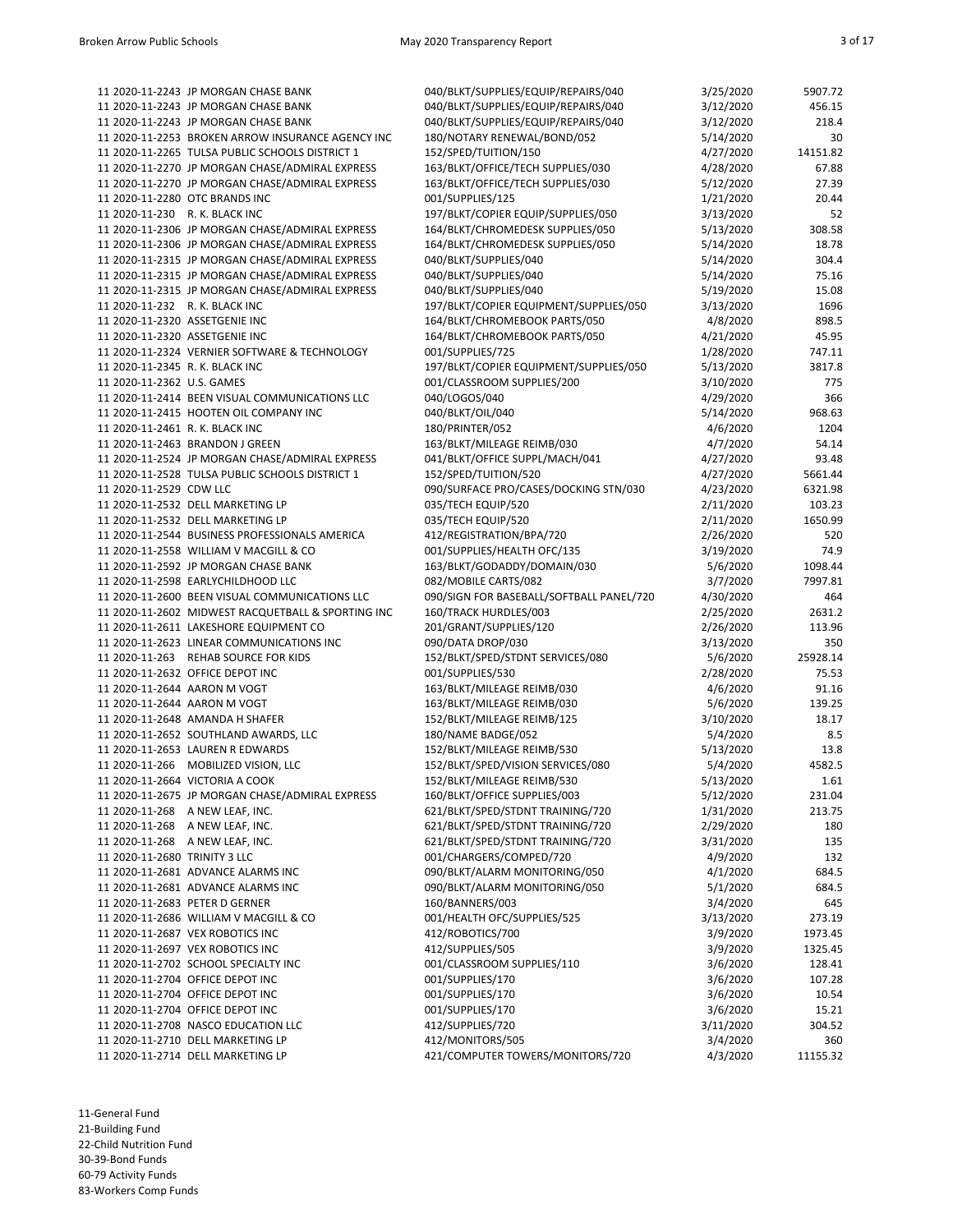| 11 2020-11-2721 CDW LLC          |                                                  | 162/TECH EQUIPMENT/050                 | 3/31/2020  | 486.81   |
|----------------------------------|--------------------------------------------------|----------------------------------------|------------|----------|
| 11 2020-11-2721 CDW LLC          |                                                  | 162/TECH EQUIPMENT/050                 | 4/7/2020   | 71.06    |
|                                  | 11 2020-11-273 PUBLIC CONSULTING GROUP INC       | 698/BLKT/SPED/MEDICAID/080             | 4/30/2020  | 11384.73 |
|                                  |                                                  |                                        |            | 167.44   |
| 11 2020-11-2739 GFJ INC          |                                                  | 001/SUPPLIES/510                       | 3/6/2020   |          |
| 11 2020-11-2746 TRINITY 3 LLC    |                                                  | 001/CHROMEBOOKS/160                    | 5/18/2020  | 2850     |
|                                  | 11 2020-11-2761 WILLIAM V MACGILL & CO           | 001/NURSESUPPLIES/510                  | 3/25/2020  | 93.51    |
|                                  | 11 2020-11-2762 NASCO EDUCATION LLC              | 412/SUPPLIES/720                       | 3/12/2020  | 16.59    |
|                                  | 11 2020-11-2762 NASCO EDUCATION LLC              | 412/SUPPLIES/720                       | 3/12/2020  | 199.69   |
|                                  | 11 2020-11-2762 NASCO EDUCATION LLC              | 412/SUPPLIES/720                       | 3/30/2020  | 11.06    |
|                                  | 11 2020-11-2771 LAKESHORE EQUIPMENT CO           | 204/CLASSROOM/SUPPLIES/165             | 3/13/2020  | 755.09   |
|                                  | 11 2020-11-2777 JP MORGAN CHASE/ADMIRAL EXPRESS  | 001/SUPPLIES/205                       | 3/12/2020  | 190.18   |
| 11 2020-11-2782 TRINITY 3 LLC    |                                                  | 164/LICENSES/CHROMEDESK/050            | 5/21/2020  | 75       |
|                                  | 11 2020-11-2786 PERSONALIZED LEARNING GAMES INC  | 001/SMARTLAB/125                       | 3/12/2020  | 140      |
|                                  | 11 2020-11-2799 DELL MARKETING LP                | 180/COMPUTERS/MONITORS/052             | 4/3/2020   | 3633.84  |
| 11 2020-11-2801 CDW LLC          |                                                  | 036/KIRKLAND EQUIPMENT/059             | 3/18/2020  | 62.74    |
| 11 2020-11-2801 CDW LLC          |                                                  | 036/KIRKLAND EQUIPMENT/059             | 3/23/2020  | 30.52    |
| 11 2020-11-2801 CDW LLC          |                                                  | 036/KIRKLAND EQUIPMENT/059             | 3/29/2020  | 30.52    |
| 11 2020-11-2803 APPLE INC        |                                                  | 037/PAC/MACBOOK PRO/051                | 3/13/2020  | 1398     |
|                                  | 11 2020-11-2815 LINEAR COMMUNICATIONS INC        | 001/INSTALL OF TV/725                  | 5/11/2020  | 540      |
|                                  | 11 2020-11-2836 CHAMPION'S CHOICE INC            | 007/SUPPLIES/JROTC/720                 | 3/19/2020  | 1253     |
|                                  | 11 2020-11-2840 NASCO EDUCATION LLC              | 204/ART/SUPPLIES/165                   | 5/19/2020  | 996.62   |
|                                  | 11 2020-11-2852 SCHOOL SPECIALTY INC             | 201/GRANT/SUPPLIES/110                 | 4/29/2020  | 462.75   |
| 11 2020-11-2857 PITSCO INC       |                                                  | 007/SUPPLIES/JROTC/720                 | 5/12/2020  | 529.55   |
|                                  | 11 2020-11-2859 GLENDALE PARADE STORE LLC        | 007/SUPPLIES/JROTC/720                 | 5/5/2020   | 311.05   |
|                                  | 11 2020-11-2877 DELL MARKETING LP                | 090/SMART TV/030                       | 4/15/2020  | 197.79   |
|                                  | 11 2020-11-2881 MANSON WESTERN CORPORATION       | 152/SPED/TESTING/080                   |            | 111      |
|                                  |                                                  |                                        | 4/10/2020  |          |
|                                  | 11 2020-11-2882 LINEAR COMMUNICATIONS INC        | 163/BLKT/INSTALLATIONS/REPAIRS/050     | 5/8/2020   | 1060     |
| 11 2020-11-2886 KAJEET INC       |                                                  | 511/SMARTSPOTSDATAPLAN/053             | 4/27/2020  | 855.2    |
|                                  | 11 2020-11-2896 SCHOOL SAFE ID LLC               | 089/SCHOOL SAFE ID/225                 | 5/5/2020   | 2554.95  |
|                                  | 11 2020-11-2897 VAN KIRK ENTERPRISES LLC         | 123/MASKS/050                          | 4/14/2020  | 600      |
|                                  | 11 2020-11-2898 MARY JEANETTE BROWN              | 152/BLKT/SPED/POSTAGE REIMB/080        | 4/17/2020  | 11       |
|                                  | 11 2020-11-2898 MARY JEANETTE BROWN              | 152/BLKT/SPED/POSTAGE REIMB/080        | 4/20/2020  | 98.3     |
|                                  | 11 2020-11-2901 HOUGHTON MIFFLIN HARCOURT PUB CO | 152/SPED/ONLINE SUBSCRIPTION/080       | 5/8/2020   | 2520     |
| 11 2020-11-2902 KAJEET INC       |                                                  | 511/HOTSPOT DEVICES/053                | 4/28/2020  | 13107.69 |
|                                  | 11 2020-11-2903 INFINITY DANCE ADADEMY LLC       | 000/REFUND/PAC RENT/050                | 4/16/2020  | 1262.5   |
|                                  | 11 2020-11-2905 JP MORGAN CHASE BANK             | 163/PLURALSIGHT/SUBSCRIP/TRAINING/030  | 4/29/2020  | 1695.75  |
|                                  | 11 2020-11-2914 JP MORGAN CHASE BANK             | 511/BLKT/ZOOM 2-MONTH SUBSCRIPTION/053 | 4/29/2020  | 199.9    |
| 11 2020-11-2915 ULINE INC        |                                                  | 100/SUPPLIES/055                       | 4/28/2020  | 3262.05  |
|                                  | 11 2020-11-2916 BEEN VISUAL COMMUNICATIONS LLC   | 090/TEACHER OF THE YEAR PLAQUE/052     | 5/18/2020  | 80       |
|                                  | 11 2020-11-2920 WILLIAM V MACGILL & CO           | 089/MEDICAL GLOVES/ALL SITES           | 5/7/2020   | 88.4     |
| 11 2020-11-2922 B & L PRINTING   |                                                  | 089/COVID-19 POSTERS/ALL SITES         | 4/30/2020  | 61.25    |
|                                  | 11 2020-11-2924 DELL MARKETING LP                | 090/DELL 24 MONITOR/030                | 5/11/2020  | 372.4    |
|                                  | 11 2020-11-2925 ROSENSTEIN FIST & RINGOLD        | 124/BLKT/LEGAL SERVICES/FEES/050       | 4/7/2020   | 1903.5   |
|                                  | 11 2020-11-2927 LEON MAY VISUAL DESIGN           | 039/CONTRACT/BAND/720                  | 5/14/2020  | 5000     |
|                                  | 11 2020-11-2929 FULL COMPASS SYSTEMS             | 163/STEREO AUDIO CABLE/WIRE/225        | 5/12/2020  | 217.6    |
|                                  | 11 2020-11-2929 FULL COMPASS SYSTEMS             | 163/STEREO AUDIO CABLE/WIRE/225        | 5/15/2020  | 383      |
|                                  | 11 2020-11-2929 FULL COMPASS SYSTEMS             | 163/STEREO AUDIO CABLE/WIRE/225        | 5/18/2020  | 415.8    |
| 11 2020-11-316                   | SOUTHLAND AWARDS, LLC                            | 163/BLKT/SUPPLIES/BADGES/030           | 12/15/2019 | 51       |
| 11 2020-11-316                   | SOUTHLAND AWARDS, LLC                            | 163/BLKT/SUPPLIES/BADGES/030           | 5/4/2020   | 34       |
|                                  | 11 2020-11-316 SOUTHLAND AWARDS, LLC             | 163/BLKT/SUPPLIES/BADGES/030           | 5/4/2020   | 17       |
| 11 2020-11-335                   | VERIZON WIRELESS SERVICES LLC                    | 037/BLKT/DATA PLAN/052                 | 4/6/2020   | 40.01    |
|                                  | VERIZON WIRELESS SERVICES LLC                    |                                        |            | 40.01    |
| 11 2020-11-335<br>11 2020-11-336 |                                                  | 037/BLKT/DATA PLAN/052                 | 5/6/2020   |          |
|                                  | VERIZON WIRELESS SERVICES LLC                    | 193/BLKT/DATA PLAN/052                 | 4/6/2020   | 121.79   |
| 11 2020-11-336                   | VERIZON WIRELESS SERVICES LLC                    | 193/BLKT/DATA PLAN/052                 | 5/6/2020   | 121.79   |
| 11 2020-11-339                   | MELISSA ANN ADDISON                              | 102/BLKT/MILEAGE REIMB/052             | 5/6/2020   | 102.87   |
| 11 2020-11-36                    | ROSENSTEIN FIST & RINGOLD                        | 124/BLKT/LEGAL EXPENSES/CMET/050       | 4/7/2020   | 8897.82  |
| 11 2020-11-380                   | LOWE'S HOME CENTERS                              | 037/BLKT/SUPPLIES/051                  | 5/20/2020  | 35.41    |
| 11 2020-11-381                   | LOWE'S HOME CENTERS                              | 036/BLKT/SUPPLIES/059                  | 5/21/2020  | 418.42   |
| 11 2020-11-409                   | <b>KIM E NORMAN</b>                              | 055/BLKT/MILEAGE REIMB/055             | 5/5/2020   | 3.89     |
| 11 2020-11-409                   | <b>KIM E NORMAN</b>                              | 055/BLKT/MILEAGE REIMB/055             | 3/3/2020   | 3.85     |
| 11 2020-11-411                   | TIFFINEY DAWN HUDSON                             | 055/BLKT/MILEAGE REIMB/055             | 5/5/2020   | 42.35    |
| 11 2020-11-412                   | SONIA I ORTIZ-PALOMINO                           | 055/BLKT/MILEAGE REIMB/055             | 5/5/2020   | 6.68     |
| 11 2020-11-416                   | LANA D JOHNSON                                   | 055/BLKT/MILEAGE REIMB/055             | 5/5/2020   | 2.24     |
| 11 2020-11-418                   | <b>SCOT MCNAUL</b>                               | 055/BLKT/MILEAGE REIMB/055             | 5/5/2020   | 1.49     |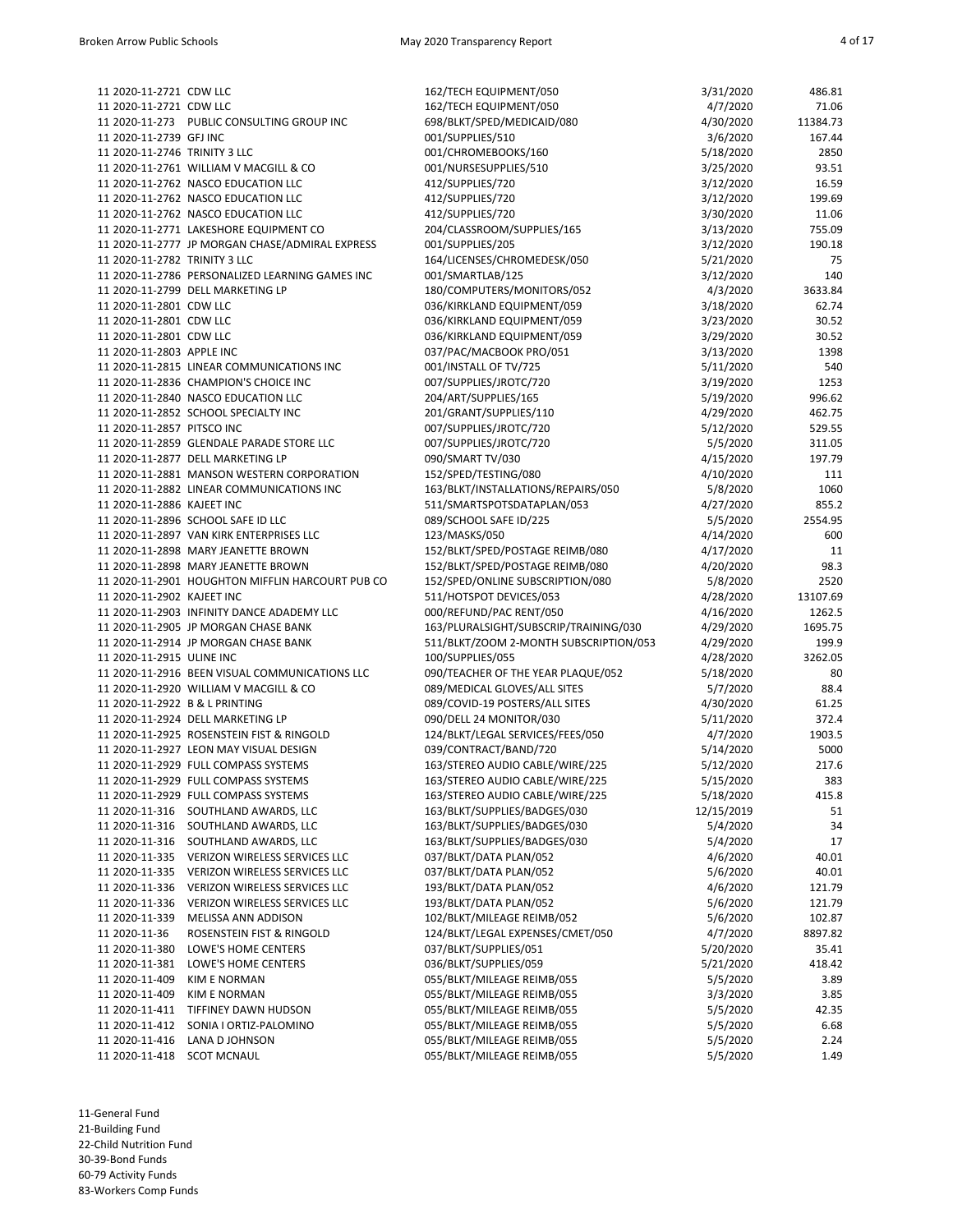| 11 2020-11-420 | <b>KELLIE JO HAYES</b>                          | 055/BLKT/MILEAGE REIMB/055                       | 5/5/2020   | 17.73      |
|----------------|-------------------------------------------------|--------------------------------------------------|------------|------------|
| 11 2020-11-422 | JP MORGAN CHASE/ADMIRAL EXPRESS                 | 099/BLKT/SUPPLIES/055                            | 5/7/2020   | 755.69     |
| 11 2020-11-422 | JP MORGAN CHASE/ADMIRAL EXPRESS                 | 099/BLKT/SUPPLIES/055                            | 5/11/2020  | 68.98      |
| 11 2020-11-422 | JP MORGAN CHASE/ADMIRAL EXPRESS                 | 099/BLKT/SUPPLIES/055                            | 5/20/2020  | 989.89     |
| 11 2020-11-44  | BROKEN ARROW INSURANCE AGENCY INC               | 060/BLKT/BONDS/CMET/050                          | 5/12/2020  | 100        |
| 11 2020-11-440 | SAIED MUSIC COMPANY                             | 038/BLKT/REPAIRS/720                             | 5/13/2020  | 74         |
| 11 2020-11-46  | UMB BANK N.A.                                   | 191/BLKT/AGENCY FEES/CMET/052                    | 4/7/2020   | 300        |
| 11 2020-11-46  | UMB BANK N.A.                                   | 191/BLKT/AGENCY FEES/CMET/052                    | 4/7/2020   | 300        |
| 11 2020-11-46  | UMB BANK N.A.                                   | 191/BLKT/AGENCY FEES/CMET/052                    | 4/21/2020  | 300        |
| 11 2020-11-467 | SOUTHLAND AWARDS, LLC                           | 152/BLKT/SPED/BADGES/080                         | 7/27/2019  | 42.5       |
| 11 2020-11-47  | <b>BANK OF OKLAHOMA</b>                         | 191/BLKT/BOND/TRUST FEES/CMET/052                | 5/14/2020  | 645.7      |
| 11 2020-11-48  | <b>VIP VOICE SERVICES LLC</b>                   | 002/BLKT/SIP CALL PATHS/CMET/050                 | 5/1/2020   | 595.06     |
| 11 2020-11-485 | VERIZON WIRELESS SERVICES LLC                   | 082/CELL PHONE SERVICE/082                       | 4/6/2020   | 888.5      |
| 11 2020-11-485 | VERIZON WIRELESS SERVICES LLC                   | 082/CELL PHONE SERVICE/082                       | 5/6/2020   | 888.5      |
| 11 2020-11-49  | PUBLIC SERVICE CO OF OK                         | 002/BLKT/ELEC UTILITY/CMET/050                   | 4/15/2020  | 1453.46    |
| 11 2020-11-49  | PUBLIC SERVICE CO OF OK                         | 002/BLKT/ELEC UTILITY/CMET/050                   | 4/16/2020  | 167.15     |
| 11 2020-11-49  | PUBLIC SERVICE CO OF OK                         | 002/BLKT/ELEC UTILITY/CMET/050                   | 4/16/2020  | 252.2      |
| 11 2020-11-49  | PUBLIC SERVICE CO OF OK                         | 002/BLKT/ELEC UTILITY/CMET/050                   | 5/1/2020   | 59517.56   |
| 11 2020-11-533 | PALEN MUSIC CENTER                              | 039/BLKT/INSTRUMENT REPAIRS/720                  | 4/2/2020   | 5670       |
| 11 2020-11-579 | VIDEO REVOLUTION INC                            | 621/SPED/CAMERAS/720                             | 5/8/2020   | 1064       |
| 11 2020-11-582 | OKLAHOMA HEALTHCARE AUTHORITY                   | 698/BLKT/SPED/MEDICAID/080                       | 4/23/2020  | 46197.41   |
| 11 2020-11-61  | <b>CENTRAL PARK TAG AGENCY</b>                  | 040/BLKT/TAGS/TITLES/CMET/040                    | 5/26/2020  | 109        |
| 11 2020-11-62  | BH MEDIA GROUP INC                              | 191/BLKT/LEGAL ADS/CMET/052                      | 4/24/2020  | 62.72      |
| 11 2020-11-629 | VERIZON WIRELESS SERVICES LLC                   | 163/CELL PHONE SERVICE/030                       | 4/6/2020   | 37.6       |
| 11 2020-11-629 | VERIZON WIRELESS SERVICES LLC                   | 163/CELL PHONE SERVICE/030                       | 5/6/2020   | 37.6       |
| 11 2020-11-63  | JP MORGAN CHASE BANK                            | 191/BLKT/MISC BUSN EXP/CMET/050                  | 5/20/2020  | 372        |
| 11 2020-11-647 | <b>HEARTSPRING INC</b>                          | 152/BLKT/SPED/SERVICE/720                        | 3/31/2020  | 6889.65    |
| 11 2020-11-647 | <b>HEARTSPRING INC</b>                          | 152/BLKT/SPED/SERVICE/720                        | 4/1/2020   | 743.22     |
| 11 2020-11-670 | LARRY L MULLINS                                 | 621/BLKT/SPED/SERVICES/080                       | 4/27/2020  | 300        |
| 11 2020-11-702 | JAN ELLEN GRISHAM                               | 151/BLKT/MILEAGE REIMB/135                       | 5/13/2020  | 43.36      |
| 11 2020-11-702 | JAN ELLEN GRISHAM                               | 151/BLKT/MILEAGE REIMB/135                       | 5/13/2020  | 236.83     |
| 11 2020-11-726 | <b>JESSICA FROST</b>                            | 125/BLKT MILEAGE REIM/215                        | 5/27/2020  | 38.93      |
| 11 2020-11-727 | LINDA L AYCOCK                                  | 125/BLKT MILEAGE REIM/110                        | 4/23/2020  | 20.18      |
| 11 2020-11-728 | <b>SHARRON K ROBERTS</b>                        | 125/BLKT MILEAGE REIM/165                        | 4/23/2020  | 12.65      |
| 11 2020-11-728 | <b>SHARRON K ROBERTS</b>                        | 125/BLKT MILEAGE REIM/165                        | 4/23/2020  | 7.18       |
| 11 2020-11-728 | <b>SHARRON K ROBERTS</b>                        | 125/BLKT MILEAGE REIM/165                        | 5/27/2020  | 11.39      |
| 11 2020-11-768 | MICHAEL J FLASCH                                | 621/BLKT/MILEAGE REIMB/165                       | 5/18/2020  | 53.65      |
|                | 11 2020-11-772 ANITA KATHLEEN VEATCH            | 621/BLKT/MILEAGE REIMB/125                       | 5/12/2020  | 115.76     |
| 11 2020-11-775 | JENNIFER K WYATT                                | 621/BLKT/MILEAGE REIMB/700                       | 5/18/2020  | 30.19      |
| 11 2020-11-808 | NORTHEASTERN STATE UNIVERSITY                   | 121/BLKT/COPIES/MATERIALS/PERMITS/720            | 5/19/2020  | 668.01     |
| 11 2020-11-847 | <b>B-5 ENTERPRISES LLC</b>                      | 412/BLKT/SUPPLIES/VOAG/720                       | 3/25/2020  | 109        |
| 11 2020-11-907 | <b>NCS PEARSON INC</b>                          | 621/SPED/LICENSE/080                             | 8/30/2019  | 3250       |
|                | <b>NCS PEARSON INC</b>                          |                                                  |            |            |
| 11 2020-11-909 | ALPHA AWARDS & ENGRAVING LLC                    | 621/SPED/TESTING/080                             | 9/13/2019  | 525        |
| 11 2020-11-913 | 11 2020-11-918 HOUGHTON MIFFLIN HARCOURT PUB CO | 001/NAME BADGES/107<br>541/MATH SOLUTIONS PD/053 | 8/29/2019  | 44<br>2800 |
|                |                                                 |                                                  | 8/31/2019  |            |
|                | 11 2020-11-918 HOUGHTON MIFFLIN HARCOURT PUB CO | 541/MATH SOLUTIONS PD/053                        | 10/31/2019 | 3550       |
| 11 2020-11-918 | HOUGHTON MIFFLIN HARCOURT PUB CO                | 541/MATH SOLUTIONS PD/053                        | 11/30/2019 | 21300      |
| 11 2020-11-918 | HOUGHTON MIFFLIN HARCOURT PUB CO                | 541/MATH SOLUTIONS PD/053                        | 12/31/2019 | 17750      |
| 11 2020-11-918 | HOUGHTON MIFFLIN HARCOURT PUB CO                | 541/MATH SOLUTIONS PD/053                        | 12/31/2019 | 10650      |
| 11 2020-11-918 | HOUGHTON MIFFLIN HARCOURT PUB CO                | 541/MATH SOLUTIONS PD/053                        | 1/31/2020  | 24850      |
| 11 2020-11-918 | HOUGHTON MIFFLIN HARCOURT PUB CO                | 541/MATH SOLUTIONS PD/053                        | 2/29/2020  | 24850      |
| 11 2020-11-918 | HOUGHTON MIFFLIN HARCOURT PUB CO                | 541/MATH SOLUTIONS PD/053                        | 2/29/2020  | 7100       |
| 11 2020-11-918 | HOUGHTON MIFFLIN HARCOURT PUB CO                | 541/MATH SOLUTIONS PD/053                        | 3/31/2020  | 7100       |
| 21 2020-21-103 | ASSOCIATED THEATRICAL CONTRACTORS               | 098/STAGE CURTAINS/059                           | 1/27/2020  | 10721.19   |
| 21 2020-21-116 | ABATEMENT SYSTEMS INC (ASI)                     | 041/BLKT/MOLD TESTING/041                        | 3/17/2020  | 1200       |
| 21 2020-21-138 | LOWE'S HOME CENTERS                             | 041/BLKT/PARTS/SUPPL/FURN/FIXT/MACH/041          | 5/18/2020  | 124.26     |
| 21 2020-21-138 | LOWE'S HOME CENTERS                             | 041/BLKT/PARTS/SUPPL/FURN/FIXT/MACH/041          | 4/28/2020  | 49.32      |
| 21 2020-21-138 | LOWE'S HOME CENTERS                             | 041/BLKT/PARTS/SUPPL/FURN/FIXT/MACH/041          | 5/19/2020  | 34.33      |
| 21 2020-21-145 | <b>EMPIRE PAPER COMPANY</b>                     | 055/BLKT/SUPPLIES/055                            | 5/4/2020   | 1737.07    |
| 21 2020-21-146 | A & M CONSTRUCTIVE SOLUTIONS INC                | 090/BASEBALL/SOFTBALL ENTRY/720                  | 3/20/2020  | 4231.95    |
| 21 2020-21-149 | AUTOMATIC PROTECTION SYSTEMS CORP               | 055/BLKT/FIRE EX/REPAIR/INSPECTIONS/055          | 4/27/2020  | 4          |
| 21 2020-21-158 | BATTERY OUTFITTERS INC                          | 055/BLKT/BATTERIES/055                           | 4/21/2020  | 1195.5     |
| 21 2020-21-158 | BATTERY OUTFITTERS INC                          | 055/BLKT/BATTERIES/055                           | 4/21/2020  | $-1195.5$  |
| 21 2020-21-158 | BATTERY OUTFITTERS INC                          | 055/BLKT/BATTERIES/055                           | 5/21/2020  | 722.12     |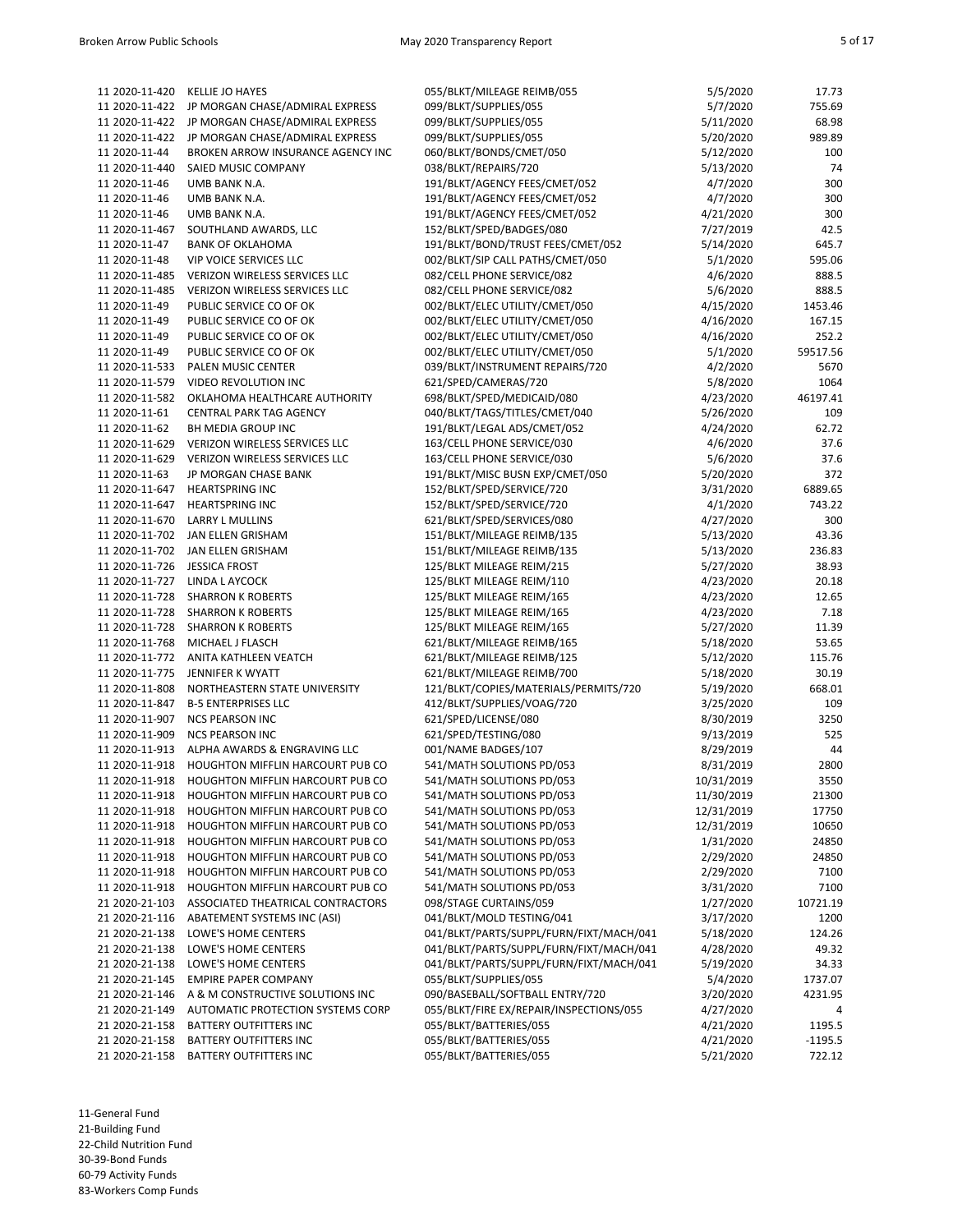| 21 2020-21-161 | <b>TYLER COLE</b>                  | 041/BLKT/BIRD CONTROL/205                | 5/1/2020   | 244.22   |
|----------------|------------------------------------|------------------------------------------|------------|----------|
| 21 2020-21-180 | HOME DEPOT USA INC                 | 055/SUPPLIES/055                         | 11/7/2019  | 5936.5   |
| 21 2020-21-196 | ASSOCIATED THEATRICAL CONTRACTORS  | 194/SPOT REPLACEMENT/050                 | 11/26/2019 | 8036.32  |
| 21 2020-21-2   | <b>BANK OF OKLAHOMA</b>            | 191/BLKT/BANK FEES/SUPPLIES/CMET/050     | 5/14/2020  | 119.39   |
| 21 2020-21-208 | C & C SUPPLY AND SERVICE CO INC    | 055/BLKT/SUPPLIES/PARTS/055              | 5/15/2020  | 1209.8   |
| 21 2020-21-231 | WALLACE ENGINEERING STRUCT CONSULT | 194/REPAIRS/SLAB-ON-GRADE/165            | 2/14/2020  | 4117.5   |
| 21 2020-21-231 | WALLACE ENGINEERING STRUCT CONSULT | 194/REPAIRS/SLAB-ON-GRADE/165            | 3/16/2020  | 4990     |
| 21 2020-21-231 | WALLACE ENGINEERING STRUCT CONSULT | 194/REPAIRS/SLAB-ON-GRADE/165            | 4/13/2020  | 1530     |
| 21 2020-21-231 | WALLACE ENGINEERING STRUCT CONSULT | 194/REPAIRS/SLAB-ON-GRADE/165            | 4/13/2020  | 2201.48  |
| 21 2020-21-237 | MURRAY WOMBLE INC                  | 060/HS BBALL FIELD DUGOUT/003            | 5/4/2020   | 19725    |
| 21 2020-21-239 | JP MORGAN CHASE BANK               | 041/BLKT/SERVICES/PARTS/FURN/FIXTURE/041 | 3/8/2020   | 92.33    |
| 21 2020-21-239 | JP MORGAN CHASE BANK               | 041/BLKT/SERVICES/PARTS/FURN/FIXTURE/041 | 4/21/2020  | 90.59    |
| 21 2020-21-239 | JP MORGAN CHASE BANK               | 041/BLKT/SERVICES/PARTS/FURN/FIXTURE/041 | 5/10/2020  | 498      |
| 21 2020-21-239 | JP MORGAN CHASE BANK               | 041/BLKT/SERVICES/PARTS/FURN/FIXTURE/041 | 5/17/2020  | 87.79    |
| 21 2020-21-239 | JP MORGAN CHASE BANK               | 041/BLKT/SERVICES/PARTS/FURN/FIXTURE/041 | 5/3/2020   | 637.57   |
| 21 2020-21-239 | JP MORGAN CHASE BANK               | 041/BLKT/SERVICES/PARTS/FURN/FIXTURE/041 | 5/17/2020  | 515.7    |
| 21 2020-21-239 | JP MORGAN CHASE BANK               | 041/BLKT/SERVICES/PARTS/FURN/FIXTURE/041 | 3/15/2020  | 599.18   |
| 21 2020-21-239 | JP MORGAN CHASE BANK               | 041/BLKT/SERVICES/PARTS/FURN/FIXTURE/041 | 5/10/2020  | 768.13   |
| 21 2020-21-239 | JP MORGAN CHASE BANK               | 041/BLKT/SERVICES/PARTS/FURN/FIXTURE/041 | 5/17/2020  | 1372.58  |
| 21 2020-21-239 | JP MORGAN CHASE BANK               | 041/BLKT/SERVICES/PARTS/FURN/FIXTURE/041 | 5/3/2020   | 752.2    |
| 21 2020-21-239 | JP MORGAN CHASE BANK               | 041/BLKT/SERVICES/PARTS/FURN/FIXTURE/041 | 3/15/2020  | 662.1    |
| 21 2020-21-239 | <b>JP MORGAN CHASE BANK</b>        | 041/BLKT/SERVICES/PARTS/FURN/FIXTURE/041 | 3/8/2020   | 1557.22  |
| 21 2020-21-239 | JP MORGAN CHASE BANK               | 041/BLKT/SERVICES/PARTS/FURN/FIXTURE/041 | 4/17/2020  | 330.66   |
| 21 2020-21-239 | JP MORGAN CHASE BANK               | 041/BLKT/SERVICES/PARTS/FURN/FIXTURE/041 | 4/26/2020  | 150.71   |
| 21 2020-21-239 | JP MORGAN CHASE BANK               | 041/BLKT/SERVICES/PARTS/FURN/FIXTURE/041 | 5/10/2020  | 2769.25  |
| 21 2020-21-239 | JP MORGAN CHASE BANK               | 041/BLKT/SERVICES/PARTS/FURN/FIXTURE/041 | 5/17/2020  | 3026.04  |
| 21 2020-21-239 | JP MORGAN CHASE BANK               | 041/BLKT/SERVICES/PARTS/FURN/FIXTURE/041 | 5/3/2020   | 5557.61  |
| 21 2020-21-240 | LOWE'S HOME CENTERS                | 041/BLKT/PARTS/SUPPLIES/FURN/SUPPL/041   | 5/14/2020  | 603.87   |
| 21 2020-21-248 | <b>HEATWAVE SUPPLY INC</b>         | 041/BLKT PARTS/SUPPL/FURN/FIXT/MACH/041  | 3/16/2020  | 208.65   |
| 21 2020-21-250 | BROKEN ARROW ELECTRIC SUPPLY LLC   | 041BLKT PO FOR PARTS/SUPPL/FURN/FIXT/041 | 5/6/2020   | 24.4     |
| 21 2020-21-255 | <b>PREMIERE PRESS</b>              | 060/WIND DAMAGE - HS BB BANNERS/003      | 2/19/2020  | 3789     |
| 21 2020-21-262 | MURRAY WOMBLE INC                  | 060/HS WIND DAMAGE BB & SB/003           | 3/2/2020   | 11725    |
| 21 2020-21-263 | PRIORITY COMPUTER SERVICES INC     | 041/BELL SCHEDULING/LIB/175              | 1/13/2020  | 499      |
| 21 2020-21-267 | W W GRAINGER INC                   | 055/BLKT/SUPPLIES/055                    | 4/27/2020  | 629.52   |
| 21 2020-21-271 | DIGI SECURITY SYSTEMS LLC          | 089/CAMERAS/ESC/052                      | 1/15/2020  | 3500     |
| 21 2020-21-285 | WESTLAKE ACE HARDWARE INC          | 055/BLKT/SUPPLIES/055                    | 5/27/2020  | 32.99    |
| 21 2020-21-285 | WESTLAKE ACE HARDWARE INC          | 055/BLKT/SUPPLIES/055                    | 5/27/2020  | 17.65    |
| 21 2020-21-286 | <b>VERDE VISTA RESOURCES INC</b>   | 041/BLKT/MOWING/GROUND MAINT/ALLSITE/041 | 4/27/2020  | 8720     |
| 21 2020-21-286 | VERDE VISTA RESOURCES INC          | 041/BLKT/MOWING/GROUND MAINT/ALLSITE/041 | 5/1/2020   | 8720     |
| 21 2020-21-286 | VERDE VISTA RESOURCES INC          | 041/BLKT/MOWING/GROUND MAINT/ALLSITE/041 | 5/8/2020   | 8720     |
| 21 2020-21-286 | <b>VERDE VISTA RESOURCES INC</b>   | 041/BLKT/MOWING/GROUND MAINT/ALLSITE/041 | 5/18/2020  | 8460     |
| 21 2020-21-286 | VERDE VISTA RESOURCES INC          | 041/BLKT/MOWING/GROUND MAINT/ALLSITE/041 | 5/22/2020  | 8720     |
| 21 2020-21-286 | <b>VERDE VISTA RESOURCES INC</b>   | 041/BLKT/MOWING/GROUND MAINT/ALLSITE/041 | 5/22/2020  | 1800     |
| 21 2020-21-290 | RIPPLE EFFECTS INC                 | 089/RIPPLE EFFECTS LICENSES/170/160/150  | 3/17/2020  | 3050     |
| 21 2020-21-292 | HODGE PRODUCTS INC                 | 041/BLKT/SERVICES/PARTS/FURN/FIXTURE/041 | 3/19/2020  | 367.02   |
| 21 2020-21-3   | WAGONER COUNTY RWD #4              | 002/BLKT/WATER UTILITY/CMET/175/220      | 4/30/2020  | 454.22   |
| 21 2020-21-3   | <b>WAGONER COUNTY RWD #4</b>       | 002/BLKT/WATER UTILITY/CMET/175/220      | 3/31/2020  | 357.2    |
| 21 2020-21-3   | WAGONER COUNTY RWD #4              | 002/BLKT/WATER UTILITY/CMET/175/220      | 4/30/2020  | 51.28    |
| 21 2020-21-3   | WAGONER COUNTY RWD #4              | 002/BLKT/WATER UTILITY/CMET/175/220      | 3/31/2020  | 33.2     |
| 21 2020-21-3   | WAGONER COUNTY RWD #4              | 002/BLKT/WATER UTILITY/CMET/175/220      | 4/30/2020  | 36.16    |
| 21 2020-21-3   | WAGONER COUNTY RWD #4              | 002/BLKT/WATER UTILITY/CMET/175/220      | 3/31/2020  | 18.08    |
| 21 2020-21-30  | OTIS ELEVATOR COMPANY              | 041/HYDRAULIC TESTING/MAINT/PARTS/041    | 4/30/2020  | 320      |
| 21 2020-21-305 | JAMES DANIEL HENDRICKSON           | 194/STAIRCASE ROLL DOOR ENCLOSURE/003    | 4/13/2020  | 8500     |
| 21 2020-21-309 | C & C SUPPLY AND SERVICE CO INC    | 055/BLKT/PARTS&SUPPLIES/055              | 4/22/2020  | 1248     |
| 21 2020-21-309 | C & C SUPPLY AND SERVICE CO INC    | 055/BLKT/PARTS&SUPPLIES/055              | 5/15/2020  | 1190.2   |
| 21 2020-21-310 | HOME DEPOT USA INC                 | 055/BLKT/SUPPLIES/055                    | 5/14/2020  | 1859.21  |
| 21 2020-21-310 | HOME DEPOT USA INC                 | 055/BLKT/SUPPLIES/055                    | 4/29/2020  | 1097.25  |
| 21 2020-21-313 | <b>CENERGISTIC LLC</b>             | 002/BLKT/ENERGY CONSERVATION/CMET/050    | 4/30/2020  | 20876    |
| 21 2020-21-314 | <b>DELL MARKETING LP</b>           | 055/LAPTOP/055                           | 4/7/2020   | 915      |
| 21 2020-21-315 | DELL MARKETING LP                  | 055/TV/055                               | 3/12/2020  | 265.72   |
| 21 2020-21-315 | DELL MARKETING LP                  | 055/TV/055                               | 5/7/2020   | 265.72   |
| 21 2020-21-315 | DELL MARKETING LP                  | 055/TV/055                               | 4/6/2020   | -197.79  |
| 21 2020-21-315 | DELL MARKETING LP                  | 055/TV/055                               | 4/13/2020  | $-67.93$ |
| 21 2020-21-316 | HOME DEPOT USA INC                 | 055/SUPPLIES/055                         | 4/8/2020   | 16555    |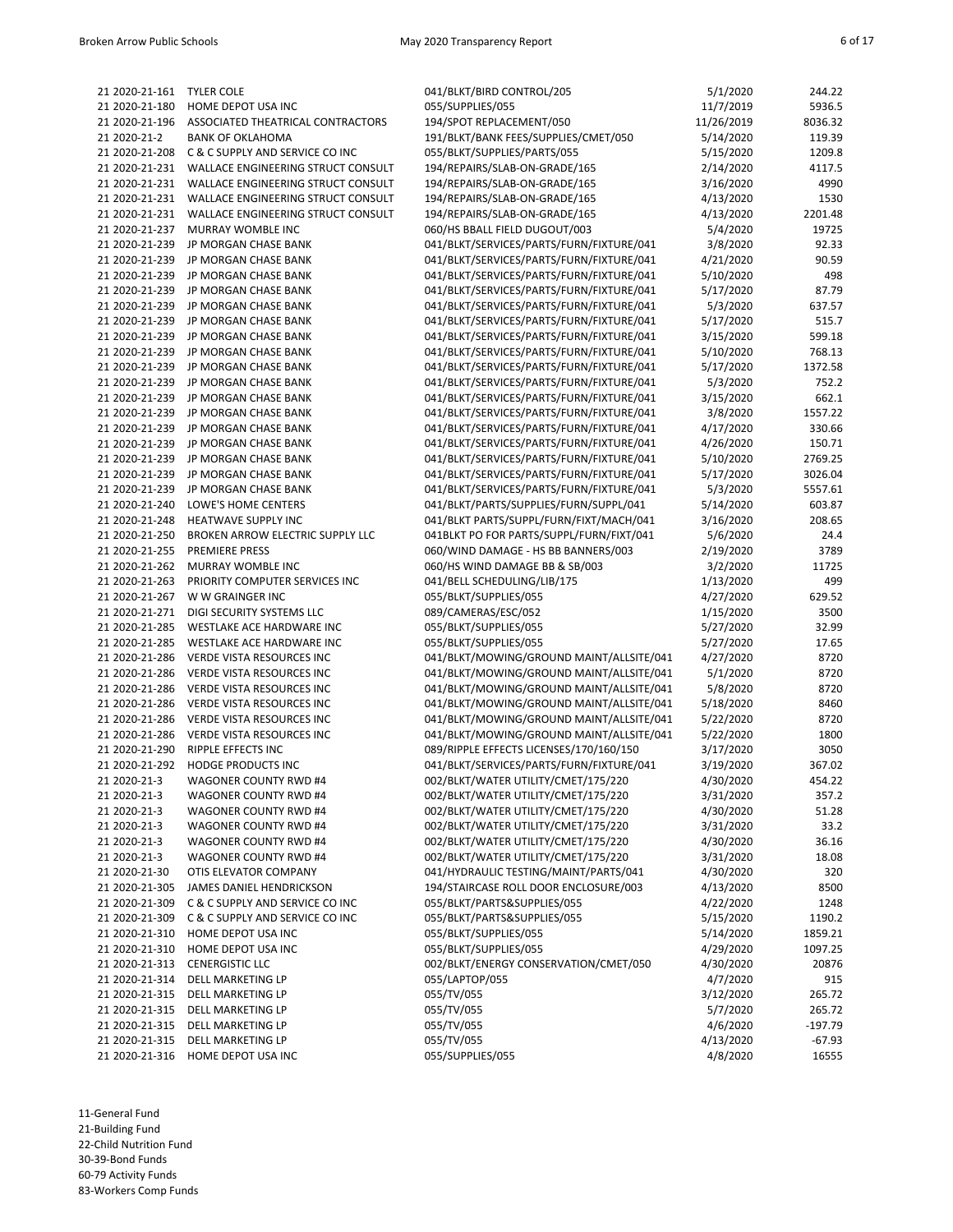| 21 2020-21-318 | PLATINUM VENTURES INC                 | 194/ICE&WATER DISPENSER/FRIDGE/175      | 4/8/2020  | 7468.38   |
|----------------|---------------------------------------|-----------------------------------------|-----------|-----------|
| 21 2020-21-323 | TALON COMMERCIAL SERVICES             | 090/PAINT REMOVAL/REPAINTING/720        | 4/17/2020 | 2731      |
| 21 2020-21-327 | <b>TYLER COLE</b>                     | 090/BLKT/BIRD CONTROL//720              | 4/27/2020 | 373       |
| 21 2020-21-327 | <b>TYLER COLE</b>                     | 090/BLKT/BIRD CONTROL//720              | 5/27/2020 | 373       |
| 21 2020-21-328 | ABATEMENT SYSTEMS INC (ASI)           | 090/ASBESTOS ABATEMENT/059              | 4/18/2020 | 9840      |
|                |                                       |                                         |           |           |
| 21 2020-21-330 | <b>JOSEPH ENTERPRISES</b>             | 090/DEMO PROPERTY 701 E DETROIT/050     | 5/1/2020  | 5987      |
| 21 2020-21-335 | JEFFERY SCOTT LETT                    | 090/POWER WASHING//700                  | 3/16/2020 | 775       |
| 21 2020-21-336 | OLD RULE SERVICES LLC                 | 090/GYM FLOOR/V-BALL SLEEVES PLATES/520 | 4/23/2020 | 19750     |
| 21 2020-21-339 | <b>DELL MARKETING LP</b>              | 090/CHILDERS COMP LAB/520               | 4/22/2020 | 3166.78   |
| 21 2020-21-34  | VERDE VISTA RESOURCES INC             | 041/MOWING/GROUNDS MAINT/ALL SITES/041  | 4/27/2020 | 1750      |
| 21 2020-21-34  | <b>VERDE VISTA RESOURCES INC</b>      | 041/MOWING/GROUNDS MAINT/ALL SITES/041  | 4/29/2020 | 1570      |
| 21 2020-21-34  |                                       |                                         |           | 2500      |
|                | <b>VERDE VISTA RESOURCES INC</b>      | 041/MOWING/GROUNDS MAINT/ALL SITES/041  | 5/4/2020  |           |
| 21 2020-21-340 | <b>C &amp; C TILE &amp; CARPET CO</b> | 041/CARPET/COM /030                     | 5/11/2020 | 2734      |
| 21 2020-21-343 | INFINITY DANCE ADADEMY LLC            | 000/REFUND/PAC RENTAL/050               | 4/13/2020 | 1262.5    |
| 21 2020-21-350 | MURPHY SANITARY SUPPLY LLC            | 055/EQUIPMENT/055                       | 5/7/2020  | 4200.85   |
| 21 2020-21-351 | RED BUD AIR FILTER SALES-SVC          | 041/AIR FILTERS/PAC/051                 | 5/27/2020 | $-139.62$ |
| 21 2020-21-351 | RED BUD AIR FILTER SALES-SVC          | 041/AIR FILTERS/PAC/051                 | 5/19/2020 | 1332.58   |
| 21 2020-21-4   | JP MORGAN CHASE BANK                  | 002/BLKT/WATER/TRASH UTILITIES/CMET/050 | 5/22/2020 | 3608.56   |
|                |                                       |                                         |           |           |
| 21 2020-21-4   | JP MORGAN CHASE BANK                  | 002/BLKT/WATER/TRASH UTILITIES/CMET/050 | 5/8/2020  | 5330.61   |
| 21 2020-21-5   | <b>EXELON CORPORATION</b>             | 002/BLKT/NATURAL GAS UTILITY/CMET/050   | 5/20/2020 | 1465.61   |
| 21 2020-21-6   | ONE GAS INC.                          | 002/UTILITIES/050                       | 4/16/2020 | 675.48    |
| 21 2020-21-6   | ONE GAS INC.                          | 002/BLKT/NATURAL GAS UTILITY/CMET/050   | 5/8/2020  | 358.77    |
| 21 2020-21-6   | ONE GAS INC.                          | 002/BLKT/NATURAL GAS UTILITY/CMET/050   | 3/10/2020 | 1675.29   |
| 21 2020-21-6   | ONE GAS INC.                          | 002/BLKT/NATURAL GAS UTILITY/CMET/050   | 5/13/2020 | 41.39     |
|                |                                       |                                         |           |           |
| 21 2020-21-6   | ONE GAS INC.                          | 002/BLKT/NATURAL GAS UTILITY/CMET/050   | 5/15/2020 | 287.32    |
| 21 2020-21-74  | URBAN PEST AND WILDLIFE MANAGEMENT    | 055/BLKT/PEST CONTROL/055               | 5/22/2020 | 45        |
| 21 2020-21-74  | URBAN PEST AND WILDLIFE MANAGEMENT    | 055/BLKT/PEST CONTROL/055               | 5/22/2020 | 45        |
| 21 2020-21-74  | URBAN PEST AND WILDLIFE MANAGEMENT    | 055/BLKT/PEST CONTROL/055               | 5/22/2020 | 45        |
| 21 2020-21-74  | URBAN PEST AND WILDLIFE MANAGEMENT    | 055/BLKT/PEST CONTROL/055               | 5/26/2020 | 45        |
| 21 2020-21-80  | W W GRAINGER INC                      | 055/BLKT/SUPPLIES/055                   | 4/27/2020 | 348.83    |
| 21 2020-21-81  | WESTLAKE ACE HARDWARE INC             | 055/BLKT/SUPPLIES/055                   | 5/8/2020  | 57.14     |
|                |                                       |                                         |           |           |
| 21 2020-21-81  | WESTLAKE ACE HARDWARE INC             | 055/BLKT/SUPPLIES/055                   | 5/12/2020 | 18.35     |
| 21 2020-21-81  | WESTLAKE ACE HARDWARE INC             | 055/BLKT/SUPPLIES/055                   | 5/21/2020 | 25.97     |
| 21 2020-21-82  | A & D SUPPLY CO. LLC                  | 055/BLKT/CEILING TILES/055              | 4/24/2020 | 2891.52   |
| 21 2020-21-83  | CHEROKEE BUILDING MATERIALS INC       | 055/BLKT/CEILING TILES/055              | 4/29/2020 | 2903.04   |
| 21 2020-21-84  | LOWE'S HOME CENTERS                   | 055/BLKT/SUPPLIES/055                   | 5/8/2020  | 180.48    |
| 21 2020-21-88  | TREAT'S SOLUTIONS LLC                 | 055/BLKT/SUPPLIES/055                   | 4/16/2020 | 871.43    |
| 21 2020-21-89  | <b>TACONY CORP/POWR-FLITE</b>         | 055/BLKT/SUPPLIES/055                   | 4/28/2020 | 774.36    |
|                |                                       |                                         |           |           |
| 22 2020-22-110 | <b>FRONTIER PRODUCE INC</b>           | 000/BLKT/PRODUCE/022                    | 4/14/2020 | 191.39    |
| 22 2020-22-110 | <b>FRONTIER PRODUCE INC</b>           | 000/BLKT/PRODUCE/022                    | 5/5/2020  | 200.22    |
| 22 2020-22-110 | <b>FRONTIER PRODUCE INC</b>           | 000/BLKT/PRODUCE/022                    | 5/5/2020  | 370.14    |
| 22 2020-22-128 | OZARK EMPIRE DISTRIBUTORS INC         | 000/BLKT/BAKERY ITEMS/022               | 3/31/2020 | 18.36     |
| 22 2020-22-128 | OZARK EMPIRE DISTRIBUTORS INC         | 000/BLKT/BAKERY ITEMS/022               | 3/31/2020 | 317.9     |
| 22 2020-22-128 | OZARK EMPIRE DISTRIBUTORS INC         | 000/BLKT/BAKERY ITEMS/022               | 3/31/2020 | 665.9     |
| 22 2020-22-128 | <b>OZARK EMPIRE DISTRIBUTORS INC</b>  | 000/BLKT/BAKERY ITEMS/022               | 4/7/2020  | 214.29    |
|                |                                       |                                         |           |           |
| 22 2020-22-128 | OZARK EMPIRE DISTRIBUTORS INC         | 000/BLKT/BAKERY ITEMS/022               | 4/7/2020  | 287.3     |
| 22 2020-22-128 | OZARK EMPIRE DISTRIBUTORS INC         | 000/BLKT/BAKERY ITEMS/022               | 4/7/2020  | 124.15    |
| 22 2020-22-128 | OZARK EMPIRE DISTRIBUTORS INC         | 000/BLKT/BAKERY ITEMS/022               | 4/14/2020 | 1350.9    |
| 22 2020-22-128 | OZARK EMPIRE DISTRIBUTORS INC         | 000/BLKT/BAKERY ITEMS/022               | 5/12/2020 | 989.53    |
| 22 2020-22-133 | AUTO-CHLOR SYSTEM LLC                 | 000/BLKT/CHEMICALS/SANITATION/022       | 2/24/2020 | 250       |
| 22 2020-22-133 | AUTO-CHLOR SYSTEM LLC                 | 000/BLKT/CHEMICALS/SANITATION/022       | 2/25/2020 | 250       |
| 22 2020-22-133 | AUTO-CHLOR SYSTEM LLC                 | 000/BLKT/CHEMICALS/SANITATION/022       | 2/25/2020 | 250       |
|                |                                       |                                         |           |           |
| 22 2020-22-133 | AUTO-CHLOR SYSTEM LLC                 | 000/BLKT/CHEMICALS/SANITATION/022       | 2/25/2020 | 250       |
| 22 2020-22-133 | AUTO-CHLOR SYSTEM LLC                 | 000/BLKT/CHEMICALS/SANITATION/022       | 2/25/2020 | 250       |
| 22 2020-22-133 | AUTO-CHLOR SYSTEM LLC                 | 000/BLKT/CHEMICALS/SANITATION/022       | 2/25/2020 | 250       |
| 22 2020-22-133 | AUTO-CHLOR SYSTEM LLC                 | 000/BLKT/CHEMICALS/SANITATION/022       | 3/3/2020  | 250       |
| 22 2020-22-133 | AUTO-CHLOR SYSTEM LLC                 | 000/BLKT/CHEMICALS/SANITATION/022       | 3/3/2020  | 250       |
| 22 2020-22-133 | AUTO-CHLOR SYSTEM LLC                 | 000/BLKT/CHEMICALS/SANITATION/022       | 3/3/2020  | 250       |
| 22 2020-22-133 | AUTO-CHLOR SYSTEM LLC                 | 000/BLKT/CHEMICALS/SANITATION/022       | 3/3/2020  | 250       |
|                |                                       |                                         |           |           |
| 22 2020-22-133 | AUTO-CHLOR SYSTEM LLC                 | 000/BLKT/CHEMICALS/SANITATION/022       | 3/3/2020  | 250       |
| 22 2020-22-133 | AUTO-CHLOR SYSTEM LLC                 | 000/BLKT/CHEMICALS/SANITATION/022       | 3/3/2020  | 250       |
| 22 2020-22-133 | AUTO-CHLOR SYSTEM LLC                 | 000/BLKT/CHEMICALS/SANITATION/022       | 3/3/2020  | 250       |
| 22 2020-22-133 | AUTO-CHLOR SYSTEM LLC                 | 000/BLKT/CHEMICALS/SANITATION/022       | 3/10/2020 | 250       |
| 22 2020-22-133 | AUTO-CHLOR SYSTEM LLC                 | 000/BLKT/CHEMICALS/SANITATION/022       | 3/10/2020 | 250       |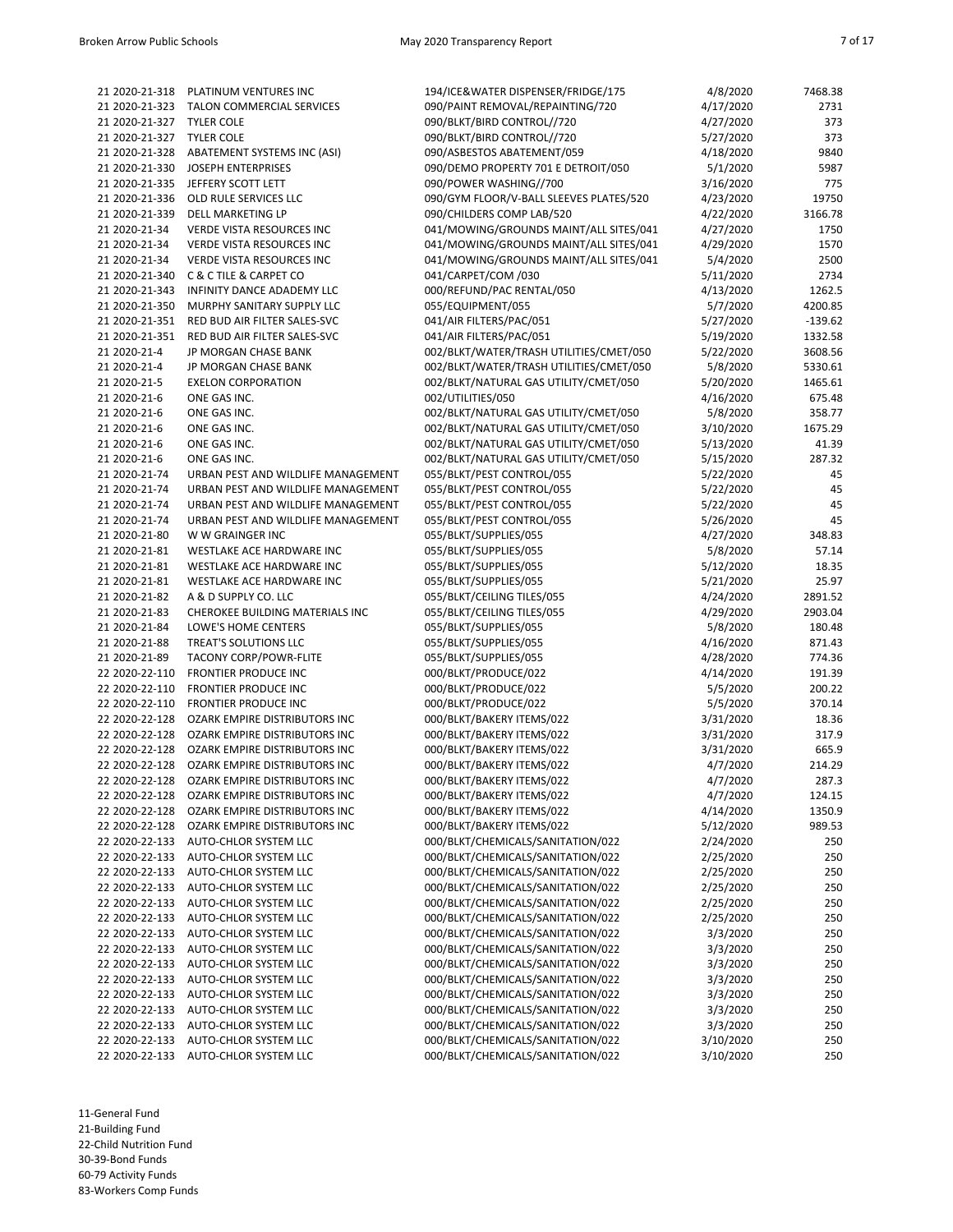| 22 2020-22-133                   | AUTO-CHLOR SYSTEM LLC             | 000/BLKT/CHEMICALS/SANITATION/022        | 3/10/2020 | 250    |
|----------------------------------|-----------------------------------|------------------------------------------|-----------|--------|
| 22 2020-22-133                   | AUTO-CHLOR SYSTEM LLC             | 000/BLKT/CHEMICALS/SANITATION/022        | 3/10/2020 | 250    |
| 22 2020-22-133                   | AUTO-CHLOR SYSTEM LLC             | 000/BLKT/CHEMICALS/SANITATION/022        | 3/10/2020 | 250    |
| 22 2020-22-133                   | AUTO-CHLOR SYSTEM LLC             | 000/BLKT/CHEMICALS/SANITATION/022        | 3/10/2020 | 250    |
| 22 2020-22-133                   | AUTO-CHLOR SYSTEM LLC             | 000/BLKT/CHEMICALS/SANITATION/022        | 3/10/2020 | 250    |
| 22 2020-22-20                    | HAGAR RESTAURANT EQUIP SERV INC   | 000/BLKT/REPAIRS/PARTS/SUPPLIES/MISC/022 | 5/4/2020  | 120.53 |
| 22 2020-22-20                    | HAGAR RESTAURANT EQUIP SERV INC   | 000/BLKT/REPAIRS/PARTS/SUPPLIES/MISC/022 | 5/6/2020  | 99     |
| 22 2020-22-20                    | HAGAR RESTAURANT EQUIP SERV INC   | 000/BLKT/REPAIRS/PARTS/SUPPLIES/MISC/022 | 5/12/2020 | 321.59 |
| 22 2020-22-20                    | HAGAR RESTAURANT EQUIP SERV INC   | 000/BLKT/REPAIRS/PARTS/SUPPLIES/MISC/022 | 3/10/2020 | 632.36 |
| 22 2020-22-20                    | HAGAR RESTAURANT EQUIP SERV INC   | 000/BLKT/REPAIRS/PARTS/SUPPLIES/MISC/022 | 5/5/2020  | 30.76  |
| 22 2020-22-212                   | BA PUBLIC SCHOOLS-GENERAL FUND    | 000/BLKT/PAPER/OFC SUPPLIES/022          | 4/27/2020 | 822.43 |
| 22 2020-22-237                   | <b>BRENDA HOFFMAN</b>             | 000/BLKT/MILEAGE REIMB/022               | 5/5/2020  | 10.7   |
| 22 2020-22-238                   | <b>SHELLY R HOLMES</b>            | 000/BLKT/MILEAGE REIMB/022               | 5/12/2020 | 43.01  |
| 22 2020-22-251                   | <b>NELLA KAY OSBORNE</b>          | 000/BLKT/MILEAGE REIMB/022               | 5/19/2020 | 33.36  |
| 22 2020-22-253                   | JOHNSTONE SUPPLY OF TULSA         | 000/BLKT/REPAIRS/PARTS/SUPPLIES/022      | 2/25/2020 | 149.64 |
| 22 2020-22-255                   | LAURA LORRAINE CLAYTON            | 000/BLKT/MILEAGE REIMB/205               | 4/6/2020  | 32.14  |
| 22 2020-22-26                    | <b>LOCKE SUPPLY</b>               | 000/BLKT/REPAIRS/PARTS/SUPPLIES/MISC/022 | 5/7/2020  | 2.78   |
|                                  |                                   | 000/BLKT/MILEAGE REIMB/107               |           | 10.18  |
| 22 2020-22-263<br>22 2020-22-268 | AUDREY R CREEKPAUM                |                                          | 5/5/2020  | 43.07  |
|                                  | <b>GISELA J TUCKER</b>            | 000/BLKT/MILEAGE REIMB/530               | 4/10/2020 | 39.27  |
| 22 2020-22-269                   | JULIE ANN BARNES                  | 000/BLKT/MILEAGE REIMB/520               | 4/7/2020  |        |
| 22 2020-22-270                   | <b>ROBIN G BROWN</b>              | 000/BLKT/MILEAGE REIMB/525               | 5/5/2020  | 24.09  |
| 22 2020-22-271                   | <b>LESLIE ANN PETERSON</b>        | 000/BLKT/MILEAGE REIMB/170               | 5/4/2020  | 18.4   |
| 22 2020-22-272                   | <b>STACIE LYN BURRIS</b>          | 000/BLKT/MILEAGE REIMB/165               | 5/4/2020  | 18.57  |
| 22 2020-22-273                   | <b>BETH ANDREA YARBROUGH</b>      | 000/BLKT/MILEAGE REIMB/725               | 5/20/2020 | 77.8   |
| 22 2020-22-273                   | BETH ANDREA YARBROUGH             | 000/BLKT/MILEAGE REIMB/725               | 4/28/2020 | 4.57   |
| 22 2020-22-274                   | <b>NANCY RINEHART</b>             | 000/BLKT/MILEAGE REIMB/700               | 4/7/2020  | 27.43  |
| 22 2020-22-276                   | FIREPRO FIRE PROTECTION SVCS INC  | 000/VENTHOODINSPECT/022                  | 2/27/2020 | 87     |
| 22 2020-22-276                   | FIREPRO FIRE PROTECTION SVCS INC  | 000/VENTHOODINSPECT/022                  | 2/27/2020 | 150    |
| 22 2020-22-276                   | FIREPRO FIRE PROTECTION SVCS INC  | 000/VENTHOODINSPECT/022                  | 2/27/2020 | 166    |
| 22 2020-22-276                   | FIREPRO FIRE PROTECTION SVCS INC  | 000/VENTHOODINSPECT/022                  | 2/27/2020 | 79     |
| 22 2020-22-276                   | FIREPRO FIRE PROTECTION SVCS INC  | 000/VENTHOODINSPECT/022                  | 2/27/2020 | 174    |
| 22 2020-22-276                   | FIREPRO FIRE PROTECTION SVCS INC  | 000/VENTHOODINSPECT/022                  | 2/27/2020 | 87     |
| 22 2020-22-276                   | FIREPRO FIRE PROTECTION SVCS INC  | 000/VENTHOODINSPECT/022                  | 2/27/2020 | 229    |
| 22 2020-22-276                   | FIREPRO FIRE PROTECTION SVCS INC  | 000/VENTHOODINSPECT/022                  | 2/27/2020 | 158    |
| 22 2020-22-276                   | FIREPRO FIRE PROTECTION SVCS INC  | 000/VENTHOODINSPECT/022                  | 2/27/2020 | 63     |
| 22 2020-22-276                   | FIREPRO FIRE PROTECTION SVCS INC  | 000/VENTHOODINSPECT/022                  | 2/27/2020 | 103    |
| 22 2020-22-276                   | FIREPRO FIRE PROTECTION SVCS INC  | 000/VENTHOODINSPECT/022                  | 2/27/2020 | 63     |
| 22 2020-22-276                   | FIREPRO FIRE PROTECTION SVCS INC  | 000/VENTHOODINSPECT/022                  | 2/27/2020 | 95     |
| 22 2020-22-276                   | FIREPRO FIRE PROTECTION SVCS INC  | 000/VENTHOODINSPECT/022                  | 2/27/2020 | 63     |
| 22 2020-22-276                   | FIREPRO FIRE PROTECTION SVCS INC  | 000/VENTHOODINSPECT/022                  | 2/27/2020 | 142    |
| 22 2020-22-276                   | FIREPRO FIRE PROTECTION SVCS INC  | 000/VENTHOODINSPECT/022                  | 2/27/2020 | 190    |
| 22 2020-22-276                   | FIREPRO FIRE PROTECTION SVCS INC  | 000/VENTHOODINSPECT/022                  | 2/27/2020 | 63     |
| 22 2020-22-276                   | FIREPRO FIRE PROTECTION SVCS INC  | 000/VENTHOODINSPECT/022                  | 2/27/2020 | 158    |
| 22 2020-22-276                   | FIREPRO FIRE PROTECTION SVCS INC  | 000/VENTHOODINSPECT/022                  | 2/27/2020 | 174    |
| 22 2020-22-276                   | FIREPRO FIRE PROTECTION SVCS INC  | 000/VENTHOODINSPECT/022                  | 2/27/2020 | 79     |
| 22 2020-22-276                   | FIREPRO FIRE PROTECTION SVCS INC  | 000/VENTHOODINSPECT/022                  | 2/27/2020 | 79     |
| 22 2020-22-276                   | FIREPRO FIRE PROTECTION SVCS INC  | 000/VENTHOODINSPECT/022                  | 2/27/2020 | 79     |
| 22 2020-22-276                   | FIREPRO FIRE PROTECTION SVCS INC  | 000/VENTHOODINSPECT/022                  | 2/27/2020 | 79     |
| 22 2020-22-276                   | FIREPRO FIRE PROTECTION SVCS INC  | 000/VENTHOODINSPECT/022                  | 2/27/2020 | 71     |
| 22 2020-22-276                   | FIREPRO FIRE PROTECTION SVCS INC  | 000/VENTHOODINSPECT/022                  | 2/27/2020 | 150    |
| 22 2020-22-277                   | COCA-COLA SOUTHWEST BEVERAGES LLC | 000/BLKT/COKE PRODUCTS/022               | 3/9/2020  | 6616.4 |
| 22 2020-22-290                   | AUTOMATIC PROTECTION SYSTEMS CORP | 000/FIRE EXTINGUISHER INSPECTIONS/022    | 2/24/2020 | 4      |
| 22 2020-22-290                   | AUTOMATIC PROTECTION SYSTEMS CORP | 000/FIRE EXTINGUISHER INSPECTIONS/022    | 2/24/2020 | 4      |
| 22 2020-22-290                   | AUTOMATIC PROTECTION SYSTEMS CORP | 000/FIRE EXTINGUISHER INSPECTIONS/022    | 2/24/2020 | 4      |
| 22 2020-22-290                   | AUTOMATIC PROTECTION SYSTEMS CORP | 000/FIRE EXTINGUISHER INSPECTIONS/022    | 2/24/2020 | 4      |
| 22 2020-22-290                   | AUTOMATIC PROTECTION SYSTEMS CORP | 000/FIRE EXTINGUISHER INSPECTIONS/022    | 2/24/2020 |        |
| 22 2020-22-290                   | AUTOMATIC PROTECTION SYSTEMS CORP |                                          |           | 4<br>4 |
|                                  |                                   | 000/FIRE EXTINGUISHER INSPECTIONS/022    | 2/24/2020 |        |
| 22 2020-22-290                   | AUTOMATIC PROTECTION SYSTEMS CORP | 000/FIRE EXTINGUISHER INSPECTIONS/022    | 2/24/2020 | 4      |
| 22 2020-22-290                   | AUTOMATIC PROTECTION SYSTEMS CORP | 000/FIRE EXTINGUISHER INSPECTIONS/022    | 2/24/2020 | 4      |
| 22 2020-22-290                   | AUTOMATIC PROTECTION SYSTEMS CORP | 000/FIRE EXTINGUISHER INSPECTIONS/022    | 2/24/2020 | 4      |
| 22 2020-22-290                   | AUTOMATIC PROTECTION SYSTEMS CORP | 000/FIRE EXTINGUISHER INSPECTIONS/022    | 2/24/2020 | 4      |
| 22 2020-22-290                   | AUTOMATIC PROTECTION SYSTEMS CORP | 000/FIRE EXTINGUISHER INSPECTIONS/022    | 2/24/2020 | 4      |
| 22 2020-22-290                   | AUTOMATIC PROTECTION SYSTEMS CORP | 000/FIRE EXTINGUISHER INSPECTIONS/022    | 4/27/2020 | 4      |
| 22 2020-22-299                   | <b>BANK OF OKLAHOMA</b>           | 000/BLKT/BANK FEES/022                   | 5/14/2020 | 156.94 |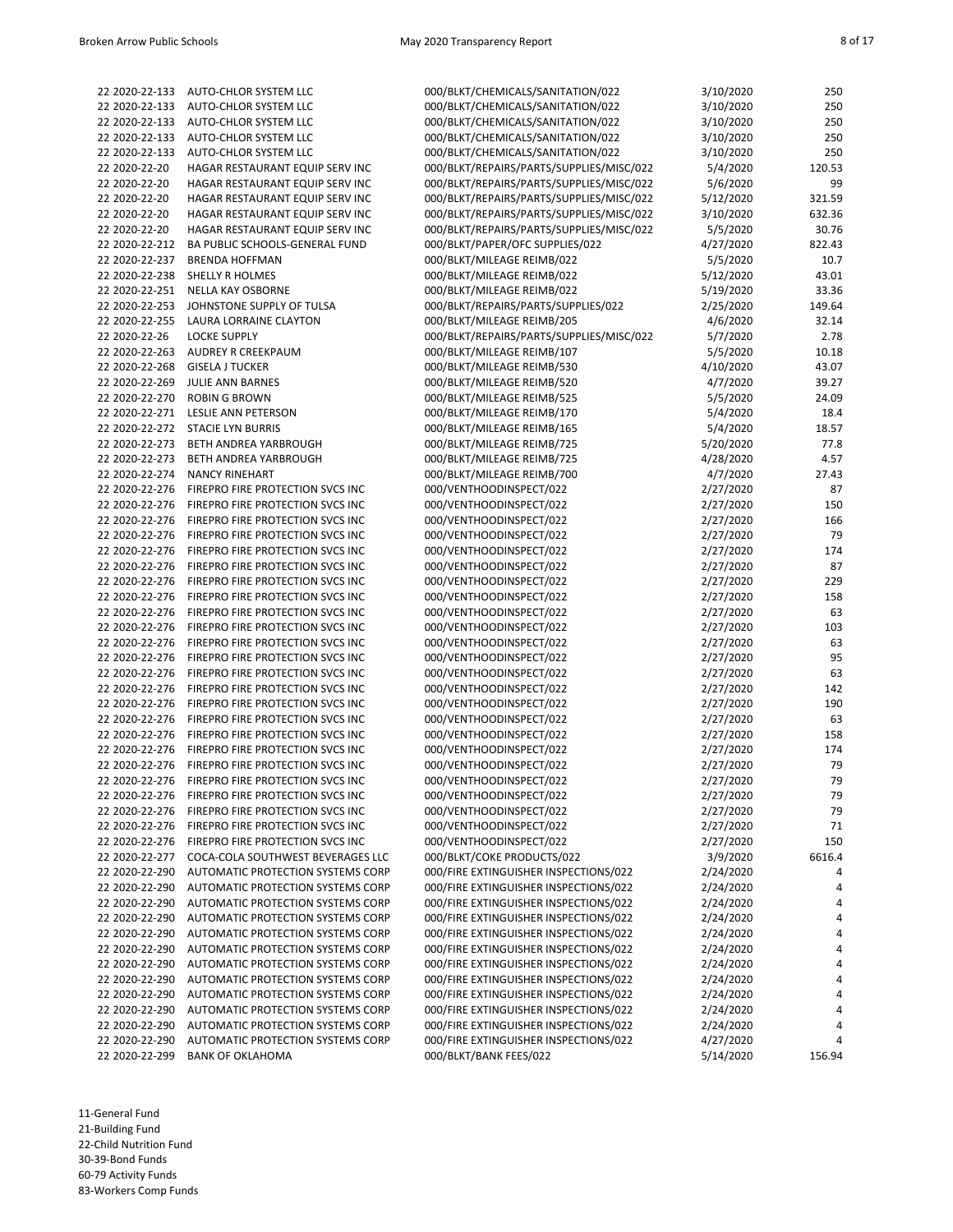22 2020-22-302 DETRA UNDERWOOD 000 22 2020-22-304 REASOR'S HOLDING COMPANY, INC 000 22 2020-22-310 JOHNSTONE SUPPLY OF TULSA 000 22 2020-22-310 JOHNSTONE SUPPLY OF TULSA 000 22 2020-22-310 JOHNSTONE SUPPLY OF TULSA 000 22 2020-22-310 JOHNSTONE SUPPLY OF TULSA 000 22 2020-22-310 JOHNSTONE SUPPLY OF TULSA 000 22 2020-22-310 JOHNSTONE SUPPLY OF TULSA 000 22 2020-22-310 JOHNSTONE SUPPLY OF TULSA 000 22 2020-22-310 JOHNSTONE SUPPLY OF TULSA 000 22 2020-22-310 JOHNSTONE SUPPLY OF TULSA 000 22 2020-22-320 PLATINUM VENTURES INC 000 22 2020-22-324 JESSIE MARIE HEIDORN 000 22 2020-22-331 HILAND DAIRY FOODS COMPANY LLC 000 22 2020-22-331 HILAND DAIRY FOODS COMPANY LLC 000 22 2020-22-331 HILAND DAIRY FOODS COMPANY LLC 000 22 2020-22-331 HILAND DAIRY FOODS COMPANY LLC 000 22 2020-22-331 HILAND DAIRY FOODS COMPANY LLC 000 22 2020-22-331 HILAND DAIRY FOODS COMPANY LLC 000 22 2020-22-331 HILAND DAIRY FOODS COMPANY LLC 000 22 2020-22-331 HILAND DAIRY FOODS COMPANY LLC 000 22 2020-22-331 HILAND DAIRY FOODS COMPANY LLC 000 22 2020-22-331 HILAND DAIRY FOODS COMPANY LLC 000 22 2020-22-331 HILAND DAIRY FOODS COMPANY LLC 000 22 2020-22-331 HILAND DAIRY FOODS COMPANY LLC 000 22 2020-22-331 HILAND DAIRY FOODS COMPANY LLC 000 22 2020-22-331 HILAND DAIRY FOODS COMPANY LLC 000 22 2020-22-331 HILAND DAIRY FOODS COMPANY LLC 000 22 2020-22-331 HILAND DAIRY FOODS COMPANY LLC 000 22 2020-22-331 HILAND DAIRY FOODS COMPANY LLC 000 22 2020-22-331 HILAND DAIRY FOODS COMPANY LLC 000 22 2020-22-331 HILAND DAIRY FOODS COMPANY LLC 000 22 2020-22-331 HILAND DAIRY FOODS COMPANY LLC 000 22 2020-22-331 HILAND DAIRY FOODS COMPANY LLC 000 22 2020-22-331 HILAND DAIRY FOODS COMPANY LLC 000 22 2020-22-331 HILAND DAIRY FOODS COMPANY LLC 000 22 2020-22-331 HILAND DAIRY FOODS COMPANY LLC 000 22 2020-22-331 HILAND DAIRY FOODS COMPANY LLC 000 22 2020-22-331 HILAND DAIRY FOODS COMPANY LLC 000 22 2020-22-331 HILAND DAIRY FOODS COMPANY LLC 000 22 2020-22-331 HILAND DAIRY FOODS COMPANY LLC 000 22 2020-22-336 HELEN SHIRLEY / REFUND 000, 22 2020-22-336 HELEN SHIRLEY / REFUND 000 22 2020-22-337 INTEGRATED FOOD SERVICE 000 22 2020-22-339 SAMANTHA MARZANO/REFUND 000, 22 2020-22-340 CHRISTI HUGHEY/REFUND 000 22 2020-22-341 ANDREA FRAMEL/REFUND 000 22 2020-22-341 ANDREA FRAMEL/REFUND 000 22 2020-22-341 ANDREA FRAMEL/REFUND 000 22 2020-22-342 NANCY COLEMAN/REFUND 000 22 2020-22-343 REAGAN ITEN/REFUND 000 22 2020-22-343 REAGAN ITEN/REFUND 000 22 2020-22-343 REAGAN ITEN/REFUND 000 22 2020-22-344 CUMMINS SOUTHERN PLAINS LLC 000/ 22 2020-22-345 CHASITY BATTLES/REFUND 000 22 2020-22-345 CHASITY BATTLES/REFUND 000 22 2020-22-346 MARCUS RODRIGUES/REFUND 000/ 22 2020-22-346 MARCUS RODRIGUES/REFUND 000/ 22 2020-22-347 JOSEPH WILLIAMS/REFUND 000 22 2020-22-347 JOSEPH WILLIAMS/REFUND 000/ 22 2020-22-348 KIMBERLY EARICKSON/REFUND 000 22 2020-22-38 TANKERSLEY FOODSERVICE 000 22 2020-22-38 TANKERSLEY FOODSERVICE 0000 22 2020-22-38 TANKERSLEY FOODSERVICE 000

| /BLKT/MILEAGE REIMB/022                                          | 4/10/2020              | 26.74            |
|------------------------------------------------------------------|------------------------|------------------|
| /BLKT/FOOD/022                                                   | 3/9/2020               | 16.36            |
| /BLKT/SERVICE/REPAIRS/PARTS/022                                  | 2/21/2020              | 942.28           |
| /BLKT/SERVICE/REPAIRS/PARTS/022                                  | 2/25/2020              | 17.55            |
| /BLKT/SERVICE/REPAIRS/PARTS/022                                  | 3/10/2020              | 17.86            |
| /BLKT/SERVICE/REPAIRS/PARTS/022                                  | 5/1/2020               | 63.63            |
| /BLKT/SERVICE/REPAIRS/PARTS/022                                  | 4/16/2020              | -942.28          |
| /BLKT/SERVICE/REPAIRS/PARTS/022                                  | 5/1/2020               | 59.76            |
| /BLKT/SERVICE/REPAIRS/PARTS/022                                  | 5/4/2020               | 477.38           |
| /BLKT/SERVICE/REPAIRS/PARTS/022                                  | 5/6/2020               | 20.42            |
| /BLKT/SERVICE/REPAIRS/PARTS/022<br>MONITORING SYSTEM/022         | 5/12/2020<br>4/8/2020  | 8.79<br>1617.21  |
| /BLKT/MILEAGE REIMB/720                                          | 4/7/2020               | 60.98            |
| BLKT/MILK & DAIRY PRODUCTS/022                                   | 4/13/2020              | 139.05           |
| BLKT/MILK & DAIRY PRODUCTS/022                                   | 4/13/2020              | 389.34           |
| BLKT/MILK & DAIRY PRODUCTS/022                                   | 4/13/2020              | 139.05           |
| BLKT/MILK & DAIRY PRODUCTS/022                                   | 4/13/2020              | 167.28           |
| BLKT/MILK & DAIRY PRODUCTS/022                                   | 4/13/2020              | 111.24           |
| BLKT/MILK & DAIRY PRODUCTS/022                                   | 4/13/2020              | 166.86           |
| BLKT/MILK & DAIRY PRODUCTS/022                                   | 4/14/2020              | 333.72           |
| BLKT/MILK & DAIRY PRODUCTS/022                                   | 4/14/2020              | 153.27           |
| BLKT/MILK & DAIRY PRODUCTS/022                                   | 4/14/2020              | 194.67           |
| BLKT/MILK & DAIRY PRODUCTS/022                                   | 4/14/2020              | 111.24           |
| BLKT/MILK & DAIRY PRODUCTS/022/                                  | 4/14/2020              | 139.05           |
| BLKT/MILK & DAIRY PRODUCTS/022                                   | 4/15/2020              | 333.72           |
| BLKT/MILK & DAIRY PRODUCTS/022                                   | 4/15/2020              | 222.69           |
| BLKT/MILK & DAIRY PRODUCTS/022                                   | 4/15/2020              | 166.86           |
| BLKT/MILK & DAIRY PRODUCTS/022                                   | 4/15/2020              | 111.24           |
| BLKT/MILK & DAIRY PRODUCTS/022                                   | 4/15/2020              | 167.28           |
| BLKT/MILK & DAIRY PRODUCTS/022                                   | 4/15/2020              | 166.86           |
| BLKT/MILK & DAIRY PRODUCTS/022                                   | 4/16/2020              | 111.24           |
| BLKT/MILK & DAIRY PRODUCTS/022                                   | 4/16/2020              | 111.24           |
| BLKT/MILK & DAIRY PRODUCTS/022                                   | 4/16/2020              | 166.86           |
| BLKT/MILK & DAIRY PRODUCTS/022                                   | 4/16/2020              | 167.28           |
| BLKT/MILK & DAIRY PRODUCTS/022                                   | 4/16/2020              | 333.72           |
| BLKT/MILK & DAIRY PRODUCTS/022<br>BLKT/MILK & DAIRY PRODUCTS/022 | 4/17/2020              | 139.05           |
| BLKT/MILK & DAIRY PRODUCTS/022                                   | 4/17/2020<br>4/17/2020 | 139.05<br>167.07 |
| BLKT/MILK & DAIRY PRODUCTS/022                                   | 4/17/2020              | 222.48           |
| BLKT/MILK & DAIRY PRODUCTS/022                                   | 4/17/2020              | 111.24           |
| BLKT/MILK & DAIRY PRODUCTS/022                                   | 2/14/2020              | $-19.2$          |
| REFUND/140                                                       | 3/12/2020              | 38               |
| REFUND/140                                                       | 3/12/2020              | 62               |
| /BLKT/BEEF PROCESSING/022                                        | 4/3/2020               | 8799.81          |
| REFUND/525                                                       | 3/12/2020              | 45.95            |
| REFUND/125                                                       | 3/10/2020              | 10.55            |
| /REFUND/710/520/205                                              | 4/9/2020               | 33.25            |
| /REFUND/710/520/205                                              | 4/9/2020               | 26.55            |
| /REFUND/710/520/205                                              | 4/9/2020               | 4                |
| /REFUND/700                                                      | 4/23/2020              | 25.95            |
| /REFUND/525/165                                                  | 4/23/2020              | 35.8             |
| /REFUND/525/165                                                  | 4/23/2020              | 33.35            |
| /REFUND/525/165                                                  | 4/23/2020              | 36               |
| /REPAIR/GENERATOR/022                                            | 5/14/2020              | 2104.49          |
| /REFUND/170/100                                                  | 4/14/2020              | 35.6             |
| /REFUND/170/100                                                  | 4/14/2020              | 25.5             |
| REFUND/525                                                       | 4/14/2020              | 155.85           |
| REFUND/525/                                                      | 4/14/2020              | 89.5             |
| REFUND/220                                                       | 4/30/2020              | 31               |
| REFUND/220                                                       | 4/30/2020              | 33               |
| REFUND/135/                                                      | 5/5/2020               | 29.15            |
| /BLKT/FOOD/022                                                   | 3/4/2020               | 30.17            |
| /BLKT/FOOD/022<br>/BLKT/FOOD/022                                 | 4/6/2020<br>4/13/2020  | 1033.66          |
|                                                                  |                        | 7470.33          |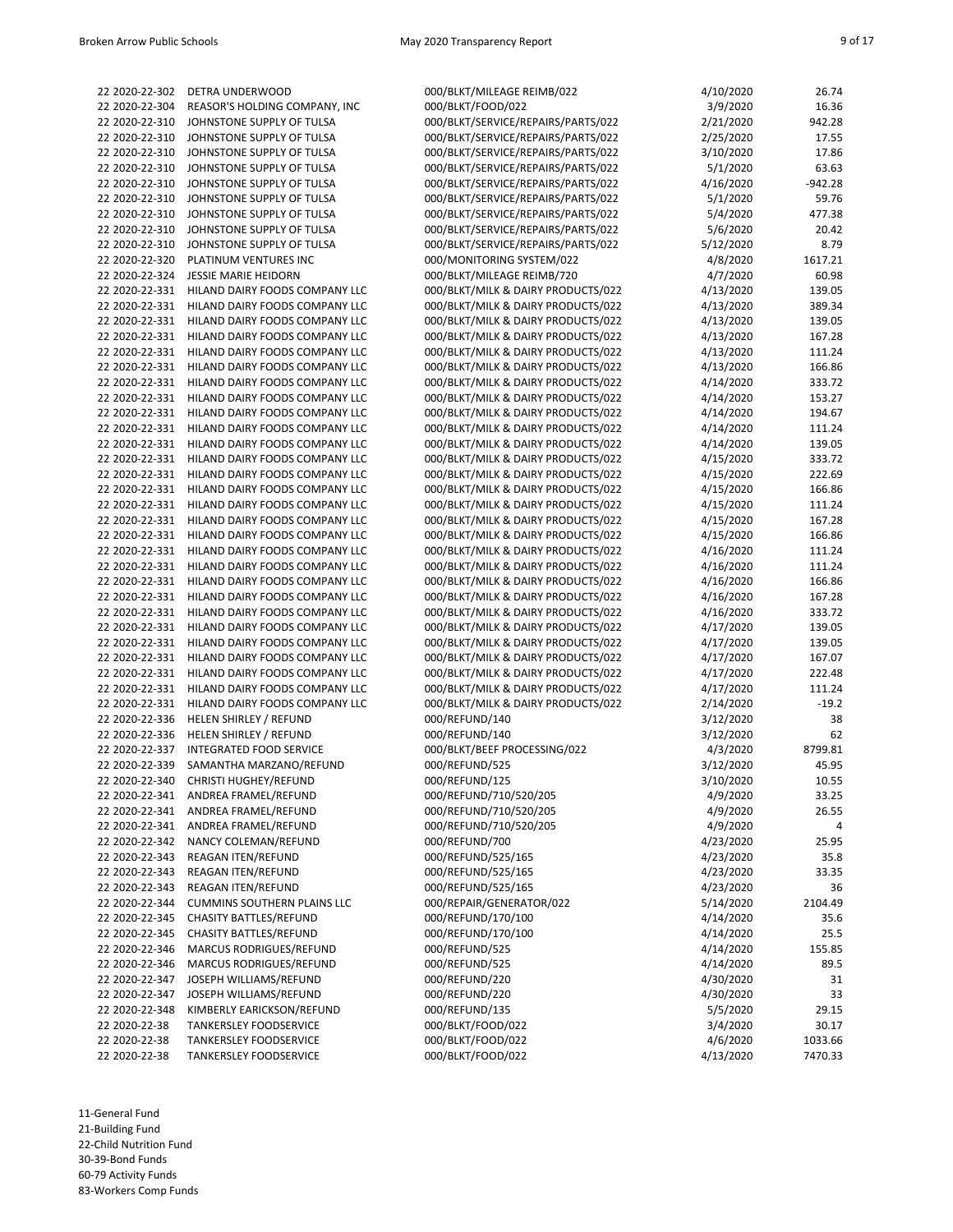| 22 2020-22-38  | <b>TANKERSLEY FOODSERVICE</b>       | 000/BLKT/FOOD/022                        | 4/2/2020   | 1220.73  |
|----------------|-------------------------------------|------------------------------------------|------------|----------|
| 22 2020-22-38  | <b>TANKERSLEY FOODSERVICE</b>       | 000/BLKT/FOOD/022                        | 4/27/2020  | 1838.05  |
| 22 2020-22-38  | <b>TANKERSLEY FOODSERVICE</b>       | 000/BLKT/FOOD/022                        | 5/19/2020  | 2988.6   |
| 22 2020-22-38  | <b>TANKERSLEY FOODSERVICE</b>       | 000/BLKT/FOOD/022                        | 5/12/2020  | 4412.95  |
| 22 2020-22-39  | <b>TANKERSLEY FOODSERVICE</b>       | 000/BLKT/PAPER GOODS/022                 | 3/27/2020  | 1405.3   |
| 22 2020-22-39  | <b>TANKERSLEY FOODSERVICE</b>       | 000/BLKT/PAPER GOODS/022                 | 4/20/2020  | 571.66   |
| 22 2020-22-39  | <b>TANKERSLEY FOODSERVICE</b>       | 000/BLKT/PAPER GOODS/022                 | 5/18/2020  | 603.93   |
| 22 2020-22-39  | <b>TANKERSLEY FOODSERVICE</b>       | 000/BLKT/PAPER GOODS/022                 | 5/12/2020  | 1403.44  |
| 22 2020-22-41  | UNITED REFRIGERATION INC            | 000/BLKT/PARTS/SUPPLIES/REPAIRS/MISC/022 | 3/9/2020   | 20.25    |
| 22 2020-22-41  | UNITED REFRIGERATION INC            | 000/BLKT/PARTS/SUPPLIES/REPAIRS/MISC/022 | 3/31/2020  | 85.58    |
| 22 2020-22-41  | UNITED REFRIGERATION INC            | 000/BLKT/PARTS/SUPPLIES/REPAIRS/MISC/022 | 4/15/2020  | 88.27    |
| 22 2020-22-41  | UNITED REFRIGERATION INC            | 000/BLKT/PARTS/SUPPLIES/REPAIRS/MISC/022 | 5/4/2020   | 102      |
| 22 2020-22-43  | W W GRAINGER INC                    | 000/BLKT/PARTS/022                       | 5/12/2020  | 9.9      |
| 22 2020-22-44  |                                     |                                          |            |          |
|                | BA PUBLIC SCHOOLS-GENERAL FUND      | 000/INDIRECT EXPENSE/022                 | 4/27/2020  | 52       |
| 22 2020-22-44  | BA PUBLIC SCHOOLS-GENERAL FUND      | 412/SUPPLIES/505                         | 4/27/2020  | 23       |
| 22 2020-22-45  | OK DHS FINANCE-REVENUE PROCESSING   | 000/COMMODITY PROCESSING FEE/022         | 12/11/2019 | 24316.25 |
| 22 2020-22-46  | OKLAHOMA STATE DEPT OF HEALTH       | 000/BLKT/CLASS E FOOD LICENSE/022        | 5/10/2020  | 125      |
| 22 2020-22-48  | HILAND DAIRY FOODS COMPANY LLC      | 000/BLKT MILK & DAIRY PRODUCTS/022       | 5/13/2020  | 11795.43 |
| 22 2020-22-48  | HILAND DAIRY FOODS COMPANY LLC      | 000/BLKT MILK & DAIRY PRODUCTS/022       | 4/28/2020  | 4923.84  |
| 22 2020-22-48  | HILAND DAIRY FOODS COMPANY LLC      | 000/BLKT MILK & DAIRY PRODUCTS/022       | 5/19/2020  | 3058.5   |
| 31 2020-31-3   | <b>BILL KNIGHT FORD</b>             | 170/EXPEDITION/MAINT/CMET/041            | 5/6/2020   | 12622.63 |
| 31 2020-31-8   | <b>BILL KNIGHT FORD</b>             | 170/VEHICLE/SUPR/CMET/052                | 5/6/2020   | 56347    |
| 33 2020-33-22  | <b>HAPPY PLAYGROUNDS</b>            | 130/PLAYGROUND EQUIP/107                 | 4/21/2020  | 2500     |
| 33 2020-33-23  | <b>DELL MARKETING LP</b>            | 163/COMPUTERS/782                        | 5/4/2020   | 42990    |
| 34 2020-34-1   | ASSOCIATED THEATRICAL CONTRACTORS   | 037/RIGGING CONTROL SYSTEM/051           | 7/30/2019  | 16966.06 |
| 34 2020-34-10  | L & M OFFICE FURNITURE LLC          | 037/ESC FURNITURE/050                    | 5/15/2020  | 36842.82 |
| 34 2020-34-9   | C & C SUPPLY AND SERVICE CO INC     | 160/HS VACUUM-CHEER/003                  | 2/3/2020   | 1947     |
| 39 2020-39-104 | MIDWEST RACQUETBALL & SPORTING INC  | 160/GIRLS TENNIS UNIFORMS/003            | 1/27/2020  | 592.66   |
| 39 2020-39-127 | MIDWEST RACQUETBALL & SPORTING INC  | 160/BASEBALL UNIFORMS/003                | 1/29/2020  | 4347.15  |
| 39 2020-39-128 | MIDWEST RACQUETBALL & SPORTING INC  | 160/GIRLS GOLF UNIFORMS/003              | 1/28/2020  | 1627.43  |
| 39 2020-39-129 | MIDWEST RACQUETBALL & SPORTING INC  | 160/GIRLS TENNIS SHORTS/TEES/003         | 3/9/2020   | 845.22   |
| 39 2020-39-170 | VIDEO REVOLUTION INC                | 163/PROJECTOR/POLE/120                   | 12/31/2019 | 6805.96  |
| 39 2020-39-185 | <b>HAPPY PLAYGROUNDS</b>            | 130/PLAYGROUND EQUIP/107                 | 4/21/2020  | 2400     |
| 39 2020-39-198 | <b>LARRY C CRENSHAW</b>             | 160/RECORD BOARD SIGNAGE/TRACK/003       | 5/26/2020  | 520      |
| 39 2020-39-207 | FOLLETT SCHOOL SOLUTIONS INC        | 135/MEDIA/BOOKS/520                      | 5/4/2020   | 162.67   |
| 39 2020-39-209 | FOLLETT SCHOOL SOLUTIONS INC        | 146/BOOKS/MEDIA/720                      | 5/4/2020   | 402.97   |
| 39 2020-39-211 | <b>NASCO EDUCATION LLC</b>          | 109/DISPLAY TOWERS/140                   | 3/10/2020  | 863.68   |
|                | TRINITY 3 LLC                       |                                          |            | 6760     |
| 39 2020-39-222 |                                     | 119/CHROMEBOOKS/180                      | 5/18/2020  |          |
| 39 2020-39-223 | FOLLETT SCHOOL SOLUTIONS INC        | 134/MEDIA/BOOKS/530                      | 3/18/2020  | 2138.15  |
| 39 2020-39-223 | FOLLETT SCHOOL SOLUTIONS INC        | 134/MEDIA/BOOKS/530                      | 4/22/2020  | 399.03   |
| 39 2020-39-225 | <b>CDW LLC</b>                      | 143/AIRTAME WIRELESS ADAPTER/725         | 3/6/2020   | 386      |
| 39 2020-39-226 | TRINITY 3 LLC                       | 133/CHROMEBOOKS/510                      | 5/15/2020  | 7410     |
| 39 2020-39-242 | DEMCO INC                           | 146/FIXTURES/MEDIA/720                   | 5/6/2020   | 726.98   |
| 39 2020-39-244 | <b>DELL MARKETING LP</b>            | 163/VIZIO TV/CONTINGENCY/052             | 4/23/2020  | 499.99   |
| 39 2020-39-248 | LIGHTSPEED TECHNOLOGIES             | 163/ACCESS SYSTEM/FLEXMIKE/782           | 4/30/2020  | 31150    |
| 39 2020-39-250 | PFAK METHODS INC                    | 163/AP'S/FAN MODULE/050                  | 4/28/2020  | 609.69   |
|                | 39 2020-39-251 PEAK METHODS INC     | 163/MIBS/MULTI-YEAR RENEWAL/050          | 4/21/2020  | 14180.96 |
| 39 2020-39-252 | PEAK METHODS INC                    | 163/SWITCHES/AP'S/LICENSES/CONTROLL//050 | 4/28/2020  | 74070.14 |
| 39 2020-39-255 | VIP TECHNOLOGY SOLUTIONS GROUP, LLC | 163/AVAYA VOIP PHONE SYSTEM/225          | 5/19/2020  | 56104.2  |
| 39 2020-39-260 | <b>BILL KNIGHT FORD</b>             | 170/EXPEDITION/MAINT/CMET/041            | 5/6/2020   | 39111.37 |
| 39 2020-39-96  | A & M CONSTRUCTIVE SOLUTIONS INC    | 041/BASEBALL/SOFTBALL ENTRY/720          | 3/20/2020  | 8933.05  |
| 39 2020-39-96  | A & M CONSTRUCTIVE SOLUTIONS INC    | 041/BASEBALL/SOFTBALL ENTRY/720          | 3/20/2020  | 32250.6  |
| 60 2020-60-106 | BA PUBLIC SCHOOLS-GENERAL FUND      | 901/BLKT/REIMBURSEMENT/015               | 4/23/2020  | 19114.79 |
| 60 2020-60-118 | CHILD NUTRITION PROGRAMS DEPT       | 987/BAPS TEACHER JOB FAIR/REFRESMENT/015 | 3/11/2020  | 59.09    |
| 60 2020-60-12  | <b>BANK OF OKLAHOMA</b>             | 987/BLKT/BANK FEES AND SUPPLIES/DOLLAHON | 5/14/2020  | 9.05     |
| 60 2020-60-132 | SOUTHLAND AWARDS, LLC               | 931/TOY/B&A/NAMEPLATES/AWARDS/050        | 5/4/2020   | 1116     |
| 60 2020-60-14  | PAYPAL                              | 901/BLKT/MONTHLY SERVICE/015             | 4/30/2020  | 30       |
| 60 2020-60-142 | BA PUBLIC SCHOOLS-GENERAL FUND      | 901/BLKT/REIMBURSEMENT/015               | 5/18/2020  | 5053.79  |
| 60 2020-60-142 | BA PUBLIC SCHOOLS-GENERAL FUND      | 901/BLKT/REIMBURSEMENT/015               | 4/23/2020  | 78845.55 |
| 60 2020-60-154 | PANERA BREAD COMPANY                | 987/SUBCOMM SUPPLIES/052                 | 1/7/2020   | 113.46   |
| 60 2020-60-157 |                                     | 987/PRINTING/KERNS/050                   |            |          |
|                | <b>B &amp; L PRINTING</b>           |                                          | 5/13/2020  | 221.25   |
| 60 2020-60-72  | NORTHEASTERN STATE UNIVERSITY       | 987/STUDENT PARKING PERMITS/REGNIER/BAFA | 5/19/2020  | 150      |
| 61 2020-61-13  | DRUGS OF ABUSE TESTING LABORATORY   | 976/BLKT/RO-1466/DRUG-TESTING/003        | 3/2/2020   | 776.1    |
| 61 2020-61-13  | DRUGS OF ABUSE TESTING LABORATORY   | 976/BLKT/RO-1466/DRUG-TESTING/003        | 10/31/2019 | 1004.95  |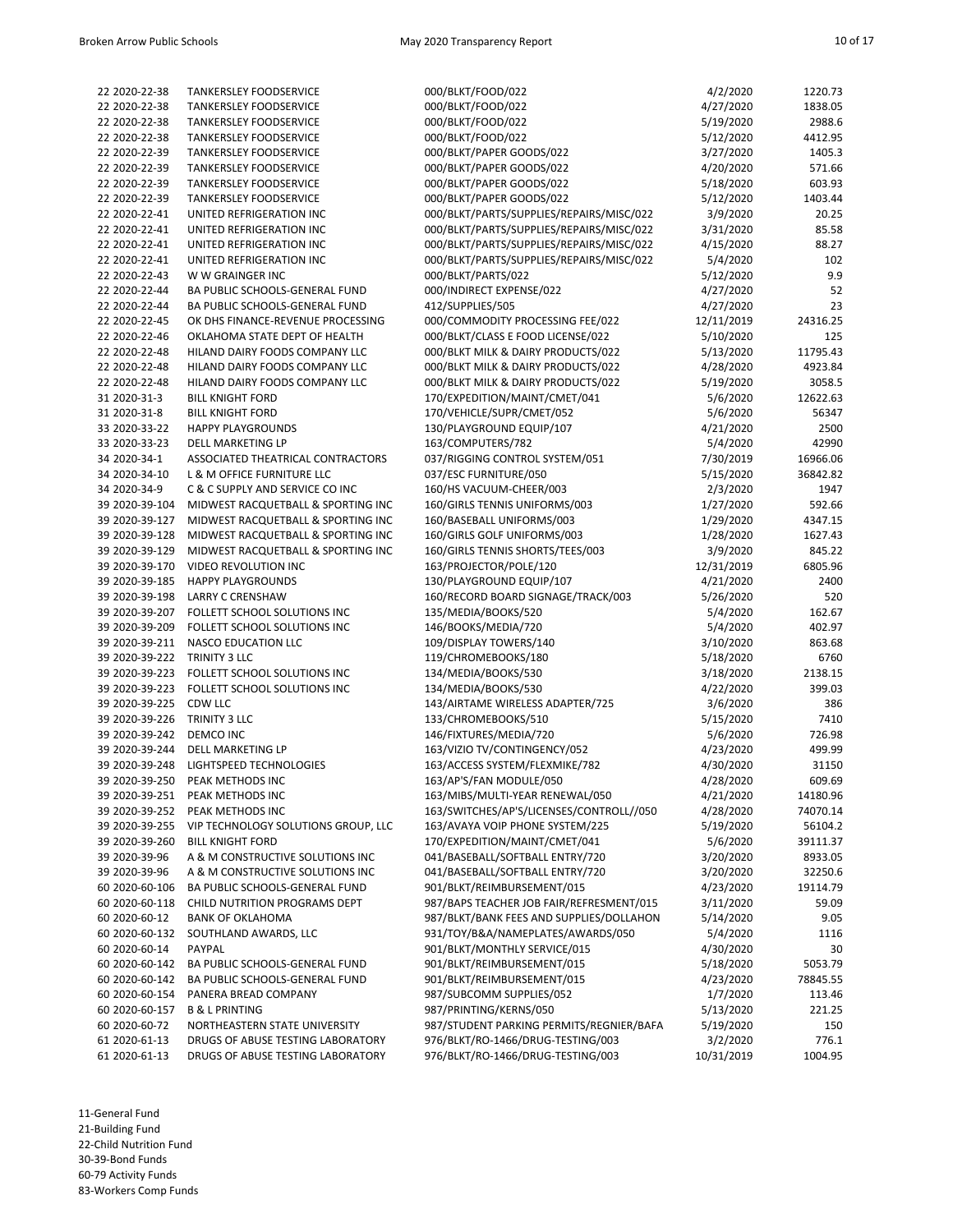|                |                                                   | 976/BLKT/RO-1466/DRUG-TESTING/003        |            |        |
|----------------|---------------------------------------------------|------------------------------------------|------------|--------|
| 61 2020-61-13  | DRUGS OF ABUSE TESTING LABORATORY                 |                                          | 1/31/2020  | 975.1  |
| 61 2020-61-19  | MIDWEST RACQUETBALL & SPORTING INC                | 803/RO 1477 & BLKT/EMBROIDERY/003        | 3/9/2020   | 115.4  |
| 61 2020-61-19  | MIDWEST RACQUETBALL & SPORTING INC                | 803/RO 1477 & BLKT/EMBROIDERY/003        | 4/23/2020  | 437.2  |
| 61 2020-61-348 | IT'S GREEK TO ME INC                              | 974/BLKT/CHEER & DANCE ITEMS/003         | 11/4/2019  | 453.15 |
|                |                                                   |                                          |            |        |
| 61 2020-61-348 | IT'S GREEK TO ME INC                              | 974/BLKT/CHEER & DANCE ITEMS/003         | 11/14/2019 | 99     |
| 61 2020-61-352 | MIDWEST RACQUETBALL & SPORTING INC                | 803/BASEBALLS/003                        | 1/29/2020  | 2370   |
| 61 2020-61-5   | <b>BANKCARD CENTER</b>                            | 803/BLKT & RO 3/FEES FOR CREDIT CARD/003 | 5/4/2020   | 20     |
| 61 2020-61-523 | MIDWEST RACQUETBALL & SPORTING INC                | 803/WRESTLING MAT DISINFECTANT/003       | 3/3/2020   | 310    |
| 61 2020-61-527 | REASOR'S HOLDING COMPANY, INC                     | 936/FLOWERS FOR SR NIGHT/003             |            | 250    |
|                |                                                   |                                          | 3/31/2020  |        |
| 61 2020-61-530 | JP MORGAN CHASE BANK                              | 863/BLKT/HOTEL & FOOD/OVERNIGHT/003      | 3/8/2020   | 174    |
| 61 2020-61-532 | MIDWEST RACQUETBALL & SPORTING INC                | 803/WRESTLING MAT TAPE/003               | 2/20/2020  | 171.86 |
| 61 2020-61-534 | PONCA CITY PUBLIC SCHOOLS                         | 803/GIRLS GOLF ENTRY FEE/3.11/003        | 3/11/2020  | 175    |
| 61 2020-61-541 | UNION PUBLIC SCHOOLS ISD 9                        | 803/BLKT/TENNIS ENTRY FEES/003           | 3/2/2020   | 140    |
|                |                                                   |                                          |            |        |
| 61 2020-61-542 | INDEPENDENT SCHOOL DISTRICT NO. 11                | 803/BLKT/ENTRY FEES/3.12 & 4.30/003      | 3/12/2020  | 110    |
| 61 2020-61-543 | JENKS PUBLIC SCHOOLS DISTRICT 5                   | 803/TENNIS ENTRY FEE/3.6-7/003           | 3/7/2020   | 160    |
| 61 2020-61-548 | FRONTIER VALLEY CONFERENCE                        | 803/8TH GR GIRLS BBALL GATE/003          | 3/5/2020   | 1925   |
| 61 2020-61-568 | DAVID M FUNK                                      | 803/BASKETBALL OFFICIAL/003              | 1/13/2020  | 110    |
|                |                                                   |                                          |            |        |
| 61 2020-61-584 | HOBBY LOBBY STORES INC                            | 936/BLKT/BANQUET DECORATIONS/003         | 3/6/2020   | 124.13 |
| 61 2020-61-584 | <b>HOBBY LOBBY STORES INC</b>                     | 936/BLKT/BANQUET DECORATIONS/003         | 3/6/2020   | 85.87  |
| 61 2020-61-585 | <b>GORFAM MARKETING INC</b>                       | 946/BLKT/FR SHIRTS/003                   | 3/18/2020  | 2200   |
| 61 2020-61-586 | ALPHA AWARDS & ENGRAVING LLC                      | 803/BLKT/NAME TAGS/003                   | 3/10/2020  | 33     |
| 61 2020-61-592 | ADOLFO PORTILLO                                   | 803/SOCCER OFFICIALS/003                 | 3/2/2020   | 135    |
|                |                                                   |                                          |            |        |
| 61 2020-61-594 | <b>PRESTON PAPKE</b>                              | 803/SOCCER OFFICIALS/003                 | 3/3/2020   | 40     |
| 61 2020-61-595 | <b>AMANDA SANDERS</b>                             | 803/SOCCER OFFICIALS/003                 | 3/3/2020   | 40     |
| 61 2020-61-596 | <b>BRIAN WILSON</b>                               | 803/SOCCER OFFICIALS/003                 | 3/3/2020   | 125    |
| 61 2020-61-598 | ALVIN LAWRENCE DILL                               | 803/SOCCER OFFICIALS/003                 | 3/5/2020   | 90     |
| 61 2020-61-599 | <b>DAVID TINGEY</b>                               | 803/SOCCER OFFICIALS/003                 | 3/6/2020   | 120    |
| 61 2020-61-600 |                                                   |                                          |            | 80     |
|                | <b>JAMES REYNOLDS</b>                             | 803/SOCCER OFFICIALS/003                 | 3/6/2020   |        |
| 61 2020-61-601 | <b>ROY L ROBINSON</b>                             | 803/SOCCER OFFICIALS/003                 | 3/6/2020   | 125    |
| 61 2020-61-602 | <b>JOSHUA HEWITT</b>                              | 803/SOCCER OFFICIALS/003                 | 3/9/2020   | 80     |
| 61 2020-61-603 | MATTHEW HOLZMANN                                  | 803/SOCCER OFFICIALS/003                 | 3/9/2020   | 80     |
| 61 2020-61-604 | <b>BRIAN WILSON</b>                               | 803/SOCCER OFFICIALS/003                 | 3/10/2020  | 80     |
| 61 2020-61-605 | <b>BROOK F WEISS</b>                              | 803/SOCCER OFFICIALS/003                 |            | 85     |
|                |                                                   |                                          | 3/10/2020  |        |
| 61 2020-61-606 | <b>PRESTON PAPKE</b>                              | 803/SOCCER OFFICIALS/003                 | 3/10/2020  | 80     |
| 61 2020-61-637 | M SCOTT GOODWIN                                   | 803/BASEBALL OFFICIAL/003                | 3/5/2020   | 75     |
| 61 2020-61-638 | <b>KEVIN STOGSDILL</b>                            | 803/BASEBALL OFFICIAL/003                | 3/5/2020   | 75     |
| 61 2020-61-639 | SETH WATKINS                                      | 803/BASEBALL OFFICIAL/003                | 3/6/2020   | 75     |
| 61 2020-61-641 | <b>SEAN OSOSKIE</b>                               | 803/BASEBALL OFFICIAL/003                | 3/9/2020   | 75     |
|                |                                                   |                                          |            |        |
| 61 2020-61-642 | JOEL SHAWN MOORE                                  | 803/BASEBALL OFFICIAL/003                | 3/9/2020   | 75     |
| 61 2020-61-643 | <b>MARCUS DOLAN</b>                               | 803/BASEBALL OFFICIAL/003                | 3/9/2020   | 75     |
| 61 2020-61-644 | <b>DIXIE HORN</b>                                 | 803/BASEBALL OFFICIAL/003                | 3/10/2020  | 90     |
| 61 2020-61-645 | WILLIAM PHILLIP ERWIN                             | 803/BASEBALL OFFICIAL/003                | 3/10/2020  | 90     |
| 61 2020-61-646 | <b>RYAN MARIS</b>                                 | 803/BASEBALL OFFICIAL/003                |            | 120    |
|                |                                                   |                                          | 3/10/2020  |        |
| 61 2020-61-647 | <b>RONNEY R LAUNIUS</b>                           | 803/BASEBALL OFFICIAL/003                | 3/10/2020  | 120    |
|                | 61 2020-61-724 CHARLES EDWARD BROWN               | 863/REIMBURSEMENT FOR FUEL/003           | 3/9/2020   | 20     |
|                | 61 2020-61-760 MIDWEST RACQUETBALL & SPORTING INC | 862/JH UNIFORMS/003                      | 4/23/2020  | 872.41 |
| 61 2020-61-762 | CNTY POTTOWATOMIE DBA SPS DIST 93                 | 803/JH WR ENTRY FEE/003                  | 12/13/2019 | 250    |
| 61 2020-61-792 | NORTHEAST OKLA ASSOC OF HOMESCHOOLS               | 803/BOYS & GIRLSTENNISENTRYFEE/3-6&7/003 | 3/6/2020   | 140    |
|                |                                                   |                                          |            |        |
| 61 2020-61-793 | UNION PUBLIC SCHOOLS ISD 9                        | 803/ TRACK ENTRY FEES/003                | 3/12/2020  | 350    |
| 61 2020-61-794 | <b>EDMOND PUBLIC SCHOOLS</b>                      | 803/GIRLS GOLF ENTRY FEE/003             | 3/9/2020   | 250    |
| 61 2020-61-795 | SKIATOOK GOLF BOOSTER CLUB                        | 803/GIRLS GOLF ENTRY FEE/003             | 3/10/2020  | 175    |
| 61 2020-61-796 | <b>EMABC</b>                                      | 803/TRACK ENTRY FEE/003                  | 3/9/2020   | 180    |
| 61 2020-61-797 | INDEPENDENT SCHOOL DISTRICT NO. 11                | 803/TRACK ENTRY FEE/003                  | 3/6/2020   | 200    |
|                |                                                   |                                          |            |        |
| 61 2020-61-807 | BA PUBLIC SCHOOLS-GENERAL FUND                    | 803/REIMBURSE THE GF/003                 | 5/18/2020  | 125000 |
| 62 2020-62-21  | <b>WINCRAFT INCORPORATED</b>                      | 925/BLKTMERCH/TIGERTHREADS/720           | 3/5/2020   | 69.79  |
| 62 2020-62-258 | MIDWEST RACQUETBALL & SPORTING INC                | 925/BLKTMERCH/TIGERTHREADS/720           | 4/23/2020  | 519.12 |
| 62 2020-62-258 | MIDWEST RACQUETBALL & SPORTING INC                | 925/BLKTMERCH/TIGERTHREADS/720           | 4/23/2020  | 74.59  |
| 62 2020-62-273 | BA PUBLIC SCHOOLS-GENERAL FUND                    | 844/BLKT/SUBS/720                        | 3/10/2020  | 121.74 |
|                |                                                   |                                          |            |        |
| 62 2020-62-291 | <b>BROKEN ARROW PUBLIC SCHOOLS</b>                | 934/BLANKET/TRANSPORTATION/STECKER/720   | 4/27/2020  | 121.2  |
| 62 2020-62-335 | JENKS PUBLIC SCHOOLS DISTRICT 5                   | 860/REGISTRATION/WALTERS/720             | 4/27/2020  | 109    |
| 62 2020-62-365 | HEARTLAND PAYMENT SYSTEMS INC                     | 925/BLK/FEES/SERVICES/TIGER THREADS/720  | 4/30/2020  | 307.8  |
| 62 2020-62-38  | <b>BANKCARD CENTER</b>                            | 925/BLKBANKFEES/TIGER THREADS/720        | 5/11/2020  | 59.95  |
| 62 2020-62-40  | JP MORGAN CHASE BANK                              | 925/POSTAGE/TIGER THREADS/720            | 5/19/2020  | 38.5   |
| 62 2020-62-40  | JP MORGAN CHASE BANK                              | 925/POSTAGE/TIGER THREADS/720            | 4/24/2020  | 7.75   |
|                |                                                   |                                          |            |        |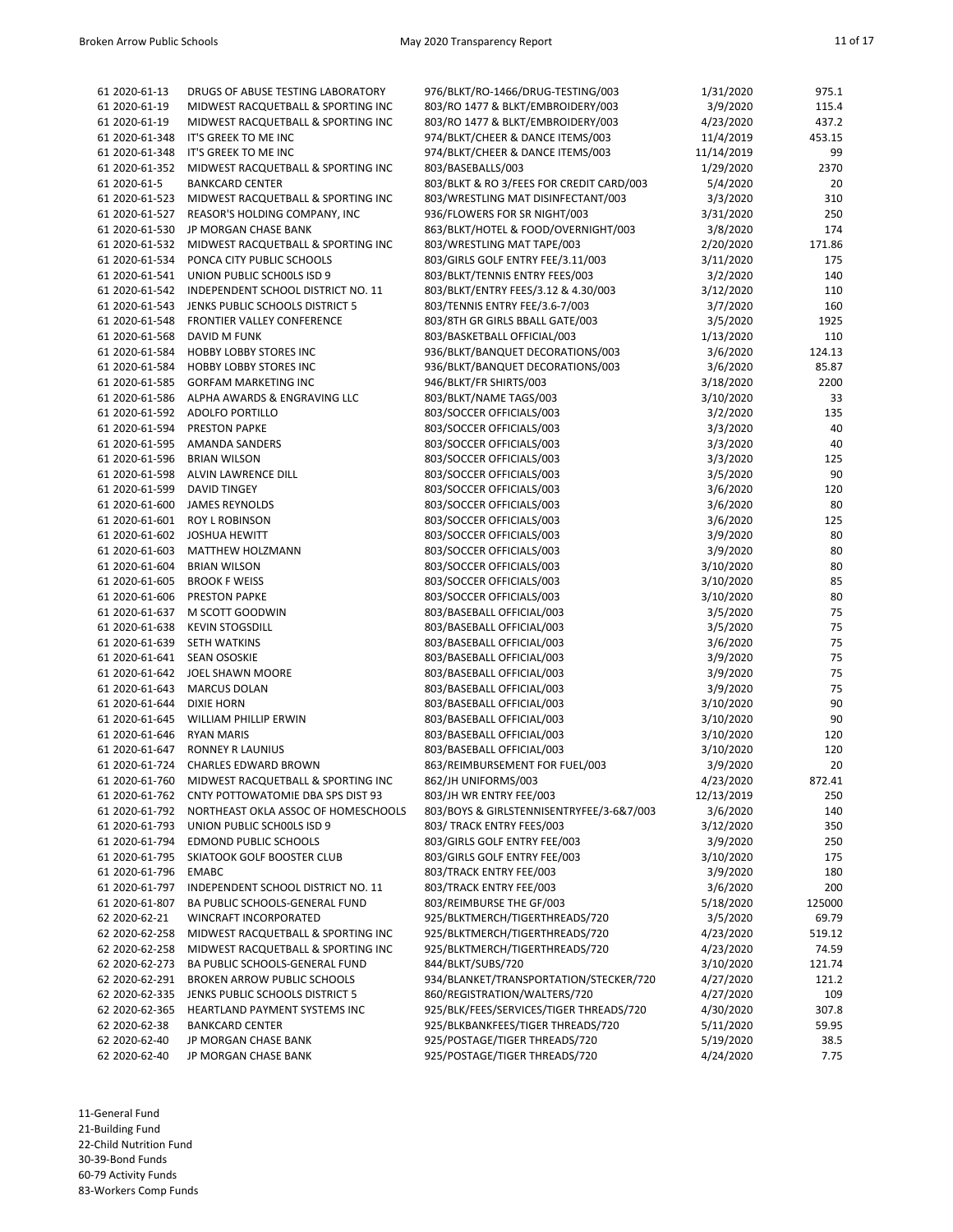| 62 2020-62-451 | <b>RLC BUSINESS SERVICES</b>        | 925/LICENSE FOR POS/TIGER THREADS/720   | 3/1/2020   | 695     |
|----------------|-------------------------------------|-----------------------------------------|------------|---------|
| 62 2020-62-464 | JW PEPPER & SON INC                 | 818/BLKT/MUSIC/BAND                     | 5/8/2020   | 14.99   |
| 62 2020-62-464 | JW PEPPER & SON INC                 | 818/BLKT/MUSIC/BAND                     | 3/16/2020  | 70.99   |
| 62 2020-62-496 | PAPA JOHNS PIZZA                    | 843/PIZZA/COFFEY/720                    | 12/13/2019 | 114.69  |
| 62 2020-62-497 | <b>BANK OF OKLAHOMA</b>             | 892/BANK FEES AND SUPPLIES/720          | 5/14/2020  | 14.95   |
| 62 2020-62-533 | <b>CC PRODUCTS INC</b>              | 925/BLKTMERCH/TIGERTHREADS/720          | 3/26/2020  | 223.56  |
| 62 2020-62-534 | MAZZIO'S LLC                        | 934/BLANKET MEALS/SPRING EVENTS/STECKER | 1/14/2020  | 287.92  |
| 62 2020-62-542 | BA PUBLIC SCHOOLS-GENERAL FUND      | 860/SUBS/WALTERS/720                    | 5/13/2020  | 30.44   |
| 62 2020-62-544 | BA PUBLIC SCHOOLS-GENERAL FUND      | 893/940/SUBS/NULF/720                   | 5/13/2020  | 60.87   |
| 62 2020-62-556 | SAPULPA PUBLIC SCHOOLS              | 860/REGISTRATION/WALTERS/720            | 3/2/2020   | 287     |
| 62 2020-62-557 | POTEAU PUBLIC SCHOOLS, I-029        | 860/REGISTRATION/WALTERS/720            | 2/15/2020  | 83.5    |
| 62 2020-62-562 | MAZZIO'S LLC                        | 934/MEALS/NEW STUDENT LUNCH/STECKER     | 1/21/2020  | 122.88  |
| 62 2020-62-562 | MAZZIO'S LLC                        | 934/MEALS/NEW STUDENT LUNCH/STECKER     | 1/21/2020  | 105.88  |
| 62 2020-62-573 | TULSA DEBATE LEAGUE INC             | 860/DEBATE/WALTERS/720                  | 1/21/2020  | 131     |
| 62 2020-62-574 | LANSING UNIFIED SCHOOL DISTRICT 469 | 860/DEBATE/WALTERS/720                  | 3/11/2020  | 80      |
| 62 2020-62-586 | JP MORGAN CHASE BANK                | 925/BLKTMERCH/TIGERTHREADS/720          | 3/25/2020  | 340.6   |
| 62 2020-62-586 | JP MORGAN CHASE BANK                | 925/BLKTMERCH/TIGERTHREADS/720          | 3/25/2020  | 755.37  |
| 62 2020-62-611 | <b>PALEN MUSIC CENTER</b>           | 818/BLKT/SUPPLIES&REPAIRS/BAND          | 3/27/2020  | 712     |
| 62 2020-62-611 | PALEN MUSIC CENTER                  | 818/BLKT/SUPPLIES&REPAIRS/BAND          | 3/27/2020  | 50      |
| 62 2020-62-614 | <b>WORLDS FINEST CHOCOLATES</b>     | 892/FUNDRAISER/STOERMER/720             | 1/30/2020  | 1595    |
| 62 2020-62-615 | LOWE'S HOME CENTERS                 | 963/SUPPLIES/GRADEL/720                 | 1/31/2020  | 108.91  |
| 62 2020-62-633 | <b>GORFAM MARKETING INC</b>         | 925/BLKTMERCH/TIGERTHREADS/720          | 3/9/2020   | 21.65   |
| 62 2020-62-633 | <b>GORFAM MARKETING INC</b>         | 925/BLKTMERCH/TIGERTHREADS/720          | 3/9/2020   | 291.5   |
| 62 2020-62-633 | <b>GORFAM MARKETING INC</b>         | 925/BLKTMERCH/TIGERTHREADS/720          | 3/10/2020  | 324     |
| 62 2020-62-633 | <b>GORFAM MARKETING INC</b>         | 925/BLKTMERCH/TIGERTHREADS/720          | 3/10/2020  | 436.5   |
| 62 2020-62-634 | WINCRAFT INCORPORATED               | 925/BLKTMERCH/TIGERTHREADS/720          | 3/16/2020  | 751     |
| 62 2020-62-634 | <b>WINCRAFT INCORPORATED</b>        | 925/BLKTMERCH/TIGERTHREADS/720          | 3/16/2020  | 590.76  |
| 62 2020-62-634 | WINCRAFT INCORPORATED               | 925/BLKTMERCH/TIGERTHREADS/720          | 3/18/2020  | 1274.48 |
| 62 2020-62-664 | JP MORGAN CHASE BANK                | 938/SUPPLIES/OFFICE/720                 | 5/14/2020  | 31.5    |
| 62 2020-62-67  | SCHOLASTIC INC                      | 811/BLKT, MAGAZINES/DEAL                | 5/12/2020  | 148.5   |
| 62 2020-62-671 | ARROW FLOWER & GIFTS INC            | 938/STAFF FLOWERS/720                   | 3/31/2020  | 65.95   |
| 62 2020-62-671 | ARROW FLOWER & GIFTS INC            | 938/STAFF FLOWERS/720                   | 3/31/2020  | 65.95   |
| 62 2020-62-671 | ARROW FLOWER & GIFTS INC            | 938/STAFF FLOWERS/720                   | 3/31/2020  | 65.95   |
| 62 2020-62-678 | VERIZON WIRELESS SERVICES LLC       | 934/BLANKET/DATA PLAN/STECKER           | 4/6/2020   | 38.03   |
| 62 2020-62-678 | VERIZON WIRELESS SERVICES LLC       | 934/BLANKET/DATA PLAN/STECKER           | 5/6/2020   | 80.02   |
| 62 2020-62-697 | BA PUBLIC SCHOOLS-GENERAL FUND      | 892/REIMBURSEMENT/HARPER/720            | 4/23/2020  | 52      |
| 62 2020-62-704 | JP MORGAN CHASE BANK                | 809/MEALS/STUCO DISTRICT/STECKER        | 3/5/2020   | 196.58  |
| 62 2020-62-721 | <b>CHAMPION'S CHOICE INC</b>        | 902/SUPPLIES/GAGAJEWSKI/720             | 3/6/2020   | 475     |
| 62 2020-62-724 | D. E. ZIEGLER ART CRAFT SUPPLY INC  | 811/FRAMES/ART/720                      | 3/21/2020  | 1995    |
| 62 2020-62-740 | <b>GORFAM MARKETING INC</b>         | 925/MERCH/720                           | 3/30/2020  | 24      |
| 62 2020-62-740 | <b>GORFAM MARKETING INC</b>         | 925/MERCH/720                           | 4/3/2020   | 74      |
| 62 2020-62-740 | <b>GORFAM MARKETING INC</b>         | 925/MNERCH/720                          | 4/3/2020   | 42      |
| 62 2020-62-749 | <b>TROPHY &amp; PLAQUE PLUS</b>     | 893/950/AWARDS/APCLUB/720               | 3/25/2020  | 869.4   |
| 62 2020-62-750 | STEPHANIE LEA WALTERS               | 892/REIMBRUSEMENT/BURNS/720             | 4/29/2020  | 56.8    |
| 62 2020-62-752 | NATIONAL SPEECH & DEBATE ASSOC      | 860/TOURNAMENTFEES/WALTERS              | 5/8/2020   | 1085    |
|                | 62 2020-62-754 YALE CLEANERS LLC    | 896/CLEANING/KENNEDY/720                | 5/11/2020  | 810     |
| 62 2020-62-755 | <b>EAST OK NFL</b>                  | 860/TOURNAMENTFEES/WALTERS              | 3/7/2020   | 100     |
| 62 2020-62-769 | JP MORGAN CHASE BANK                | 896/DUES/NHS/720                        | 3/3/2020   | 385     |
| 62 2020-62-770 | BAPS ADM OFFICE ACTIVITY FUND       | 901/REIMBURSEMENT/KENNEDY/720           | 5/18/2020  | 36300   |
| 62 2020-62-771 | BA PUBLIC SCHOOLS-GENERAL FUND      | 996/REIMBURSEMENT/KENNEDY/720           | 5/18/2020  | 43341   |
| 62 2020-62-772 | BA PUBLIC SCHOOLS-GENERAL FUND      | 910/REIMBURSEMENT/KENNEDY/720           | 5/18/2020  | 50000   |
| 62 2020-62-773 | BA PUBLIC SCHOOLS-GENERAL FUND      | 942/REIMBURSEMENT/KENNEDY/720           | 5/18/2020  | 1       |
| 62 2020-62-774 | OKLAHOMA DECA                       | 843/REGISTRATION/KENNEDY/720            | 1/13/2020  | 980     |
| 62 2020-62-97  | <b>BANK OF OKLAHOMA</b>             | 925/BANK FEES/TIGER THREADS/720         | 5/14/2020  | 7.61    |
| 65 2020-65-110 | BA SCHOOLS GENERAL FUND             | 833/TRANSPORTATION/505                  | 3/10/2020  | 1402.15 |
| 65 2020-65-113 | BA SCHOOLS GENERAL FUND             | 893/929/BUS FOR JAN. 18/505             | 3/10/2020  | 457.65  |
| 65 2020-65-126 | BA SCHOOLS GENERAL FUND             | 818/MASTERCLASSES/505                   | 4/23/2020  | 260     |
| 65 2020-65-126 | BA SCHOOLS GENERAL FUND             | 818/MASTERCLASSES/505                   | 4/27/2020  | 560     |
| 65 2020-65-133 | MAZZIO'S LLC                        | 892/LUNCH FOR HISTORY DAY JUDGES/505    | 1/30/2020  | 45.47   |
| 65 2020-65-135 | <b>BROKEN ARROW PUBLIC SCHOOLS</b>  | 905/TRANSPORTATION/505                  | 4/27/2020  | 421.8   |
| 65 2020-65-143 | BA SCHOOLS GENERAL FUND             | 833/ACCOMPANIST/505                     | 4/23/2020  | 100     |
| 65 2020-65-145 | SAM'S CLUB DIRECT                   | 892/PC STAFF DINNER/505                 | 2/18/2020  | 114.08  |
| 65 2020-65-164 | <b>WORLDS FINEST CHOCOLATES</b>     | 893/929/FUNDRAISER/505                  | 2/13/2020  | 1595    |
| 65 2020-65-168 | OK SECONDARY SCHOOL ACT ASSOC       | 818/REGISTRATION/505                    | 4/16/2020  | 30      |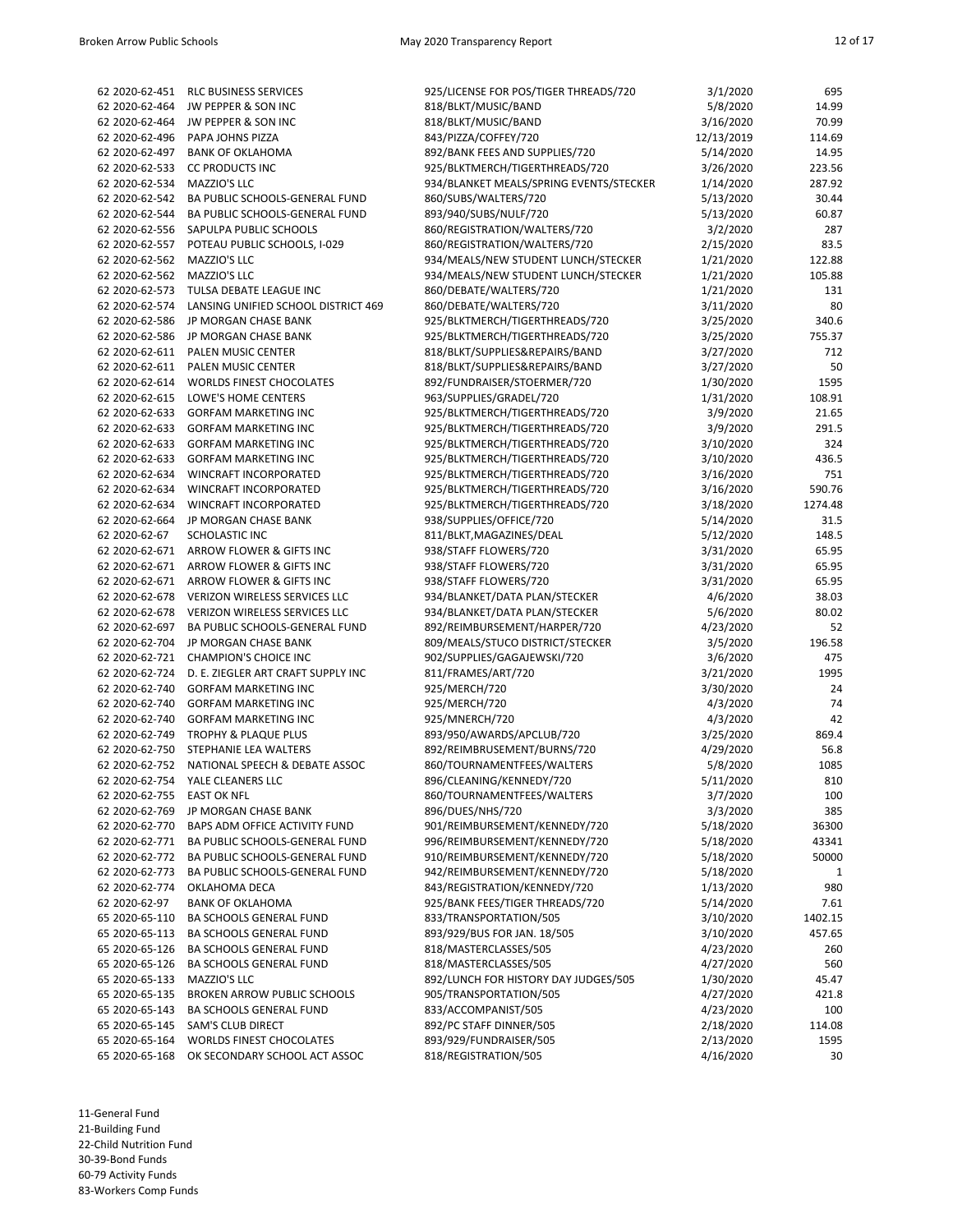|                                  | 65 2020-65-171 ENJOY THE CITY NORTH INC                             | 940/FUNDRAISER/505            | 2/19/2020            | 196.5        |
|----------------------------------|---------------------------------------------------------------------|-------------------------------|----------------------|--------------|
|                                  | 65 2020-65-172 BAPS ADM OFFICE ACTIVITY FUND                        | 901/ACCOUNT CLEARING/505      | 5/18/2020            | 7370.52      |
| 65 2020-65-59                    | <b>AVB BANK</b>                                                     | 892/BANK FEES/505             | 4/30/2020            | 5.64         |
| 66 2020-66-1                     | ARROW FLOWER & GIFTS INC                                            | 938/FLOWERS/520               | 4/20/2020            | 67.5         |
| 66 2020-66-100                   | PAPA JOHNS PIZZA                                                    | 905/EVENT/520                 | 12/17/2019           | 48.93        |
| 66 2020-66-110                   | BA PUBLIC SCHOOLS-GENERAL FUND                                      | 818/MASTERCLASS/520           | 4/23/2020            | 80           |
| 66 2020-66-110                   | BA PUBLIC SCHOOLS-GENERAL FUND                                      | 818/MASTERCLASS/520           | 4/27/2020            | 120          |
| 66 2020-66-111                   | BA PUBLIC SCHOOLS-GENERAL FUND                                      | 833/CHOREOGRAPHY/520          | 4/23/2020            | 218.75       |
| 66 2020-66-111                   | BA PUBLIC SCHOOLS-GENERAL FUND                                      | 833/CHOREOGRAPHY/520          | 4/27/2020            | 181.25       |
| 66 2020-66-111                   | BA PUBLIC SCHOOLS-GENERAL FUND                                      | 833/CHOREOGRAPHY/520          | 4/30/2020            | 218.75       |
|                                  | 66 2020-66-112 BA PUBLIC SCHOOLS-GENERAL FUND                       | 833/ACCOMPANIST/520           | 4/23/2020            | 593.75       |
| 66 2020-66-112                   | BA PUBLIC SCHOOLS-GENERAL FUND                                      | 833/ACCOMPANIST/520           | 4/27/2020            | 312.5        |
|                                  | 66 2020-66-138 BA PUBLIC SCHOOLS-GENERAL FUND                       | 877/TRANSPORTATION/520        | 4/27/2020            | 410.55       |
| 66 2020-66-147                   | <b>BROKEN ARROW PUBLIC SCHOOLS</b>                                  | 905/TRANSPORTATION/520        | 4/27/2020            | 213.5        |
| 66 2020-66-153                   | FAB LAB TULSA INC                                                   | 892/SERVICE/520               | 4/1/2020             | 240          |
| 66 2020-66-154                   | WALSWORTH PUBLISHING COMPANY INC                                    | 807/YEARBOOKS/520             | 5/5/2020             | 3741.33      |
| 66 2020-66-154                   | WALSWORTH PUBLISHING COMPANY INC                                    | 807/YEARBOOKS/520             | 5/18/2020            | 317.39       |
| 66 2020-66-155                   | <b>SERENA A RYAN</b>                                                | 833/REFUND/520                | 4/28/2020            | 80           |
| 66 2020-66-156                   | BAPS ADM OFFICE ACTIVITY FUND                                       | 901/ONE TO ONE/520            | 5/18/2020            | 5830         |
| 66 2020-66-2                     | AVB BANK                                                            | 892/BANK FEES/520             | 4/30/2020            | 5.8          |
| 66 2020-66-23                    | SAIED MUSIC COMPANY                                                 | 818/SUPPLIES/520              | 12/11/2019           | 155.4        |
| 66 2020-66-68                    | BA PUBLIC SCHOOLS-GENERAL FUND                                      | 818/ACCOMPANIST/520           | 4/23/2020            | 480          |
| 66 2020-66-88                    | BA PUBLIC SCHOOLS-GENERAL FUND                                      | 833/ACCOMPANIST/520           | 4/30/2020            | 200          |
| 66 2020-66-89                    | BA PUBLIC SCHOOLS-GENERAL FUND                                      | 833/SUBSTITUTES/520           | 5/13/2020            | 213.06       |
| 67 2020-67-116                   | OK SECONDARY SCHOOL ACT ASSOC                                       | 818/BAND/530                  | 4/23/2020            | 100          |
| 67 2020-67-116                   | OK SECONDARY SCHOOL ACT ASSOC                                       | 818/BAND/530                  | 4/23/2020            | 340          |
| 67 2020-67-123                   | BA PUBLIC SCHOOLS-GENERAL FUND                                      | 818/BAND/530                  | 4/24/2020            | 320          |
| 67 2020-67-124                   | BA PUBLIC SCHOOLS-GENERAL FUND                                      | 818/BAND/530                  | 4/23/2020            | 240          |
| 67 2020-67-124                   | BA PUBLIC SCHOOLS-GENERAL FUND                                      | 818/BAND/530                  | 4/23/2020            | 240          |
| 67 2020-67-125                   | BA PUBLIC SCHOOLS-GENERAL FUND                                      | 818/BAND/530                  | 4/24/2020            | 80           |
| 67 2020-67-125                   | BA PUBLIC SCHOOLS-GENERAL FUND                                      | 818/BAND/530                  | 1/8/2020             | 320          |
| 67 2020-67-126                   | BA PUBLIC SCHOOLS-GENERAL FUND                                      | 818/BAND/530                  | 4/23/2020            | 200          |
| 67 2020-67-126                   | BA PUBLIC SCHOOLS-GENERAL FUND                                      | 818/BAND/530                  | 4/23/2020            | 240          |
| 67 2020-67-133                   | BA PUBLIC SCHOOLS-GENERAL FUND                                      | 833/CHOIR/530                 | 4/23/2020            | 100          |
| 67 2020-67-136                   | OK SECONDARY SCHOOL ACT ASSOC                                       | 905/ORCHESTRA/530             | 1/28/2020            | 54           |
| 67 2020-67-136                   | OK SECONDARY SCHOOL ACT ASSOC                                       | 905/ORCHESTRA/530             | 1/28/2020            | 10           |
| 67 2020-67-159                   | JEFFREY W GUNTHER                                                   | 938/STAFF/530                 | 3/5/2020             | 111.96       |
|                                  | 67 2020-67-162 BROKEN ARROW PUBLIC SCHOOLS                          | 893/HISTORY CLUB/530          | 4/27/2020            | 155.9<br>760 |
| 67 2020-67-170<br>67 2020-67-174 | <b>BARNETT MUSICAL INDUSTRIES</b><br>SUNSHINE PILOT SCREEN PRINTING | 905/ORCHESTRA/530             | 4/25/2020            | 238.8        |
|                                  | 67 2020-67-175 JP MORGAN CHASE BANK                                 | 897/NJHS/530<br>833/CHOIR/530 | 4/8/2020<br>3/3/2020 | 1846.68      |
|                                  | 67 2020-67-180 TRACI ASH/REFUND                                     | 818/BAND/530                  | 5/26/2020            | 72           |
|                                  | 67 2020-67-181 JW PEPPER & SON INC                                  | 833/CHOIR/530                 | 9/18/2019            | 46.8         |
|                                  | 67 2020-67-182 JOSEPH AHLANDER/REFUND                               | 818/BAND/530                  | 5/26/2020            | 51           |
|                                  | 67 2020-67-183 VONDA NANCE/REFUND                                   | 818/BAND/530                  | 5/26/2020            | 72           |
|                                  | 67 2020-67-184 JENNIFER MOODY/REFUND                                | 818/BAND/530                  | 5/26/2020            | $72\,$       |
| 67 2020-67-185                   | AIMEE BLAGOVICH/REFUND                                              | 818/BAND/530                  | 5/26/2020            | 72           |
| 67 2020-67-186                   | TAMARA KIRKLEY/REFUND                                               | 818/BAND/530                  | 5/26/2020            | 56           |
| 67 2020-67-187                   | KALY MCMANUS/REFUND                                                 | 818/BAND/530                  | 5/26/2020            | 72           |
| 67 2020-67-188                   | JENNIFER D WESTON/REFUND                                            | 818/BAND/530                  | 5/26/2020            | 72           |
| 67 2020-67-189                   | <b>INDRA XIONG/REFUND</b>                                           | 818/BAND/530                  | 5/26/2020            | 72           |
| 67 2020-67-190                   | AMANDA SMITH/REFUND                                                 | 818/BAND/530                  | 5/26/2020            | 65           |
| 67 2020-67-191                   | <b>KRISSY SMITH/REFUND</b>                                          | 818/BAND/530                  | 5/26/2020            | 72           |
| 67 2020-67-192                   | MICHELLE D HOOPER/REFUND                                            | 818/BAND/530                  | 5/26/2020            | 26           |
| 67 2020-67-193                   | DANIELLE CHANCE/REFUND                                              | 818/BAND/530                  | 5/26/2020            | 54           |
| 67 2020-67-194                   | MELISSA MCBROOM/REFUND                                              | 818/BAND/530                  | 5/26/2020            | 50           |
| 67 2020-67-195                   | KOURTNEY ROOP/REFUND                                                | 818/BAND/530                  | 5/26/2020            | 72           |
| 67 2020-67-196                   | EUNICE SALAS/REFUND                                                 | 818/BAND/530                  | 5/26/2020            | 72           |
| 67 2020-67-197                   | SHERYL STUART/REFUND                                                | 818/BAND/530                  | 5/26/2020            | 50           |
| 67 2020-67-198                   | <b>DUSTY COURTNEY/REFUND</b>                                        | 818/BAND/530                  | 5/26/2020            | 78           |
| 67 2020-67-199                   | <b>QUEEN ERUE/REFUND</b>                                            | 818/BAND/530                  | 5/26/2020            | 56           |
| 67 2020-67-2                     | AVB BANK                                                            | 892/BANK FEES/530             | 4/30/2020            | 6.36         |
| 67 2020-67-200                   | AMANDA ALEMAN/REFUND                                                | 818/BAND/530                  | 5/26/2020            | 72           |
| 67 2020-67-201                   | KOU MOUA/REFUND                                                     | 818/BAND/530                  | 5/26/2020            | 70           |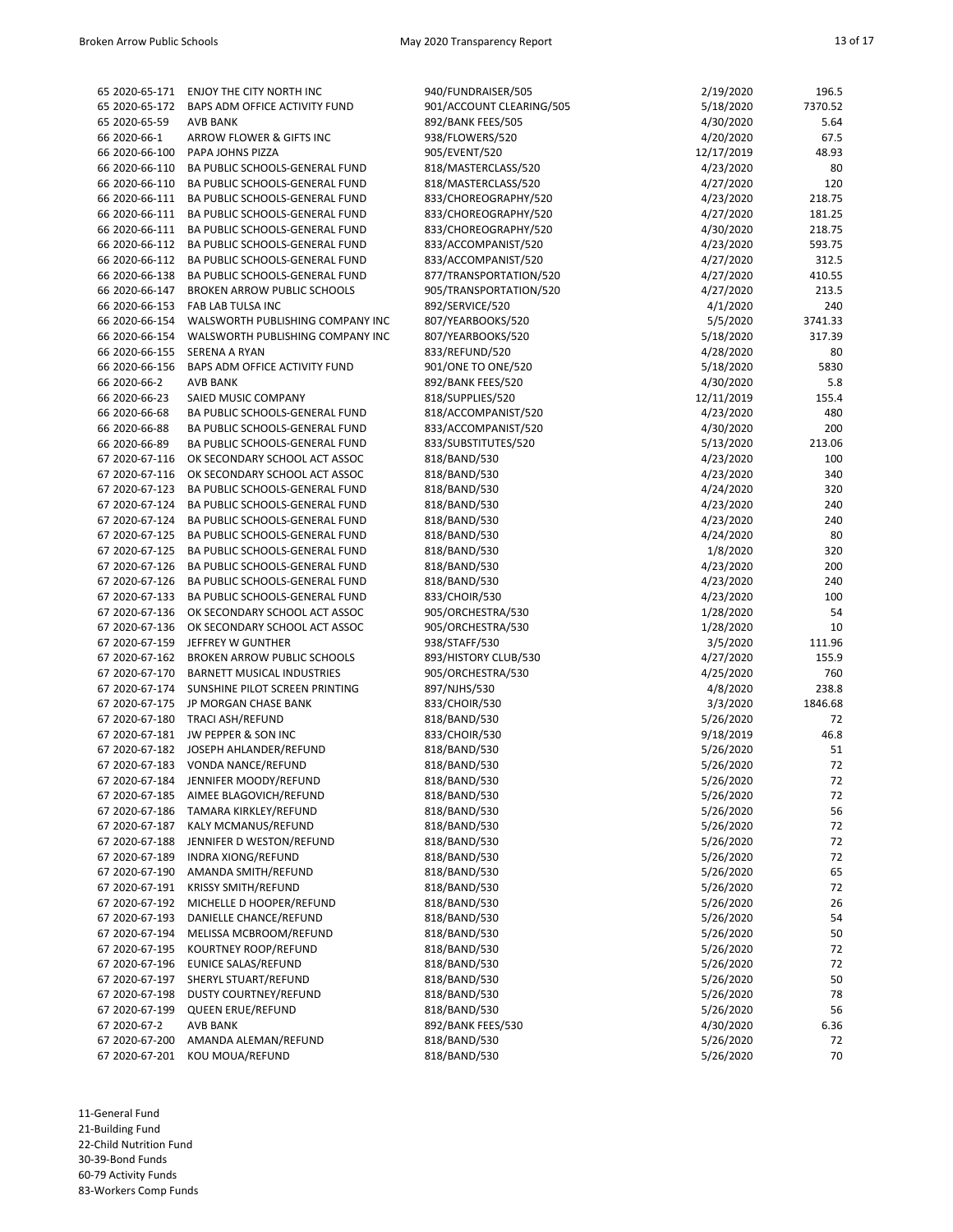| 67 2020-67-202                   | SHALONDA LANG/REFUND                                            | 818/BAND/530                               | 5/26/2020              | 59             |
|----------------------------------|-----------------------------------------------------------------|--------------------------------------------|------------------------|----------------|
| 67 2020-67-203                   | CORI M WALL/REFUND                                              | 818/BAND/530                               | 5/26/2020              | 72             |
| 67 2020-67-204                   | MARIA L MOORE/REFUND                                            | 818/BAND/530                               | 5/26/2020              | 50             |
| 67 2020-67-205                   | TIFFANY ZACHARY/REFUND                                          | 818/BAND/530                               | 5/26/2020              | 44             |
| 67 2020-67-206                   | STEPHANIE MONROE/REFUND                                         | 818/BAND/530                               | 5/26/2020              | 65             |
| 67 2020-67-207                   | VONDA NANCE/REFUND                                              | 818/BAND/530                               | 5/26/2020              | 72             |
| 67 2020-67-208                   | WILLIAM GILBERT/REFUND                                          | 818/BAND/530                               | 5/26/2020              | 72             |
| 67 2020-67-209                   | KIMBERLY COOK/REFUND                                            | 818/BAND/530                               | 5/26/2020              | 72             |
| 67 2020-67-210                   | HEATHER FREEMAN/REFUND                                          | 818/BAND/530                               | 5/26/2020              | 72             |
|                                  | 67 2020-67-211 DAVID BOYLE/REFUND                               | 818/BAND/530                               | 5/26/2020              | 72             |
| 67 2020-67-212                   | MANDY GREEN/REFUND                                              | 818/BAND/530                               | 5/26/2020              | 72             |
| 67 2020-67-213                   | MATT REYBURN/REFUND                                             | 818/BAND/530                               | 5/26/2020              | 62             |
| 67 2020-67-214                   | CODY OSBORN/REFUND                                              | 818/BAND/530                               | 5/26/2020              | 72             |
| 67 2020-67-215                   | EBONY NICHOLE MCBEE/REFUND                                      | 818/BAND/530                               | 5/26/2020              | 66             |
| 67 2020-67-216                   | PANG YANG/REFUND                                                | 818/BAND/530                               | 5/26/2020              | 72             |
| 67 2020-67-217                   | DANIA SANTIAGO/REFUND                                           | 818/BAND/530                               | 5/26/2020              | 72             |
| 67 2020-67-218                   | JENNIFER THOMAS/REFUND                                          | 818/BAND/530                               | 5/26/2020              | 72             |
| 67 2020-67-219                   | NICOLE BRIZENDINE/REFUND                                        | 818/BAND/530                               | 5/26/2020              | 75             |
| 67 2020-67-220                   | NAO VANG/REFUND                                                 | 818/BAND/530                               | 5/26/2020              | 38             |
| 67 2020-67-221                   | SHANNETTE L MILLISER                                            | 818/BAND/530                               | 5/26/2020              | 44             |
| 67 2020-67-222                   | SARA DODSON/REFUND                                              | 818/BAND/530                               | 5/26/2020              | 69             |
| 67 2020-67-223                   | <b>FARRA COMBS/REFUND</b>                                       | 818/BAND/530                               | 5/26/2020              | 101            |
| 67 2020-67-228                   | KERI CLARK/REFUND                                               | 818/BAND/530                               | 5/26/2020              | 61             |
| 67 2020-67-229                   | RUTH SAMUEL/REFUND                                              | 818/BAND/530                               | 5/26/2020              | 58             |
| 67 2020-67-230                   | STEVE KRABILL/REFUND                                            | 818/BAND/530                               | 5/26/2020              | 61             |
| 67 2020-67-231                   | SHANNON CAVIN/REFUND                                            | 818/BAND/530                               | 5/26/2020              | 57             |
|                                  | 67 2020-67-232 JENNIFER SMITH/REFUND                            | 818/BAND/530                               | 5/26/2020              | 38             |
| 67 2020-67-233                   | <b>APRIL PRICE/REFUND</b>                                       | 818/BAND/530                               | 5/26/2020              | 72             |
| 67 2020-67-234                   | STEVEN SMITH/REFUND                                             | 818/BAND/530                               | 5/26/2020              | 37             |
| 67 2020-67-236                   | SHADEE EID/REFUND                                               | 818/BAND/530                               | 5/26/2020              | 72             |
| 67 2020-67-237<br>68 2020-68-105 | BAPS ADM OFFICE ACTIVITY FUND<br>BA PUBLIC SCHOOLS-GENERAL FUND | 901/CHROMEBOOK/530                         | 5/18/2020              | 4995<br>172.24 |
| 68 2020-68-106                   | BA PUBLIC SCHOOLS-GENERAL FUND                                  | 818/MASTERCLASS/525<br>818/MASTERCLASS/818 | 4/23/2020              | 301.42         |
| 68 2020-68-106                   | BA PUBLIC SCHOOLS-GENERAL FUND                                  |                                            | 4/23/2020              | 43.06          |
| 68 2020-68-107                   | BA PUBLIC SCHOOLS-GENERAL FUND                                  | 818/MASTERCLASS/818<br>818/MASTERCLASS/525 | 4/27/2020<br>4/23/2020 | 43.06          |
| 68 2020-68-107                   | BA PUBLIC SCHOOLS-GENERAL FUND                                  | 818/MASTERCLASS/525                        | 4/23/2020              | 129.18         |
| 68 2020-68-108                   | BA PUBLIC SCHOOLS-GENERAL FUND                                  | 818/MASTERCLASS/525                        | 4/23/2020              | 172.24         |
|                                  | 68 2020-68-112 JOPLIN SCHOOLS                                   | 833/REGISTRATION/525                       | 12/31/2019             | 550            |
| 68 2020-68-119                   | PAPA JOHNS PIZZA                                                | 905/PIZZAS/525                             | 12/17/2019             | 52.62          |
| 68 2020-68-12                    | BA PUBLIC SCHOOLS-GENERAL FUND                                  | 818/BLKT MASTERCLASS/525                   | 12/11/2019             | 129.18         |
| 68 2020-68-120                   | BA PUBLIC SCHOOLS-GENERAL FUND                                  | 818/MASTERCLASS/525                        | 4/23/2020              | 172.24         |
| 68 2020-68-134                   | <b>JENKINS ENTERPRISES</b>                                      | 833/FUNDRAISER/525                         | 12/5/2019              | 576            |
| 68 2020-68-141                   | BA PUBLIC SCHOOLS-GENERAL FUND                                  | 818/SUBS/525                               | 5/18/2020              | 121.74         |
| 68 2020-68-149                   | BA PUBLIC SCHOOLS-GENERAL FUND                                  | 833/SUBS/525                               | 4/27/2020              | 60.87          |
| 68 2020-68-150                   | BA PUBLIC SCHOOLS-GENERAL FUND                                  | 892/SUBS/525                               | 5/21/2020              | 60.87          |
| 68 2020-68-153 AVB BANK          |                                                                 | 892/BANK FEES/525                          | 4/30/2020              | 5.64           |
| 68 2020-68-156                   | MILLARD PUBLIC SCHOOLS DIST 17                                  | 833/REGISTRATION/525                       | 3/14/2020              | 200            |
| 68 2020-68-159                   | BA PUBLIC SCHOOLS-GENERAL FUND                                  | 833/ACCOMPANIST/525                        | 4/23/2020              | 300            |
|                                  | 68 2020-68-166 BA PUBLIC SCHOOLS-GENERAL FUND                   | 905/SUBS/525                               | 4/23/2020              | 60.87          |
| 68 2020-68-167                   | <b>BROKEN ARROW PUBLIC SCHOOLS</b>                              | 905/BUS/525                                | 4/27/2020              | 220.5          |
| 68 2020-68-170                   | <b>BOREN GROUP LLC</b>                                          | 833/FUNDRAISER/525                         | 3/25/2020              | 1485.2         |
| 68 2020-68-177                   | BAPS ADM OFFICE ACTIVITY FUND                                   | 901/CHROMEBOOK/525                         | 5/18/2020              | 5993           |
| 69 2020-69-1                     | AVB BANK                                                        | 892/BANK FEES/510                          | 4/30/2020              | $6.2$          |
| 69 2020-69-105                   | <b>BROKEN ARROW PUBLIC SCHOOLS</b>                              | 905/BUS/510                                | 4/27/2020              | 219.7          |
| 69 2020-69-106                   | BA PUBLIC SCHOOLS-GENERAL FUND                                  | 818/MASTERCLASS/510                        | 4/27/2020              | 160.28         |
| 69 2020-69-107                   | BA PUBLIC SCHOOLS-GENERAL FUND                                  | 818/MASTERCLASS/510                        | 4/23/2020              | 80.14          |
| 69 2020-69-111                   | OK SECONDARY SCHOOL ACT ASSOC                                   | 833/ENTRY FEE/510                          | 3/12/2020              | 120            |
| 69 2020-69-114                   | BA PUBLIC SCHOOLS-GENERAL FUND                                  | 833/ACCOMPANIST/510                        | 4/27/2020              | 125            |
| 69 2020-69-115                   | BA PUBLIC SCHOOLS-GENERAL FUND                                  | 818/SUB/510                                | 4/23/2020              | 60.87          |
| 69 2020-69-131                   | <b>BROKEN ARROW PUBLIC SCHOOLS</b>                              | 818/BUS/510                                | 3/10/2020              | 147.35         |
| 69 2020-69-132                   | <b>BROKEN ARROW PUBLIC SCHOOLS</b>                              | 905/BUS/510                                | 3/10/2020              | 74.4           |
| 69 2020-69-133                   | BROKEN ARROW PUBLIC SCHOOLS                                     | 833/BUS/510                                | 3/10/2020              | 76.55          |
| 69 2020-69-134                   | <b>BROKEN ARROW PUBLIC SCHOOLS</b>                              | 844/BUS/510                                | 3/10/2020              | 51             |
| 69 2020-69-135                   | JW PEPPER & SON INC                                             | 833/SHEET/MUSIC/510                        | 2/13/2020              | 271.86         |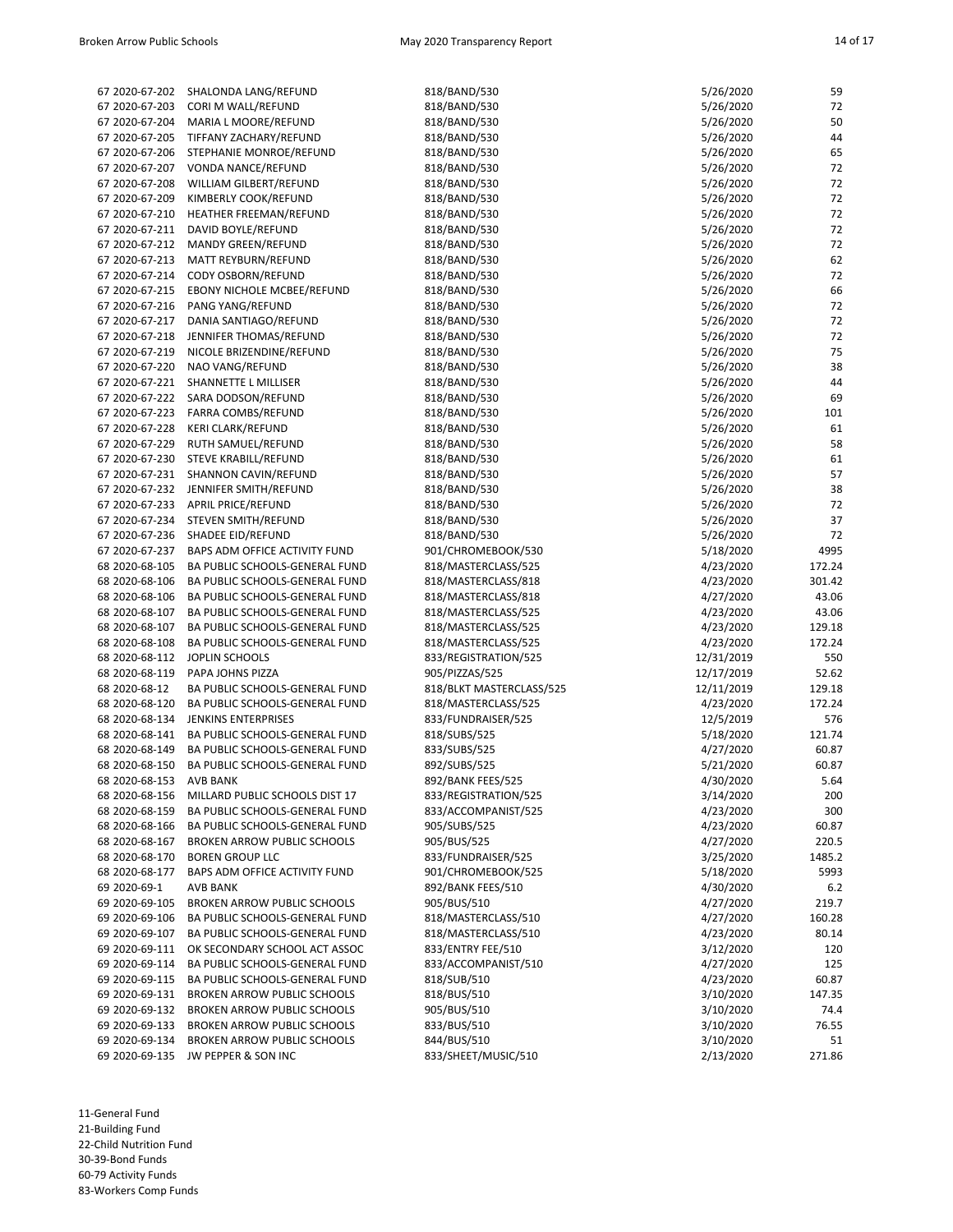| 69 2020-69-135 | JW PEPPER & SON INC                           | 833/SHEET/MUSIC/510                     | 2/21/2020  | 26.99    |
|----------------|-----------------------------------------------|-----------------------------------------|------------|----------|
| 69 2020-69-137 | BA PUBLIC SCHOOLS-GENERAL FUND                | 818/MASTERCLASS/510                     | 4/23/2020  | 220.39   |
| 69 2020-69-148 | <b>BOREN GROUP LLC</b>                        | 833/FUNDRAISER/510                      | 3/11/2020  | 3318     |
| 69 2020-69-15  | BA PUBLIC SCHOOLS-GENERAL FUND                | 833/ACCOMPANIST/510                     | 4/27/2020  | 400      |
| 69 2020-69-155 | BAPS ADM OFFICE ACTIVITY FUND                 | 901/CHROMEBOOKS/510                     | 5/18/2020  | 8612     |
| 69 2020-69-168 | JAMIE MCHUGH/REFUND                           | 833/REFUND/510                          | 5/18/2020  | 50       |
| 69 2020-69-56  | BA PUBLIC SCHOOLS-GENERAL FUND                | 818/MSTRCLASS/510                       | 4/27/2020  | 60.09    |
| 69 2020-69-58  | BA PUBLIC SCHOOLS-GENERAL FUND                | 818/MSTRCLASS/510                       | 4/27/2020  | 40.07    |
| 69 2020-69-82  | BA PUBLIC SCHOOLS-GENERAL FUND                | 818/MSTRCLASS/510                       | 4/23/2020  | 60.09    |
| 69 2020-69-82  | BA PUBLIC SCHOOLS-GENERAL FUND                | 818/MSTRCLASS/510                       | 4/27/2020  | 60.09    |
| 69 2020-69-92  | BA PUBLIC SCHOOLS-GENERAL FUND                | 833/SUB/510                             | 3/12/2020  | 60.87    |
| 69 2020-69-94  | <b>BROKEN ARROW PUBLIC SCHOOLS</b>            | 833/BUS/510                             | 3/10/2020  | 817      |
| 69 2020-69-95  | BA PUBLIC SCHOOLS-GENERAL FUND                | 833/ACCOMPANIST/510                     | 4/23/2020  | 362.5    |
|                | 70 2020-70-1002 SCHOLASTIC CORPORATION        | 889/BOOK FAIR/170                       | 3/2/2020   | 5953.63  |
|                | 70 2020-70-1007 ARROW FLOWER & GIFTS INC      | 892/SYMPATHYFLOWERS/120                 | 4/30/2020  | 57.95    |
|                | 70 2020-70-1008 SHEILA HULSMAN                | 892/TEACHER APPRECIATION/200            | 5/12/2020  | 66       |
|                | 70 2020-70-1009 SHEILA HULSMAN                | 892/VOLUNTEER APPRECIATION/200          | 5/12/2020  | 6        |
|                | 70 2020-70-1010 NEW DAY GRAPHIX LLC           | 892/5THGRADETSHIRTS/150                 | 5/14/2020  | 988      |
|                | 70 2020-70-1011 REASOR'S HOLDING COMPANY, INC | 892/TEACHERAPPRECIATION/120             | 5/1/2020   | 345.01   |
|                | 70 2020-70-1013 REASOR'S HOLDING COMPANY, INC | 938/PLANT/160                           | 5/1/2020   | 18.99    |
|                | 70 2020-70-1014 RHODES PRINTING               | 892/PRINTEDFACEMASKSTEACHAPPR/120       | 4/29/2020  | 300      |
|                | 70 2020-70-1015 REASOR'S HOLDING COMPANY, INC | 938/GIFT/160                            | 5/6/2020   | 73.92    |
|                | 70 2020-70-1017 REASOR'S HOLDING COMPANY, INC | 892/RETIREMENTS/205                     | 5/17/2020  | 83.42    |
|                | 70 2020-70-1019 ARROW FLOWER & GIFTS INC      | 892/BEREAVEMENT/120                     | 5/13/2020  | 98.95    |
|                | 70 2020-70-1020 SCHOLASTIC CORPORATION        | 889/SCHOLASTICSPRINGBOOKFAIR/120        | 3/23/2020  | 2490.94  |
|                | 70 2020-70-149 BA PUBLIC SCHOOLS-GENERAL FUND | 892/Substitutes for Sept 5, 2019/140    | 5/14/2020  | 202.91   |
|                | 70 2020-70-182 ARROW FLOWER & GIFTS INC       | 938/STAFFFLOWERS/150                    | 4/30/2020  | 59.5     |
|                | 70 2020-70-211 BA PUBLIC SCHOOLS-GENERAL FUND | 892/Subs/140                            | 5/14/2020  | 142.04   |
|                | 70 2020-70-217 BA PUBLIC SCHOOLS-GENERAL FUND | 892/SUB PAY/140                         | 5/14/2020  | 71.02    |
| 70 2020-70-226 | BA PUBLIC SCHOOLS-GENERAL FUND                | 892/SUBS/140                            | 5/14/2020  | 71.02    |
|                | 70 2020-70-332 REASOR'S HOLDING COMPANY, INC  | 892/TOY FLOWERS/140                     | 10/14/2019 | 23.98    |
|                | 70 2020-70-492 CHILD NUTRITION PROGRAMS DEPT  | <b>WINTER SOCIAL</b>                    | 5/14/2020  | 103.8    |
| 70 2020-70-579 | KISS INST FOR PRACTICAL ROBOTICS              | 877/ROBOTICS SUPPLIES/MISC/135          | 12/5/2019  | 48       |
| 70 2020-70-618 | BA PUBLIC SCHOOLS-GENERAL FUND                | 892/SUB/200                             | 5/11/2020  | 71.02    |
| 70 2020-70-619 | LORENDA BOLINGER/REFUND                       | 889/REFUND FOR FOUND BOOK/135           | 12/11/2019 | 16.49    |
| 70 2020-70-681 | MAZZIO'S LLC                                  | 892/5thgradeadvisory/125                | 1/10/2020  | 44       |
| 70 2020-70-698 | BA PUBLIC SCHOOLS-GENERAL FUND                | 892/SUB/200                             | 5/11/2020  | 71.02    |
| 70 2020-70-709 | <b>BROKEN ARROW LANES INC</b>                 | 892/FIELD TRIP AWARD/135                | 1/31/2020  | 134.98   |
|                | 70 2020-70-751 JP MORGAN CHASE BANK           | 892/NEHS DUES/200                       | 5/6/2020   | 84       |
|                | 70 2020-70-752 BA PUBLIC SCHOOLS-GENERAL FUND | 892/SUB/200                             | 5/11/2020  | 60.87    |
| 70 2020-70-783 | MAZZIO'S LLC                                  | 892/5THGRADEADVISORY/125                | 2/7/2020   | 44       |
| 70 2020-70-796 | <b>BROKEN ARROW PUBLIC SCHOOLS</b>            | 892/ RSU TRANSPORTATION/175             | 4/27/2020  | 107.25   |
| 70 2020-70-799 | <b>BROKEN ARROW PUBLIC SCHOOLS</b>            | 892/3RD GILCREASE TRANSP/175            | 4/27/2020  | 97.85    |
| 70 2020-70-805 | SDI INNOVATIONS INC                           | 892/STUDENTPLANNERS/165                 | 4/16/2020  | 241.82   |
| 70 2020-70-815 | <b>BROKEN ARROW LANES INC</b>                 | 892/PE FIELD TRIP/110                   | 2/20/2020  | 68       |
| 70 2020-70-816 | <b>BROKEN ARROW PUBLIC SCHOOLS</b>            | 892/LEVEL3FIELDTRIP/165                 | 4/27/2020  | 113.95   |
|                | 70 2020-70-835 BA PUBLIC SCHOOLS-GENERAL FUND | 892/SUB/160                             | 3/10/2020  | 35.51    |
| 70 2020-70-845 | BA PUBLIC SCHOOLS-GENERAL FUND                | 892/ BETHURAM SUB/175                   | 4/23/2020  | 30.44    |
| 70 2020-70-884 | BA PUBLIC SCHOOLS-GENERAL FUND                | 892/ BETHURAM SUB/175                   | 5/13/2020  | 71.02    |
| 70 2020-70-919 | PROMOZ SCREEN PRINTING INC                    | 892/T-SHIRTS FOR 5TH GRADE/135          | 4/14/2020  | 1560.83  |
| 70 2020-70-921 | BA PUBLIC SCHOOLS-GENERAL FUND                | 892/SUBMATLOCK/205                      | 5/13/2020  | 35.51    |
| 70 2020-70-925 | TRINITY 3 LLC                                 | 892/CHROME BOOKS/ CHROME MANAGEMENT/135 | 5/15/2020  | 7800     |
| 70 2020-70-952 | ALPHA AWARDS & ENGRAVING LLC                  | 892/STUDENT PLAQUES/160                 | 5/14/2020  | 30       |
| 70 2020-70-976 | ALPHA AWARDS & ENGRAVING LLC                  | 892/STAFF NAME BADGE/180                | 3/16/2020  | 5.5      |
| 70 2020-70-988 | TRINITY 3 LLC                                 | 892/LENOVO CHARGERS/175                 | 4/8/2020   | 137      |
| 72 2020-72-1   | <b>BANK OF OKLAHOMA</b>                       | 982/BLKT/2019-2020BANKFEES/082          | 5/14/2020  | 7.51     |
| 72 2020-72-1   | <b>BANK OF OKLAHOMA</b>                       | 982/BLKT/2019-2020BANKFEES/082          | 5/14/2020  | 7.55     |
| 72 2020-72-27  | JP MORGAN CHASE BANK                          | 982/BLKT/SUPPLIES/082                   | 3/11/2020  | 16.96    |
| 72 2020-72-27  | JP MORGAN CHASE BANK                          | 982/BLKT/SUPPLIES/082                   | 3/16/2020  | 45.8     |
| 72 2020-72-39  | BA PUBLIC SCHOOLS-GENERAL FUND                | 982/TRSFAFTOGF/082                      | 4/23/2020  | 72225.19 |
| 72 2020-72-41  | FORTE PAYMENT SYSTEMS INC                     | 982/BLKT/FEES/082                       | 4/30/2020  | 153.42   |
| 72 2020-72-43  | OTC BRANDS INC                                | 982/BLKT/SUPPLIES/082                   | 3/5/2020   | 992.54   |
| 72 2020-72-46  | TARA A HESS                                   | 982/REFUND/082                          | 4/28/2020  | 430      |
| 72 2020-72-47  | ADORA D ROWELL                                | REFUND FOR B&A CONNECTIONS              | 4/28/2020  | 107.5    |
|                |                                               |                                         |            |          |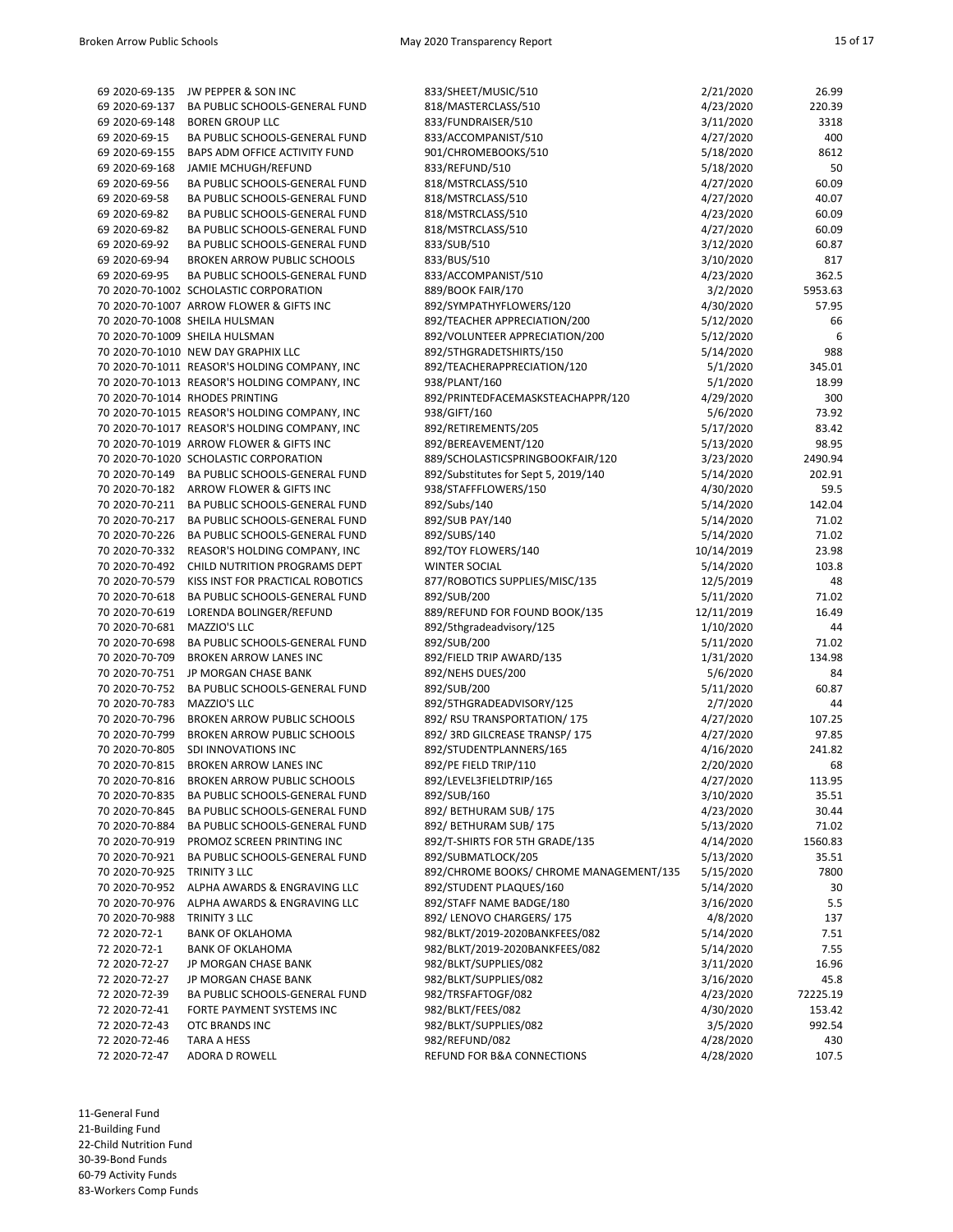| 72 2020-72-48                | AMY LYNN MCDONALD                            | 982/REFUND/082                          | 4/28/2020  | 260      |
|------------------------------|----------------------------------------------|-----------------------------------------|------------|----------|
| 72 2020-72-49                | <b>ASHLEY M JACKSON</b>                      | 982/REFUND/082                          | 4/28/2020  | 260      |
| 72 2020-72-50                | BRIANA N MAXWELL                             | 982/REFUND/082                          | 4/28/2020  | 130      |
| 72 2020-72-51                | <b>SUMMER GILSTRAP</b>                       | 982/REFUND/082                          | 4/28/2020  | 145      |
| 72 2020-72-52                | STEPHANIE L RUTH                             | 982/REFUND/082                          | 4/28/2020  | 145      |
| 72 2020-72-53                | SAMANTHA JO TROUTMAN                         | 982/REFUND/082                          | 4/28/2020  | 260      |
| 72 2020-72-54                | CORRINA J BALDWIN                            | 982/REFUND/082                          | 4/28/2020  | 65       |
| 72 2020-72-55                | <b>ERIN DAVIS</b>                            | 982/REFUND/082                          | 4/28/2020  | 260      |
| 72 2020-72-56                | <b>GLENN NELSON HYDE</b>                     | 982/REFUND/082                          | 4/28/2020  | 215      |
| 72 2020-72-57                | <b>JESSICA FAYE VOSS</b>                     | 982/REFUND/082                          | 4/28/2020  | 145      |
| 72 2020-72-58                | JORDAN R DUNKERSON-HURST                     | 982/REFUND/082                          | 4/28/2020  | 260      |
| 72 2020-72-59                | KIMBERLY D OLSON                             | 982/REFUND/082                          | 4/28/2020  | 260      |
| 72 2020-72-60                | LISA M FRANKLIN                              | 982/REFUND/082                          | 4/28/2020  | 215      |
| 72 2020-72-61                | SAMANTHA M KLIMKO                            | 982/REFUND/082                          | 5/1/2020   | 260      |
| 72 2020-72-62                | KIMBERLY L GARRETT                           | 982/REFUND/082                          | 4/28/2020  | 215      |
| 72 2020-72-63                | BA PUBLIC SCHOOLS-GENERAL FUND               | 982/TRSFAFTOGF/082                      | 5/21/2020  | 69741.35 |
| 73 2020-73-1                 | <b>BANK OF OKLAHOMA</b>                      | 892/BANK FEES/075                       | 5/18/2020  | 7.23     |
| 73 2020-73-5                 | <b>BROKEN ARROW PUBLIC SCHOOLS</b>           | 892/SEVERAL TRIPS/075/AL                | 4/27/2020  | 4.8      |
| 74 2020-74-1                 | <b>BANK OF OKLAHOMA</b>                      | 892/BANK FEES/725                       | 5/14/2020  | 7.35     |
| 74 2020-74-13                | <b>FCCLA DISTRICT NE4</b>                    | 854/DISTRICT DUES/725/AL                | 10/20/2019 | 100      |
| 74 2020-74-15                | BA PUBLIC SCHOOLS-GENERAL FUND               | 892/SUBSTITUTE FOR FCCLA TRIP/725       | 5/7/2020   | 60.87    |
| 74 2020-74-16                | BA PUBLIC SCHOOLS-GENERAL FUND               | 892/SUB FOR TRIP - 9/26/19/725          | 5/7/2020   | 60.87    |
| 74 2020-74-44                | BA PUBLIC SCHOOLS-GENERAL FUND               | 892/SUB PROFESSIONAL DEVELOPMENT/725    | 5/7/2020   | 182.61   |
| 74 2020-74-46                | BA PUBLIC SCHOOLS-GENERAL FUND               | 892/MINI BUS FOR 2-13-20/STEM/72        | 3/10/2020  | 88       |
| 74 2020-74-47                | BA PUBLIC SCHOOLS-GENERAL FUND               | 892/SUB FOR STEM TRIP/2-13-2020/725/AL  | 3/11/2020  | 60.87    |
| 74 2020-74-48                | BA PUBLIC SCHOOLS-GENERAL FUND               | 854/SUB FOR TRIP ON 2-4-20/725/AL       | 3/11/2020  | 60.87    |
| 74 2020-74-49                | BA PUBLIC SCHOOLS-GENERAL FUND               | 892/GAS FOR SUBURBAN/725/AL             | 3/10/2020  | 78.65    |
| 74 2020-74-62                | JP MORGAN CHASE BANK                         | 892/BLKT/TEACHER APPRECIATION/725/AL    | 5/13/2020  | 330.66   |
| 74 2020-74-63                | BAPS ADM OFFICE ACTIVITY FUND                | 901/CLEARING/725/AL                     | 5/18/2020  | 1791     |
| 74 2020-74-64                | BA PUBLIC SCHOOLS-GENERAL FUND               | 996/CLEARING/725/AL                     | 5/18/2020  | 1430     |
| 75 2020-75-101               | WILJACKAL LLC FRECKLES                       | 892/FUNDRAISER/100                      | 3/5/2020   | 191.7    |
| 75 2020-75-103               | <b>HOBBY LOBBY STORES INC</b>                | 892/SUPPLIES/100                        | 2/4/2020   | 52.13    |
| 75 2020-75-163               | <b>HOBBY LOBBY STORES INC</b>                | 892/WINTER EVENT SUPPLY/103             | 2/27/2020  | 141.75   |
| 75 2020-75-174               | REASOR'S HOLDING COMPANY, INC                | 938/HOSP-DUES-TEACHER EVENTS/103        | 3/12/2020  | 31.83    |
| 75 2020-75-174               | REASOR'S HOLDING COMPANY, INC                | 938/HOSP-DUES-TEACHER EVENTS/103        | 3/12/2020  | 21.85    |
| 75 2020-75-177               | <b>HOBBY LOBBY STORES INC</b>                | 892/ARTIST STUDY & SUPPLIES/107         | 1/22/2020  | 159.11   |
| 75 2020-75-177               | <b>HOBBY LOBBY STORES INC</b>                | 892/ARTIST STUDY & SUPPLIES/107         | 1/25/2020  | 30.57    |
| 75 2020-75-206               | REASOR'S HOLDING COMPANY, INC                | 938/STAFF SPLYS & REFRESHMENTS/105      | 4/20/2020  | 27.65    |
| 75 2020-75-207               | PETSMART                                     | 892/SCHOOL PET FOOD & SUPPLIES/105      | 4/26/2020  | 6.08     |
| 75 2020-75-230               | WILJACKAL LLC FRECKLES                       | 892/FRECKLES FRIDAY/105                 | 2/21/2020  | 176.4    |
| 75 2020-75-250 JOSTENS, INC  |                                              | 892/YEARBOOK2020/103                    | 2/28/2020  | 644.4    |
|                              | 75 2020-75-259 LAKESHORE EQUIPMENT CO        | 892/FIVE ITEMS-3 WEEKEND TEACHERS/103   | 5/12/2020  | 175.25   |
|                              | 75 2020-75-263 ARROW FLOWER & GIFTS INC      | 938/HOSPITALITY SUPPLIES/107            | 4/27/2020  | 30       |
| 75 2020-75-265 GFJ INC       |                                              | 892/TAW/100                             | 5/1/2020   | 89.95    |
|                              | 75 2020-75-268 H & A SCREEN PRINTING INC     | 892/TEACHER APPRECIATION/107            | 5/11/2020  | 491      |
| 75 2020-75-269 JULIE WALLACE |                                              | 892/REIMBURSE FOR TEACHER APPRECIATI    | 5/21/2020  | 51.1     |
|                              | 75 2020-75-271 REASOR'S HOLDING COMPANY, INC | 938/STAFF INCENTIVES AND SUPPLIES/105   | 5/12/2020  | 29.96    |
| 75 2020-75-273               | JP MORGAN CHASE BANK                         | 892/SOCIAL DISTANCE CURBSIDE PICKUP/105 | 5/20/2020  | 43.5     |
| 75 2020-75-277               | SUZANNE M ASKEW                              | 892/REFUND FOR T-SHIRT/105              | 5/26/2020  | 25       |
| 75 2020-75-35                | TERESA D SLANE BOWKER                        | 938/HOSPITALITY/100                     | 5/14/2020  | 83.83    |
| 75 2020-75-56                | ARROW FLOWER & GIFTS INC                     | 938/PLANTS FLOWERS/100                  | 4/30/2020  | 50.95    |
| 75 2020-75-65                | <b>BARBARA SORRELS</b>                       | 892/WORKSHOP FOR 2 STAFF MEMBERS/107    | 11/7/2019  | 200      |
| 75 2020-75-97                | <b>JULIE WALLACE</b>                         | 938/REIMB.STAFF ITEMS/105               | 4/20/2020  | 20.77    |
| 75 2020-75-97                | <b>JULIE WALLACE</b>                         | 938/STAFF INCENTIVES, MORALE, PARTIE    | 4/26/2020  | 21       |
| 76 2020-76-1                 | <b>BANK OF OKLAHOMA</b>                      | 892/BANK-FEES/700                       | 5/14/2020  | 7.42     |
| 76 2020-76-100               | JW PEPPER & SON INC                          | 818/MUSIC/700                           | 11/21/2019 | 87       |
| 76 2020-76-100               | JW PEPPER & SON INC                          | 818/MUSIC/700                           | 1/14/2020  | 78.99    |
| 76 2020-76-100               | JW PEPPER & SON INC                          | 818/MUSIC/700                           | 1/17/2020  | 254.99   |
| 76 2020-76-100               | JW PEPPER & SON INC                          | 818/MUSIC/700                           | 3/6/2020   | 94.99    |
|                              | 76 2020-76-100 JW PEPPER & SON INC           | 818/MUSIC/700                           | 3/6/2020   | 45.99    |
| 76 2020-76-100               | JW PEPPER & SON INC                          | 818/MUSIC/700                           | 3/9/2020   | 125      |
| 76 2020-76-101               | <b>BLICK ART MATERIALS LLC</b>               | 811/ART SUPPLIES/700                    | 3/12/2020  | 433.63   |
| 76 2020-76-101               | BLICK ART MATERIALS LLC                      | 811/ART SUPPLIES/700                    | 5/7/2020   | $-34.03$ |
| 76 2020-76-104               | <b>TAYMARK</b>                               | 934/FRESHMAN FORMAL/700                 | 3/19/2020  | 939.15   |